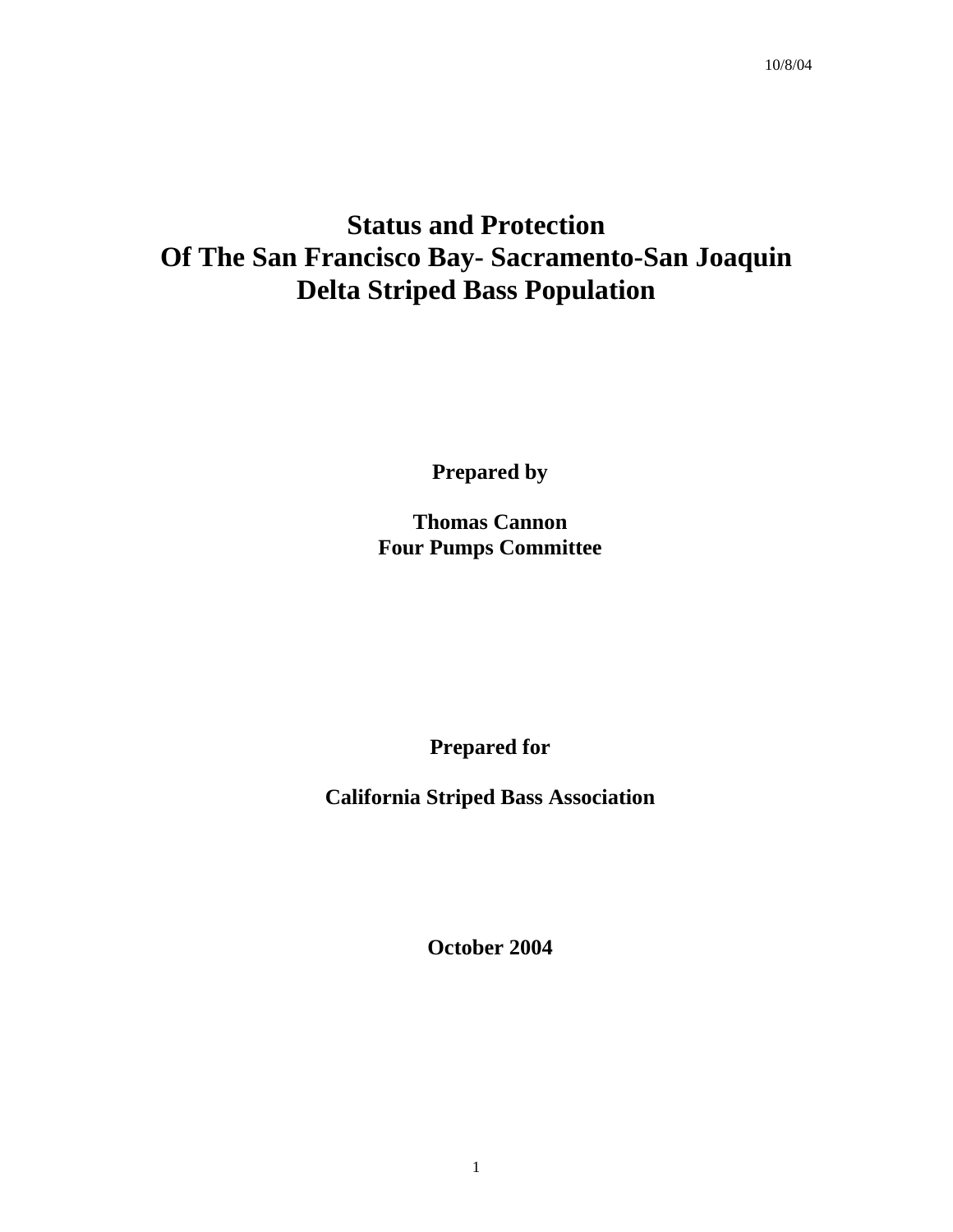# **Acknowledgements**

Thomas Cannon, a member of and volunteer advisor to the California Striped Bass Association (CSBA), and CSBA's representative on the Four Pumps Mitigation Committee, performed this review. Mr. Cannon is an estuarine fisheries ecologist who began his study of striped bass in estuaries as the statistician and technical director of the Hudson River Estuary Ecological Studies from 1972-1977. He has been involved in the Bay-Delta from 1977 to the present. During his years on the Hudson River, he consulted on several occasions with CDFG scientists working on striped bass in the Bay-Delta. Pete Chadwick, DFG's lead Delta scientist, was a consultant to the Hudson River program. From 1977-1980 Mr. Cannon was project director of Bay-Delta ecological studies for PG&E's Bay-Delta power plants impact programs. From 1980-82, he was a consultant to the State Water Contractors, the National Marine Fisheries Service, the Electric Power Research Institute (ERPI), and State Water Resources Control Board determining the effectiveness of the D-1485 Bay-Delta Water Quality Standards in protecting the Bay-Delta ecosystem and striped bass population. From 1986-1987 he was a consultant to the State Water Contractors and US Bureau of Reclamation during the SWRCB hearings on water quality standards. From 1994-1995, he was a consultant to the State Water Contractors and the California Urban Water Agencies, working on the 1995 Bay-Delta Water Quality Standards and how the new standards would affect the Bay-Delta ecosystem and striped bass population. From 1995-2003 Mr. Cannon was a consultant to the CALFED Bay-Delta Program where he worked on various projects including the Ecosystem Restoration Program Plan (ERPP), the Delta Entrainment Effects Team (DEFT), the Tracy Technical Advisory Team (TTAT), the Environmental Water Account (EWA), and the Delta Cross Channel – Through Delta Facility (DCCTDF) evaluation team, where again potential effects on the striped bass population were a subject of interest. He prepared a comprehensive review of striped bass impacts from the south Delta pumping plants and potential effects on striped bass from a Through Delta Facility. In 2002 he participated in a DFG review of the status of the striped bass population. From 2002 to the present, Mr. Cannon has been involved in activities related to the Striped Bass Stamp Program including stocking and tagging striped bass, continuing coordination with DFG on striped bass issues, and most recently as CSBA's representative on the DFG/DWR Four Pumps Mitigation Committee.

Over the years Mr. Cannon has prepared numerous papers, reports, assessments, and presentations on Bay-Delta striped bass that were used as the basis of this review.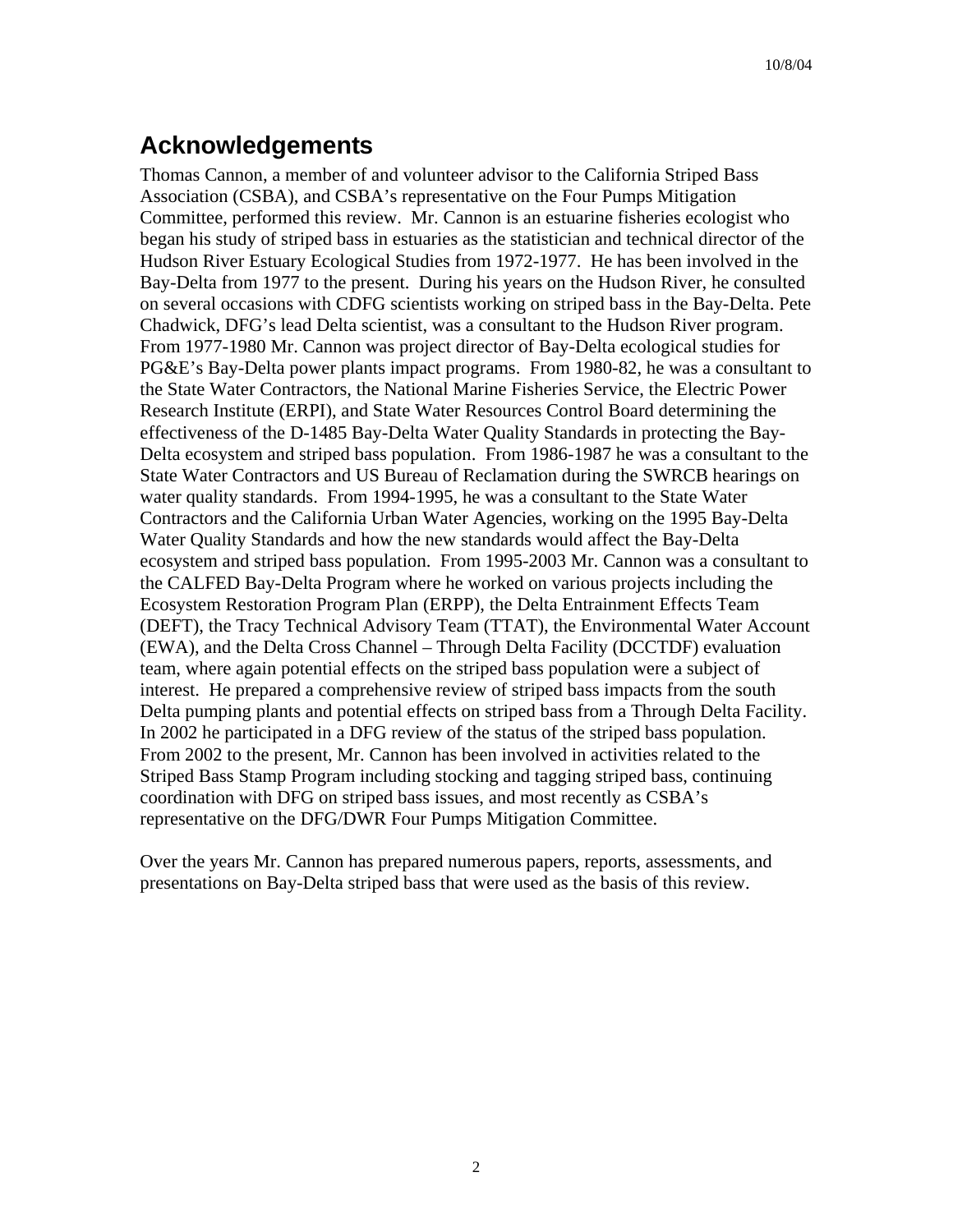# **Preface**

In the summer of 1959 the California Department of Fish and Game (DFG) began monitoring the abundance of fish and zooplankton invertebrates in Suisun Bay and the Delta. From the survey data DFG developed an index of abundance of young striped bass, which was the most important sport fish in the Bay-Delta then and to this day. Though the index and the supporting surveys were relatively crude and simple they proved to be effective measure as the proverbial canary in the coal mine when it came to the ecological health of the Bay-Delta estuary. DFG's Turner and Chadwick (1972) wrote a four-page paper published in the Journal of the American Fisheries Society that turned out to be a classic in estuary science because the authors were able to relate the simple index of the summer abundance of young striped bass to late spring and early summer freshwater flow through the estuary.

The paper had a profound effect on my colleagues and me studying the Hudson River, Chesapeake Bay, and other east coast estuaries in the native range of striped bass. Populations of striped bass in major coastal estuaries that numbered in the millions of adult fish that grew to over 50 lbs and 15 years or older were controlled in great part by the survival of the  $\frac{1}{4}$  inch larvae in a small portion of the river estuaries in a short period of the late spring and early summer. Many of the surveys conducted by DFG in the Bay-Delta became the norm on east coast estuaries including the Hudson River where I was technical director of striped bass studies in 1974-75.

After several years of intense study on the Hudson River beginning in 1972 it became apparent that power plant entrainment of striped bass larvae was having a substantial effect on the striped bass population of the Hudson River and north Atlantic coast. Plans for new power plants on the Hudson River and other estuaries were soon scrapped and major alterations were made to existing plants' operations and facilities to reduce impacts to striped bass.

I came to California in 1977 to determine what role the PG&E power plants in the Bay and Delta had on the striped bass population. The Bay-Delta striped bass were unique in that they not only had major power plants in their nursery area to contend with, but the State Water Project (SWP) and the federal Central Valley Project (CVP) also controlled flows through the estuary especially in the spring and summer of drier years. The state and federal export pumps also diverted over half the water entering the Delta in some years.

My first observation at the PG&E power plants in the fall of 1977 was numerous tails of dead adult striped bass sticking out of dumpsters on the docks of the plants. It immediately brought back my experience on the Hudson River where pictures taken of similar dumpsters at Con Edison power plants by intrepid local environmentalists and New York Times reporters on night boat raids had contributed to the near collapse of Con Edison and the eventual change in the color of their service trucks from brown to blue. As PG&E already had blue trucks, I suggested that they find a better way (or at least less visible) to remove the striped bass collected on their trash screens. The striped bass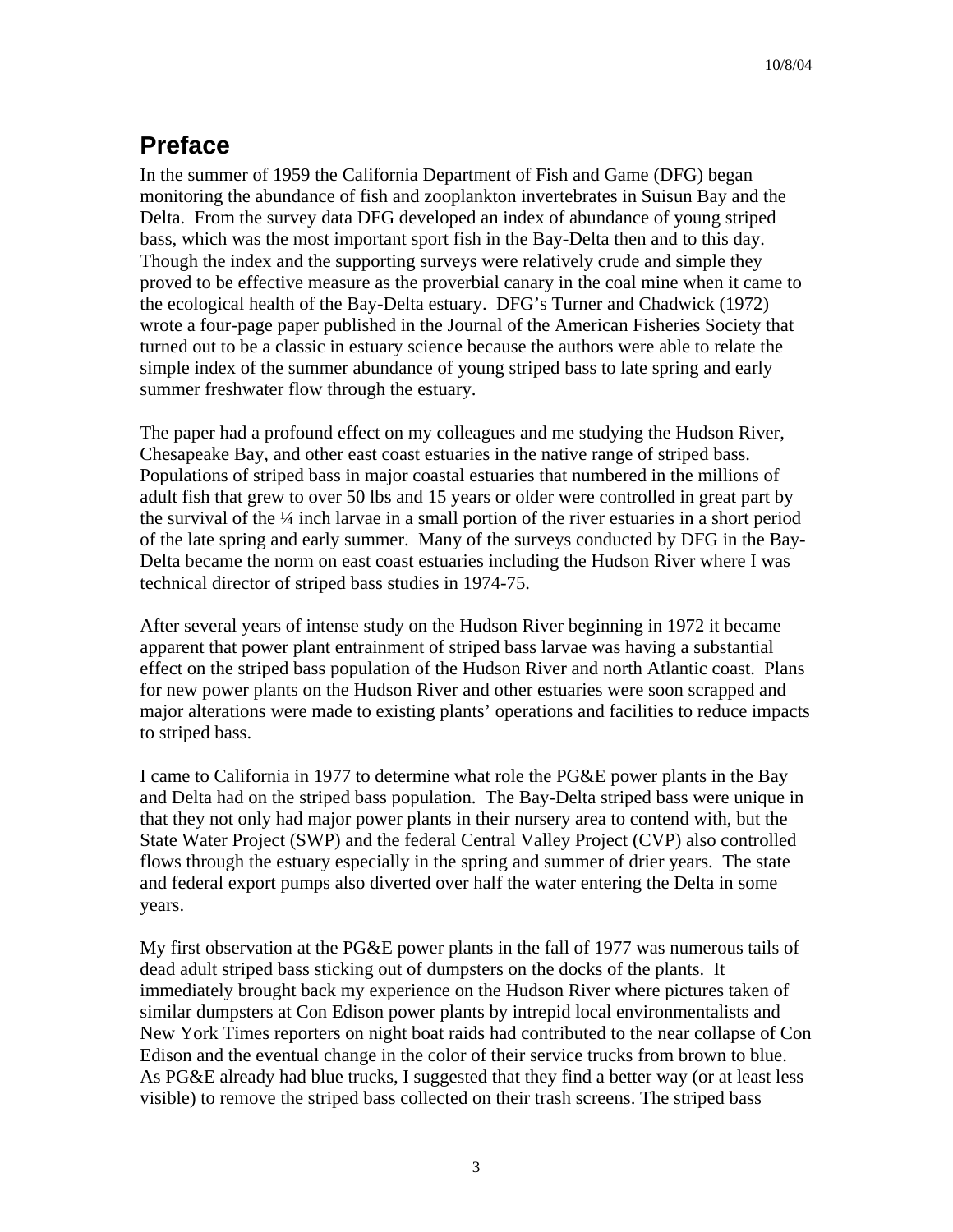collected on the trash screens, as was the case with Con Edison, had died long before reaching the scavenger trash screens. My first paper on the Hudson portrayed these adult fish as having a high incidence of parasites that indicated a weakened condition. It was obvious that a lot of what outwardly appeared to be healthy adult striped bass were dying in the Bay and Delta. Studies at the time indicated elevated levels of hydrocarbons like benzene from numerous Bay-area refineries collected in the tissues of the adult striped bass possibly affecting their immune systems and causing disease such as tape worm infestations and sores and lesions. DFG had observed this die-off in many years during the summer after fish returned from spawning in freshwater to saltwater. The State Water Resources Control Board and DFG's pesticide unit were looking into the problem. The National Marine Fisheries Service (NMFS) lab in Tiburon was also studying the phenomenon. The NMFS draft report came out a few years later indicating potential hydrocarbon pollution, but the report was never published and the lab was shut down. I had been working on testing striped bass for PCB's on the Hudson River. Tissue samples I collected in 1976-77 turned up high levels of PCB's and the Hudson's commercial and sport fisheries were subsequently shut down. To this day sportsmen cannot keep striped bass they catch in the Hudson because of the high level of PCBs in the flesh of the striped bass.

My focus in 1977 turned to the power plant entrainment effect on the young striped bass and putting that effect in perspective with similar effects from the south Delta pumping plants of the SWP and CVP, as well as thousands of unscreened agricultural diversions. Working closely with DFG over several years it became apparent that the loss of young striped bass to diversions was far greater than anything I had seen on the east coast. PG&E's plants were killing 10 percent or more. The south Delta plants were taking another 20-40 % and Delta agriculture was taking 10-20%. That was a lot for any population to sustain even for the prolific striped bass that each spawned 5 to ten times over as many years with 2 to 4 million eggs each time.

The following narrative and data synthesis picks up with the initial observed collapse of the striped bass population after the 1977 drought and the subsequent quest to determine what caused the collapse and efforts to improve water quality standards for the Bay-Delta to fix the problem. In the end after 25 years of study and debate, the story is a sad one for the striped bass and other fish populations for they are worse off with fewer protections today than in 1978. Though the ability to help the striped bass is severely limited by the Endangered Species Act, there are some protections mandated by law that are not being implemented that should be, within the restrictions of the striped bass biological opinion. Such protections could help maintain the small population remaining in the Bay-Delta, as well as the delta smelt and salmon populations.

Much of the review is presented in chronological order to give the reader a sense of the history behind management of the Bay-Delta striped bass population. Water management efforts in the 70's and 80's focused on the striped bass. More recently beginning with the 1995 Standards there has been less focus on striped bass, a reluctance to provide further striped bass protections despite laws that require it, and a subtle if not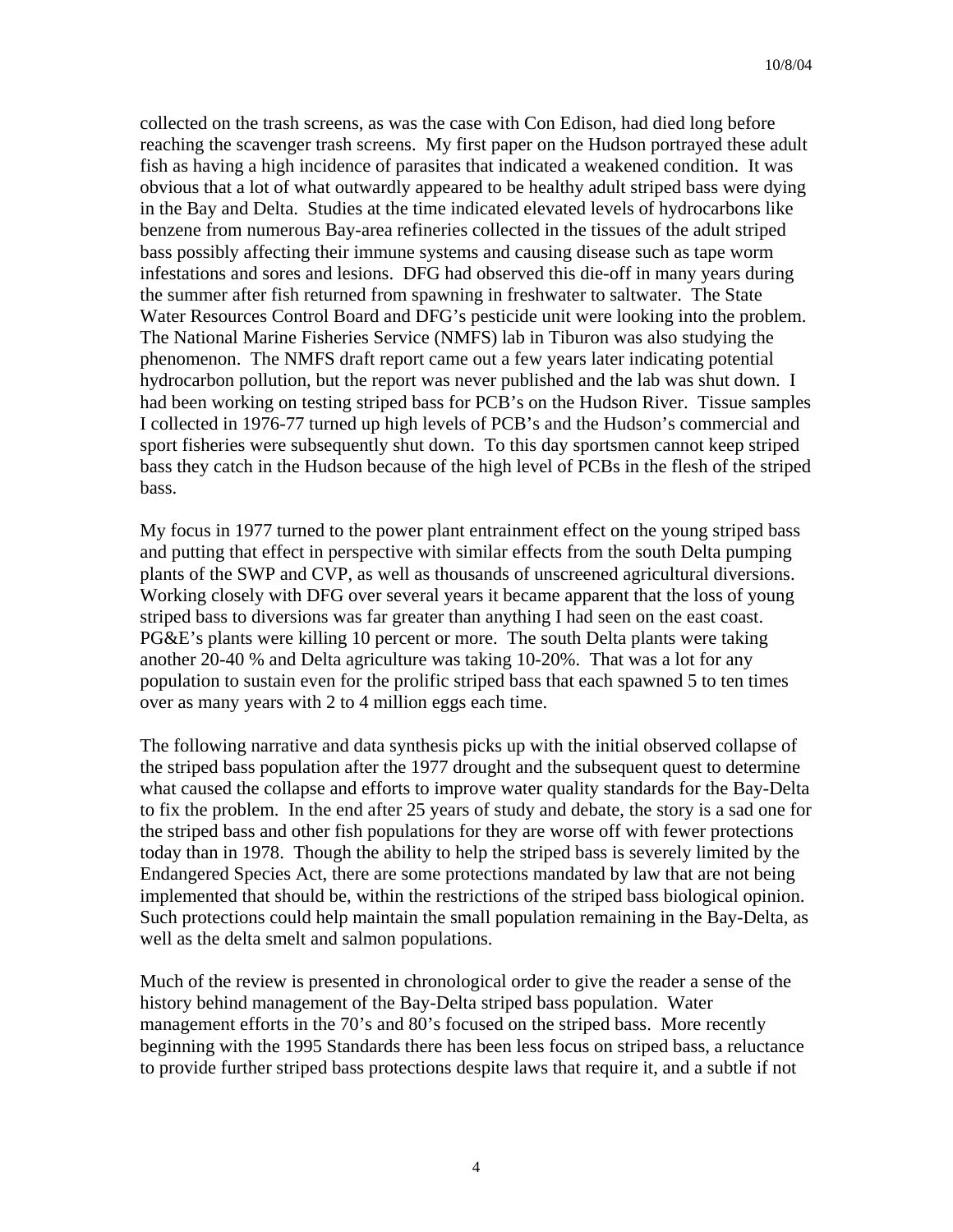overt attempt to sacrifice striped bass protections for further protections for other species and increased water exports.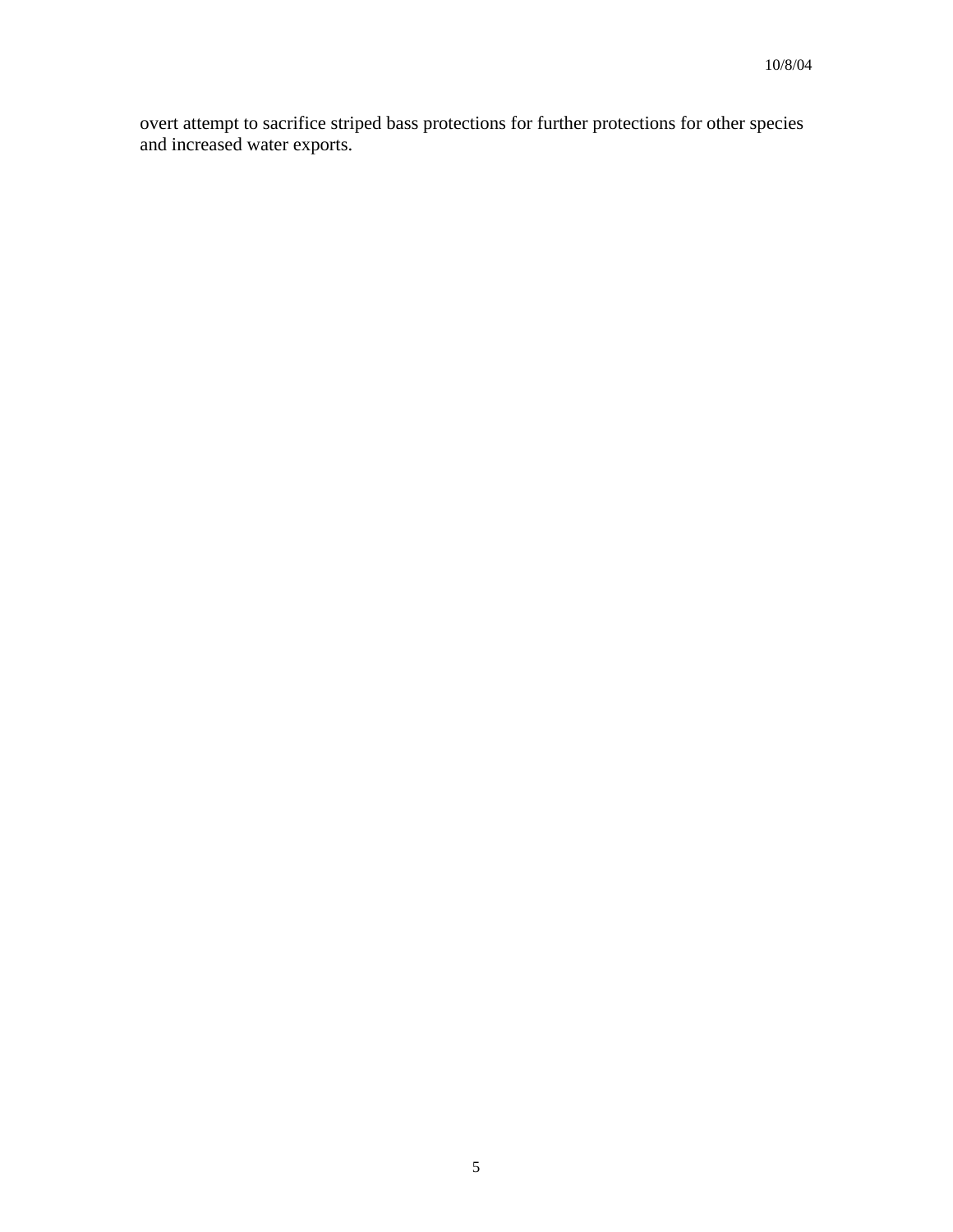## **Summary**

Striped bass, delta smelt, and San Joaquin tributary salmon populations that depend on the Sacramento-San Joaquin River Delta have declined as a consequence of spring and summer exports from the south Delta by State Water Project and Central Valley Project pumping plants. Evidence presented over the past 30 plus years by the California Department of Fish and Game and other federal and state resource agencies indicates that water quality standards (D-1485 and D-1641) for the Bay-Delta have not provided adequate protection for Delta fish populations. The California Bay Delta Authority (formerly CALFED) and the Central Valley Project Improvement Act (CVPIA) programs have also not provided sufficient protection for these fish populations. Biological opinions for pumping plant operations for the delta smelt and salmon have also not afforded adequate protection. Export losses of striped bass, delta smelt, and salmon have severely depressed young production and recruitment into adult populations, which has further resulted in lower adult population levels and lower subsequent young production. Annual exports have increased from 2 million acre-ft in the 1960's, to 4 million acre-ft in the 1970's, and to 6 million acre-ft in the 1980's. In 2001 and 2003 annual exports reached record annual levels of 6.3 million acre-ft. In 2003 June-July export reached a record 1.3 million acre-ft. Standard summer exports from the south Delta are now 10,000 cfs, the capacity of the two federal and state pumping plants. High spring-summer exports lead to reverse flows in the lower San Joaquin River, which results in the loss of over 50 % of larval and juvenile striped bass from the Delta. These losses directly affect recruitment of 3 yr-olds into the adult population and thus reduce subsequent adult spawning populations and egg production. Reductions in the spawning population directly translate into fewer young produced. Thus export losses are compounded as predicted by the Striped Bass Working Group enlisted by the State Water Resources Control Board in 1982 to study the striped bass decline. The 1986 Two-Agency Agreement between the Department of Fish and Game and the Department of Water Resources that governs the operation of the State Water Project pumping plant in the south Delta should be renegotiated to provide added protections to striped bass, delta smelt, and San Joaquin salmon. Export limitations as originally agreed upon by DFG and DWR in the 1982 Two-Agency Agreement but not adopted should be considered to protect the fish populations. Reverse flows in the lower San Joaquin River should not be allowed in spring and early summer. New fish protections facilities and improved salvage systems should be implemented at the south Delta pumping plants to reduce the loss of fish. Fish restoration funds should be focused more toward improving survival of Delta fishes. Finally, project operations and protection facilities once directed toward protecting striped bass and over the past decade redirected toward other fish and increased water export, should be redirected to provide protections guaranteed striped bass by the CVPIA and state laws. Such protections will also benefit the delta smelt and San Joaquin salmon populations.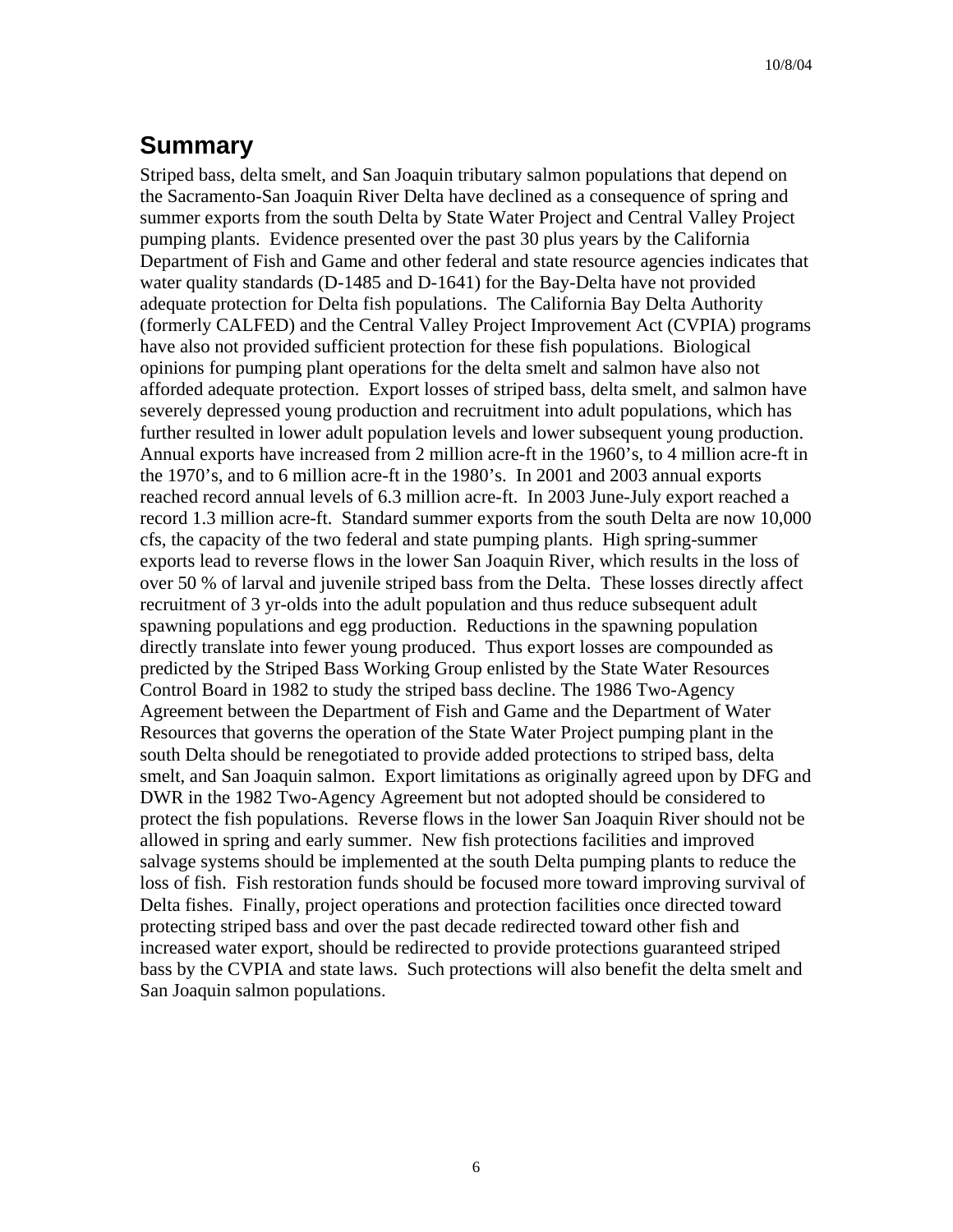# **Introduction**

This review is a synthesis of existing information on the San Francisco Bay – Sacramento San Joaquin Delta striped bass population for the purpose of determining if the population is receiving adequate protections from existing water quality standards, water project operating agreements, and mandated ecosystem restoration and mitigation programs. The review picks up with the initial evaluations of the D-1485 Bay-Delta Water Quality Standards (1978 Standards) and continues through the more recent reviews of the 1995 Standards and restoration actions and protections of the Central Valley Project Improvement Act (CVPIA), California Bay Delta Authority (CBDA/CALFED), Tracy Mitigation Agreement, Striped Bass Stamp Program, and the California Department of Fish and Game (DFG) and California Department of Water Resources (DWR) 1986 Two-Agency Fish Agreement.

The review starts with information reviewed, evaluations, and arguments developed by the Striped Bass Working Group commissioned by the California State Water Resources Control Board (SWRCB) during 1981-1982. The review continues through similar evaluations in 1986-1987 and again in 1994-1995 during SWRBC hearings on water quality standards. The review includes later evaluations made by the CALFED Delta Entrainment Effects Team (DEFT) in 1998-1999, and Delta Cross Channel Through Delta Facility (DCCTDF) evaluations in 2000-2001. I also show that it is not just the striped bass population that has had problems, but also the delta smelt and San Joaquin salmon populations. Finally, I bring the review up-to-date with more recent survey and index information from 2002-2004 by the Interagency Ecological Program (IEP) and DFG Delta Fisheries Program. Throughout the review, papers, testimony, and reports published over the years are referenced. All the data included in this review was obtained from the website databases of IEP and DFG.

The recollections, data analysis, and opinions presented in this review are mine, and not the agencies or their scientific staff unless specifically referenced.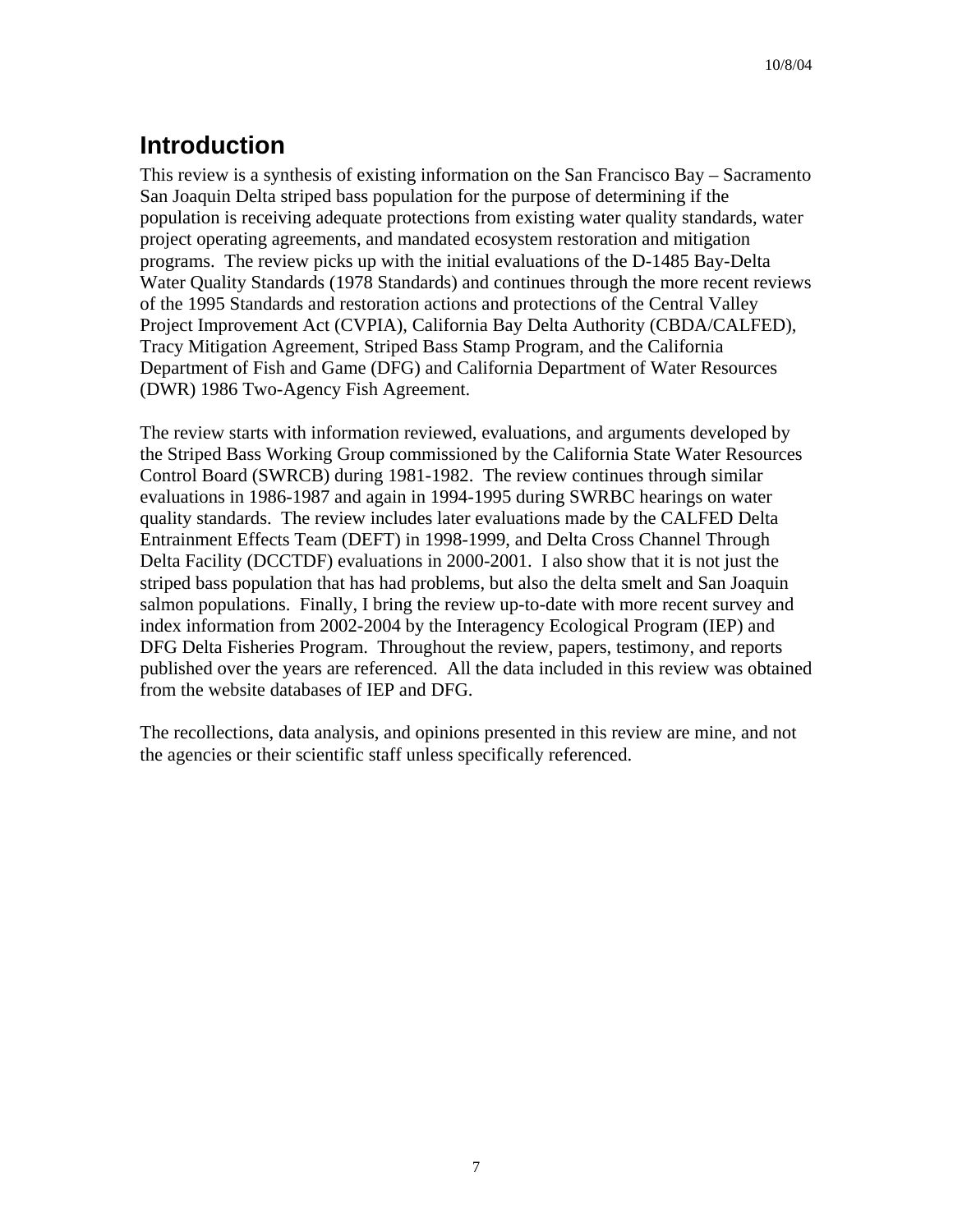## **The Problem Becomes Apparent**

A serious decline in the striped bass population became apparent by the end of the 1970's nearly a decade after the Banks Pumping Plant<sup>1</sup> of the State Water Project came on line in 1968. The Bay-Delta striped bass population was in period of sharp decline that appeared to begin in 1977 (Figures 1 and 2), though some scientists believed the decline had actually begun earlier in the 1970's coincident with the first high SWP exports particularly in June and July (Figure 3).







**Figure 3. Delta exports from 1956-1980. The SWP came on line in 1968 with an initial doubling of exports to near 3 maf. From 1974-1980 the average was over 4 maf. June-July exports doubled from about 0.5 to near 1 maf (from an average of about 4,000 cfs to near 8,000 cfs).** 

 $\overline{a}$ 



**Figure 2. Young striped bass summer index from townet survey. Estimates approximate the relative abundance of 38-mm young. A popular explanation for the low 1972 index (red dot) was the Andrus Island break in June 1972. The 1976 index was considered low because of drought conditions. The 1977-79 indices were thought to be low because of a combination of drought and low adult abundance.** 

<span id="page-7-0"></span> $1$  The Banks Pumping Plant was completed in 1968. With seven units, its pumping capacity is 6,400 cubic feet per second. In 1991, four more units were added, boosting total capacity to 10,300 cfs. The federal Tracy Pumping Plant constructed in 1954 has a 4,600 cfs pumping capacity.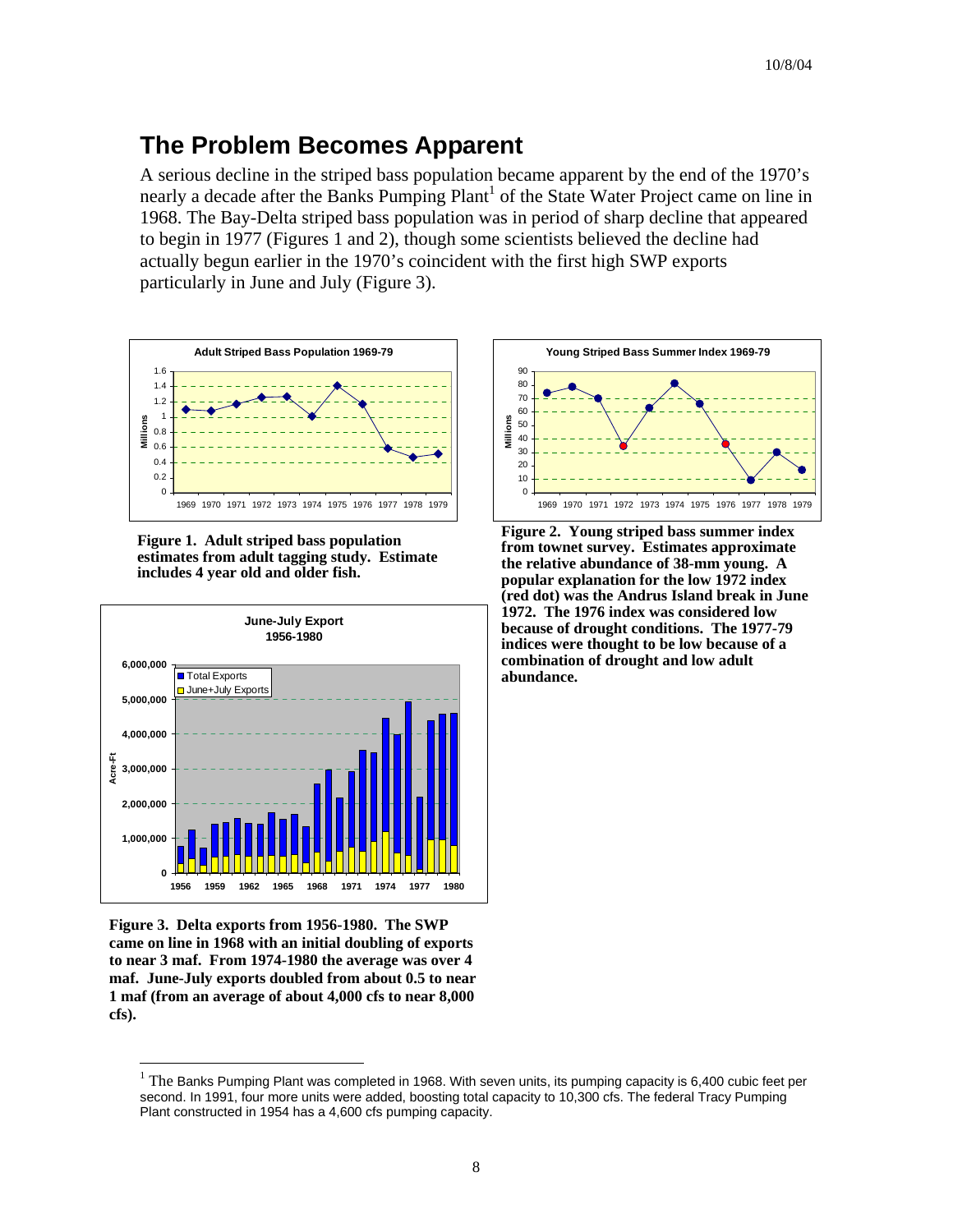## *D-1485 Standards – 1978*

New water quality standards were adopted in 1978 to protect striped bass and other uses. The striped bass criteria were primarily minimum monthly-averages for Delta outflow (Table 1) and average monthly export limitations in spring and early summer (Table 2). In addition there were standards for April Delta salinity and outflow to protect striped bass spawning. To the surprise of many, the standards failed to provide expected benefits in the form of an improved striped bass production index based on DFG regression models (Turner and Chadwick 1972).

|                          | Table 1. Spring and summer minimum average monthly Delta outflow (cfs) for striped bass survival |  |  |
|--------------------------|--------------------------------------------------------------------------------------------------|--|--|
| and Neomysis protection. |                                                                                                  |  |  |

| <b>Year Type</b>    | <b>May 6-31</b> | June   | <b>July</b> |
|---------------------|-----------------|--------|-------------|
| Wet                 | 14,000          | 14,000 | 10,000      |
| <b>Above Normal</b> | 14,000          | 10,700 | 7,700       |
| <b>Below Normal</b> | 11,400          | 9,500  | 6,500       |
| Subnormal Snowmelt  | 6,500           | 5,400  | 3,600       |
| Drv                 | 4,300           | 3,600  | 3,200       |
| Critical            | 3,700           | 3,100  | 2,900       |

**Table 2. Spring and summer maximum average monthly exports (cfs) for striped bass survival and Neomysis protection.** 

| <b>Facility</b>                  | May   | June  | July  |
|----------------------------------|-------|-------|-------|
| SWP                              | 3,000 | 3,000 | 4,600 |
| $\mathbb{C}\mathsf{V}\mathsf{P}$ | 3,000 | 3,000 | 4,500 |
| Total                            | 6,000 | 6,000 | 9,100 |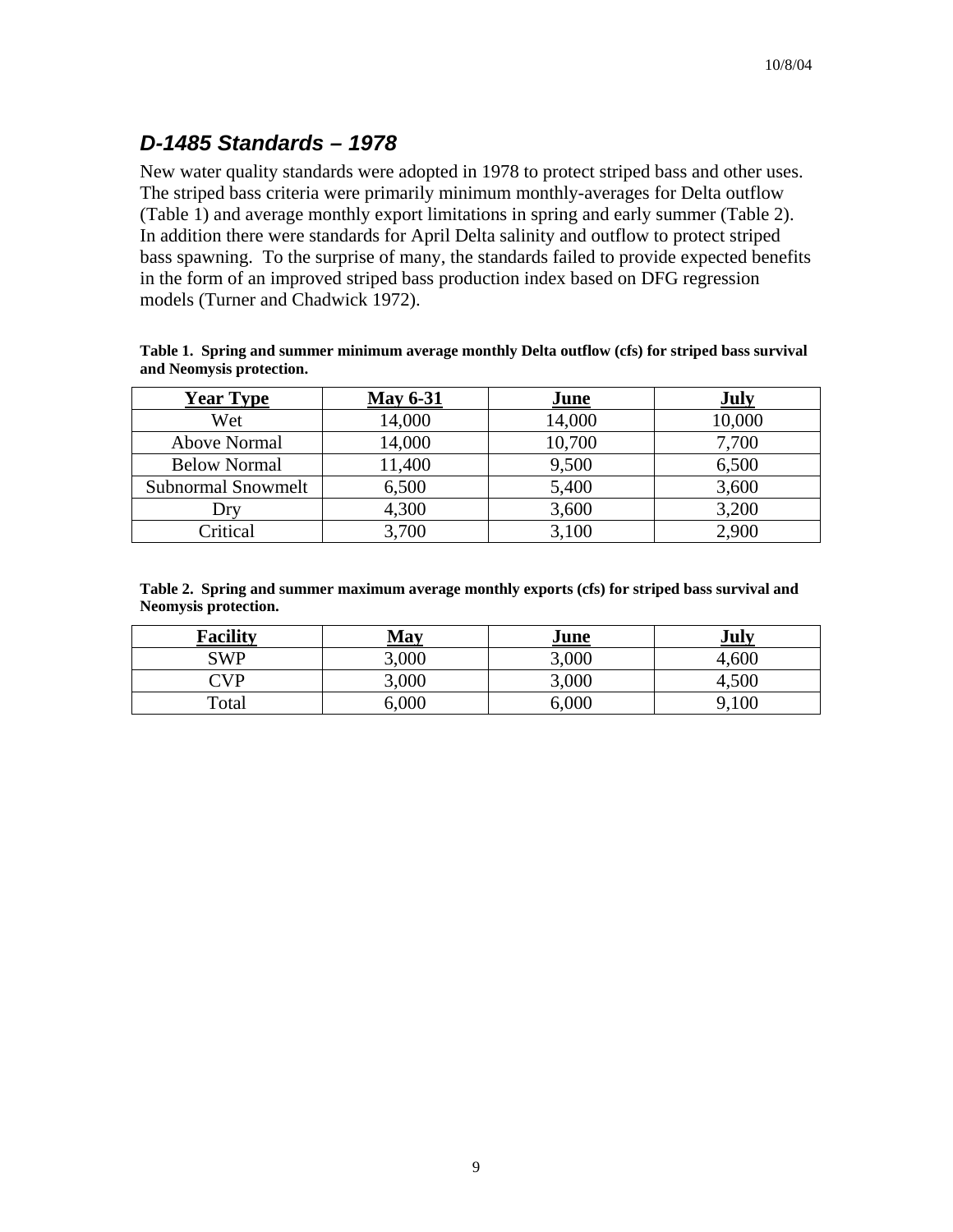## **The Problem Appears Unresolved –1982**

After the striped bass production index failed to respond as anticipated from 1978-1981 (Figures 4 and 5). DFG and the SWRCB became concerned that the D-1485 standards were not sufficient to protect the striped bass. DFG and DWR set their hopes on the Peripheral Canal to solve the problems, but attempted to improve upon D-1485 standards in the interim before the canal was built with a Two-Agency Agreement on the operation



**Figure 4. Striped bass summer townet index for the period 1959-1981 versus average June-July Delta outflow in cfs. Small diamonds are the original 1959-1970 Turner and Chadwick (1972) data on which the relationship was first developed. Large red diamonds are the 1971-1981 survey indices with 1977-81 indicated.** 



**Figure 5. Striped bass summer townet index for period 1959-1981 versus south Delta exports. Small diamonds are the original 1959-1970 data (missing 1966). Large diamonds are for 1971-1981 period. Year 1977 was considered an outlier because of the extreme drought conditions. Year 1974 is an outlier as it had nearly 30,000 cfs Delta June-July inflow compared to 16,000-20,000 for 1978-1981.**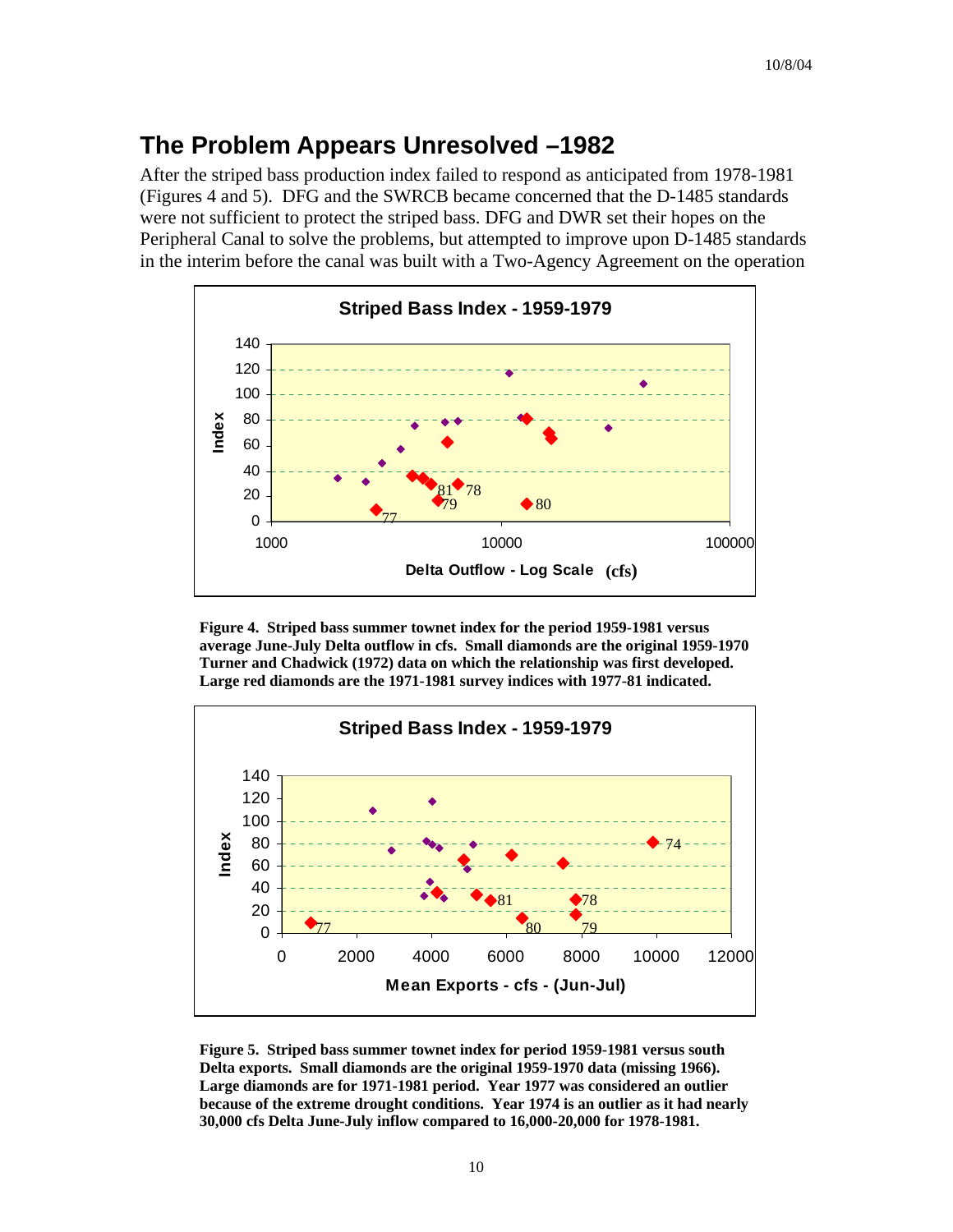of the SWP in 1982. The SWRCB assembled a team of scientists that had experience with striped bass in the Bay-Delta to review the available information and determine the cause of the decline. Summaries of these evaluations follow.

#### *Draft Two-Agency Agreement – 1981-82*

DFG and DWR began to negotiate an agreement to operate the SWP in such a way as to preserve and enhance fish and wildlife, and meet contractual responsibilities for the delivery of water. Their goals included maintaining fish populations at average 1970- 1981 levels until such time that a Peripheral Canal could be built and the goal could be raised to historical levels. Their objectives included providing suitable environmental conditions for young fish and their food supply and minimize Delta SWP diversions of young fish and their food supply. While most of the agreement focused on defining "historical levels" for goals with the Peripheral Canal and operating constraints with a Peripheral Canal, there were Delta outflow and export provisions that applied to "existing" conditions that they hoped would improve upon D-1485 standards.

Minimum spring and summer Delta outflows for striped bass and Neomysis protection in the draft agreement were defined as in D-1485 with one important exception. DFG attempted to change the monthly average provision to a 10-day average provision because outflows t ended to decline in spring months while exports increased (Figure 6), leaving potential ly extreme high export rates and low outflow periods near the end of the months<sup>2</sup>[.](#page-10-0) DWR agreed, if the 10-day average limit wer e 50 percent of the Delta outflow standard.

Instead of adopting the D-1485 export limited SWP exports to no more than 2000 15,000 cfs when some regulated supply s 3,000 cfs when unregulated supply wa limits (Table 2), the draft agreement cfs when Delta outflow was less than was needed for export, nor more than

1



Figure 6. The standards for April under D-1485 were monthly average Delta salinity (EC) and outflow levels, which allowed the extremes of 1981 outflow and export. Uncontrolled outflow in early April could be averaged out by allowing virtually zero outflows under maximum exports later in April when flows were controlled by reservoir releases. The outflow standard increased on May 6 and the export standard dropped to 3000 cfs on May 1. The conditions before May 6 were likely devastating to the lower San Joaquin striped bass spawn for which the standards applied. For a more detailed review of these specific events see Appendix Figure A-1.

The limit on July exports in D-1485 was dropped. Though complicated (and confusing) these criteria provided additional protections in specific cases (10-day average outflow available in May and June of all but wet years where the limit was raised to 5,000 cfs. specifications).

<span id="page-10-0"></span> $2$  This phenomenon had also occurred in 1978 and 1979 (Cannon 1982a) and subsequently continued until 1995 when the 1995 Water Quality Standards did away with monthly average export and outflow conditions.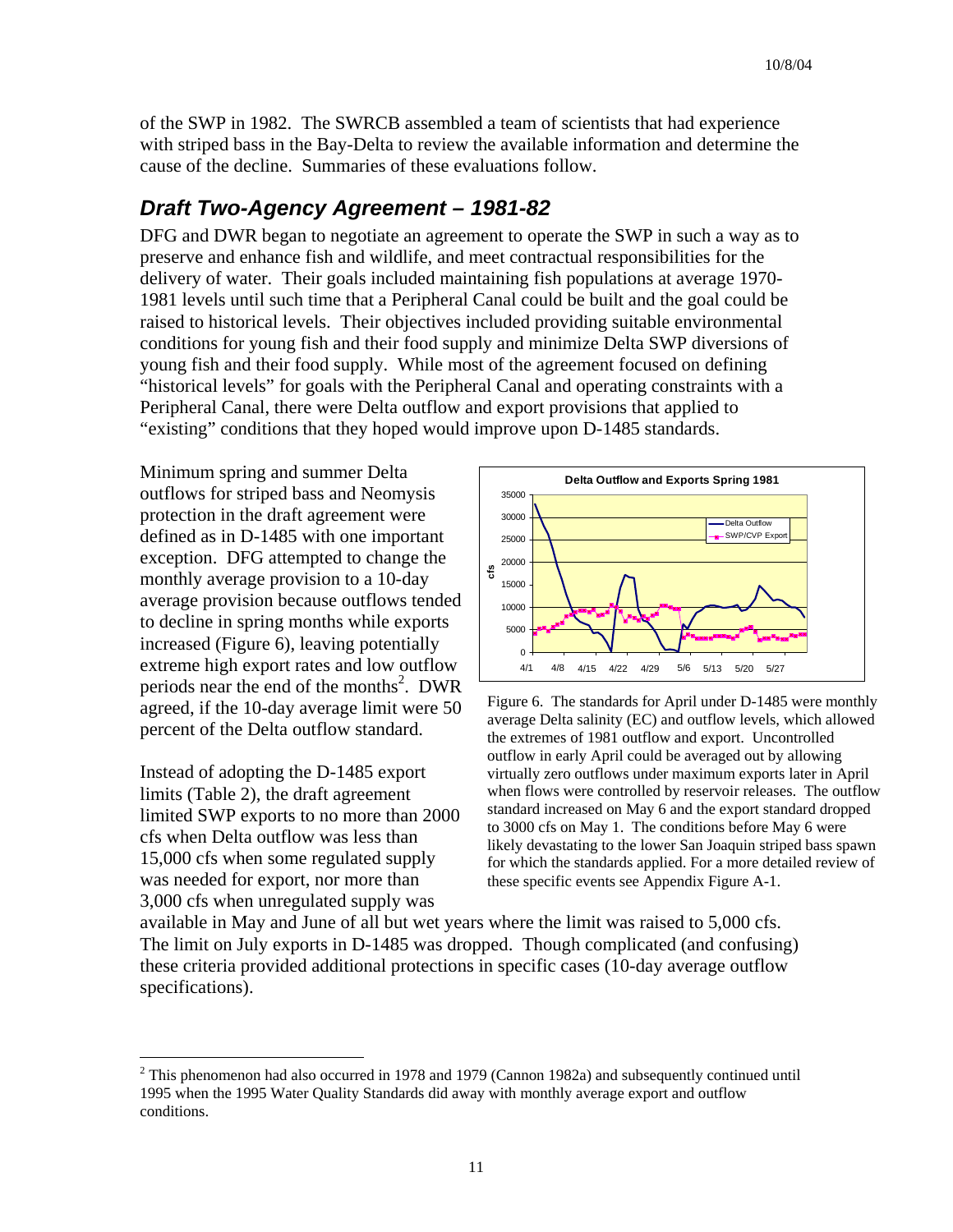The draft agreement included three additional changes to the D-1485 standards:

- 1. Critical year May outflow standard in Table 1 was changed to 3,300 from 3,700 cfs.
- 2. Dry years following dry or critical years were to have outflow standards defined for critical years.
- 3. Allow for closure of the DCC in May and June for short periods to reduce cross Delta movement of striped bass, **but only if Delta outflow exceeded 12,000 cfs**.

May and June export limitation in D-1485 (Table 2) would be changed from a monthly average 3,000 cfs to a weekly average pumping limit of 5,000 cfs in wet years unless DFG found this to cause excessive loss of young bass. When releases from storage (beyond minimum flows) are required to meet standards and exports in May and June, then the SWP export limit would be reduced from 3,000 to 2,000 cfs. The DFG/DWR (1982) report stated that this would lead to increased May exports and lower June exports, which they stated would be a net benefit for striped bass.

DWR and DFG prepared a draft and final environment impact report on their proposed Two-Agency Agreement in 1982 and final environmental report on the State Water Quality Control Plan to amend DWR and USBR water rights permits (DWR/DFG 1982). The draft agreement stipulated that because of future potential decreases in unregulated Delta outflow from the SWP or other water developments "*some reservation of presently unregulated flows may be necessary to accomplish the goals of this Agreement. Such reservations could be accomplished either by increasing minimum outflows or by limiting future exports and diversions to storage*." Both parties to the agreement recognized the potential value of unregulated flow in the controlling productivity of the estuary. Even the SWRCB in setting the D-1485 standards (SWRBC 1978) stated "*In view of the fact that no additional project facilities are expected to be completed for at least ten years, current levels of unregulated Delta outflow should not be appreciably reduced during the effective period of this plan*." All three parties seemed accepting that D-1485 with added protections provided by the Two-Agency Agreement would protect the striped bass and other estuary fish at the new 1980's export level of 4.5 million acre-feet (see Figure 3).

The parties stipulated that in recent years provisions in D-1485 like those proposed had not provided adequate protection to striped bass, and that the cause was being investigated. In the event goals were not achieved, they further stipulated that the agreement would be modified to achieve the prescribed goals.

The report also concluded that expansion of the SWP Banks Pumping Plant (four new pumps with a capacity of 6,000 cfs) would create additional adverse impacts on the striped bass. The draft agreement stated that expansion, beyond the existing US Army Corps of Engineers constraints that allowed some higher winter exports, would only occur if (1) the parties agreed upon additional operational constraints; **and** (2) fish screens at the SWP Banks fish facility were upgraded.

The EIR stated that the proposed agreement would provide greater protections than D-1485, but any increase in exports beyond the current level would cause further impacts.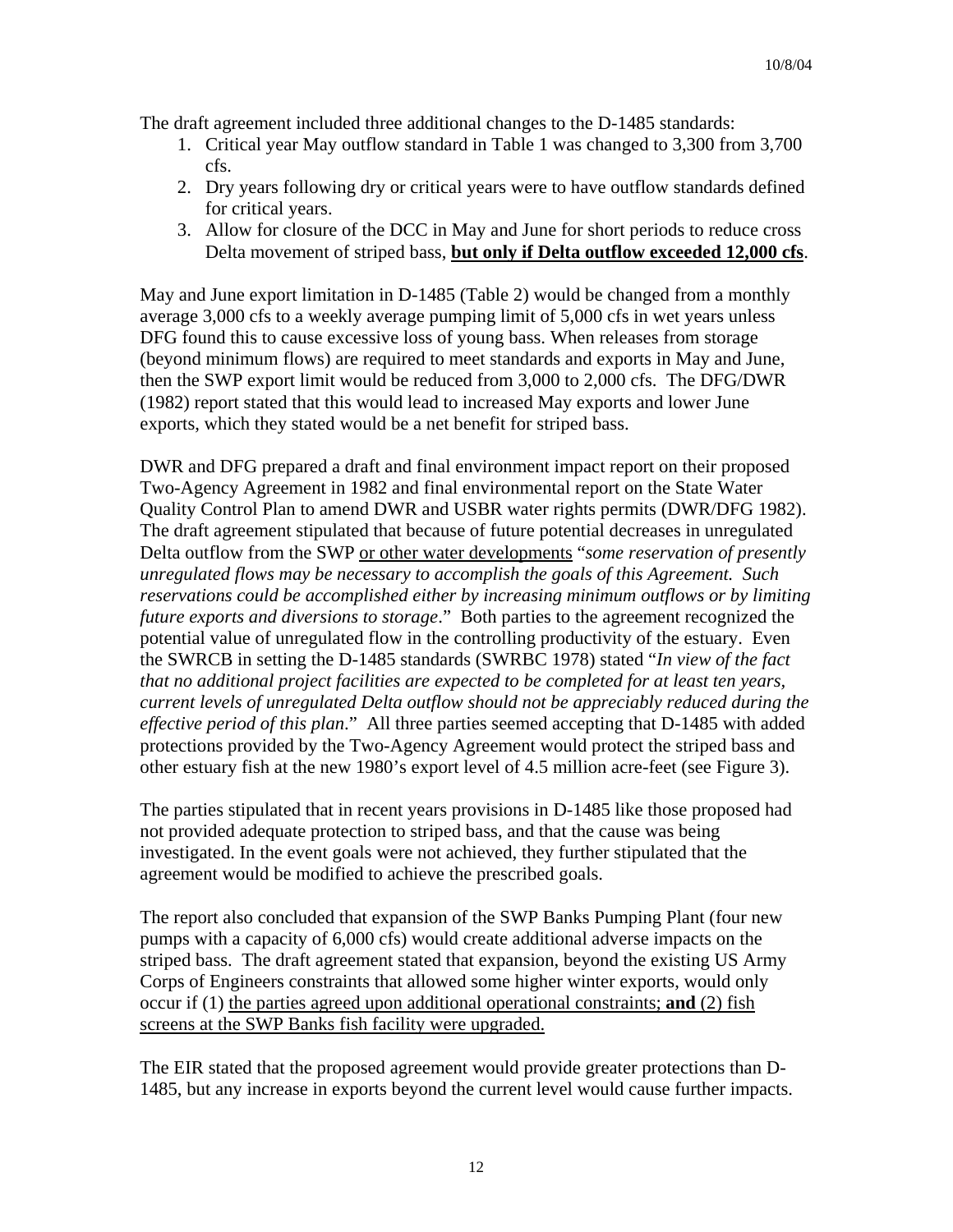### *NMFS Comments on Draft Two-Agency Agreement - 1981*

The National Marine Fisheries Service (NMFS) commented on the 1981 draft Two-Agency Agreement (NMFS 1981). NMFS stated that the draft agreement failed to establish standards to restore and maintain fish and wildlife resources prior to completion of a Peripheral Canal. It was NMFS position that provisions beyond those of D-1485 were needed to reduce the decline in fish and wildlife resources. NMFS recommended adoption of a three-agency agreement (DFG, DWR, and USBR) that included both SWP and CVP operation limits. NMFS also stated that monthly average flow and export standards were inadequate and variable limitations or minimum mean weekly standards should be adopted.

NMFS stated that implementation of D-1485 failed to protect striped bass and other species, and that the proposed standards in the Two-Agency Agreement would allow continued degradation of the remaining fish and wildlife resources in the estuary. They also stated that the striped bass decline suggests that export standards were not adequately protecting the estuary, and additional limitations on exports were necessary to mitigate losses in the estuary.

They further stated that existing exports of approximately 3 maf had caused adverse impacts and **plans to export 4.3 maf posed the greatest of threats to remaining resources**. They further recommended screening Delta agriculture diversions, as such diversions would continue in the future with or without a Peripheral Canal.

### *Striped Bass Working Group – SWRCB 1982*

 In January 1982 the SWRCB asked a group of knowledgeable scientists (the group) to investigate the causes and recommend solutions to the striped bass decline. The group came up with three potential factors that might be involved in the adult decline:

- 1. Poor recruitment into the adult population since 1972 from increased losses of young fish at the Banks pumping plant.
- 2. High legal and illegal harvest of adults.
- 3. High adult and subadult mortality during the 1976-77 drought.

The group found only limited evidence for each of three factors. Estimated salvage<sup>3</sup> of striped bass juveniles at the fish facilities at the south Delta pumping plants increased sharply in the early 70's reaching a peak in 1974 and 1975. Harvest rates on adult striped bass in the fishery nearly doubled from around 10 % in 1970 to 20 % from 74 to 76, before dropping again in the late 70's. But some of the group felt that factor 3, high adult mortality during the drought, was most compelling in explaining the initial sharp drop in 1977 despite lack of available evidence. Many adult striped bass had indeed been found dead around the Bay and Delta in 1977, although the phenomenon was apparent to some extent in most years. Newspaper articles had attributed the die-off to a tapeworm

<span id="page-12-0"></span><sup>1</sup> <sup>3</sup> Salvage numbers reflect the number of fish that are actually captured and trucked back to the Delta at the south Delta fish facilities. Salvaged fish generally have poor survival and represent only a portion of the fish that actually are pumped from the Delta.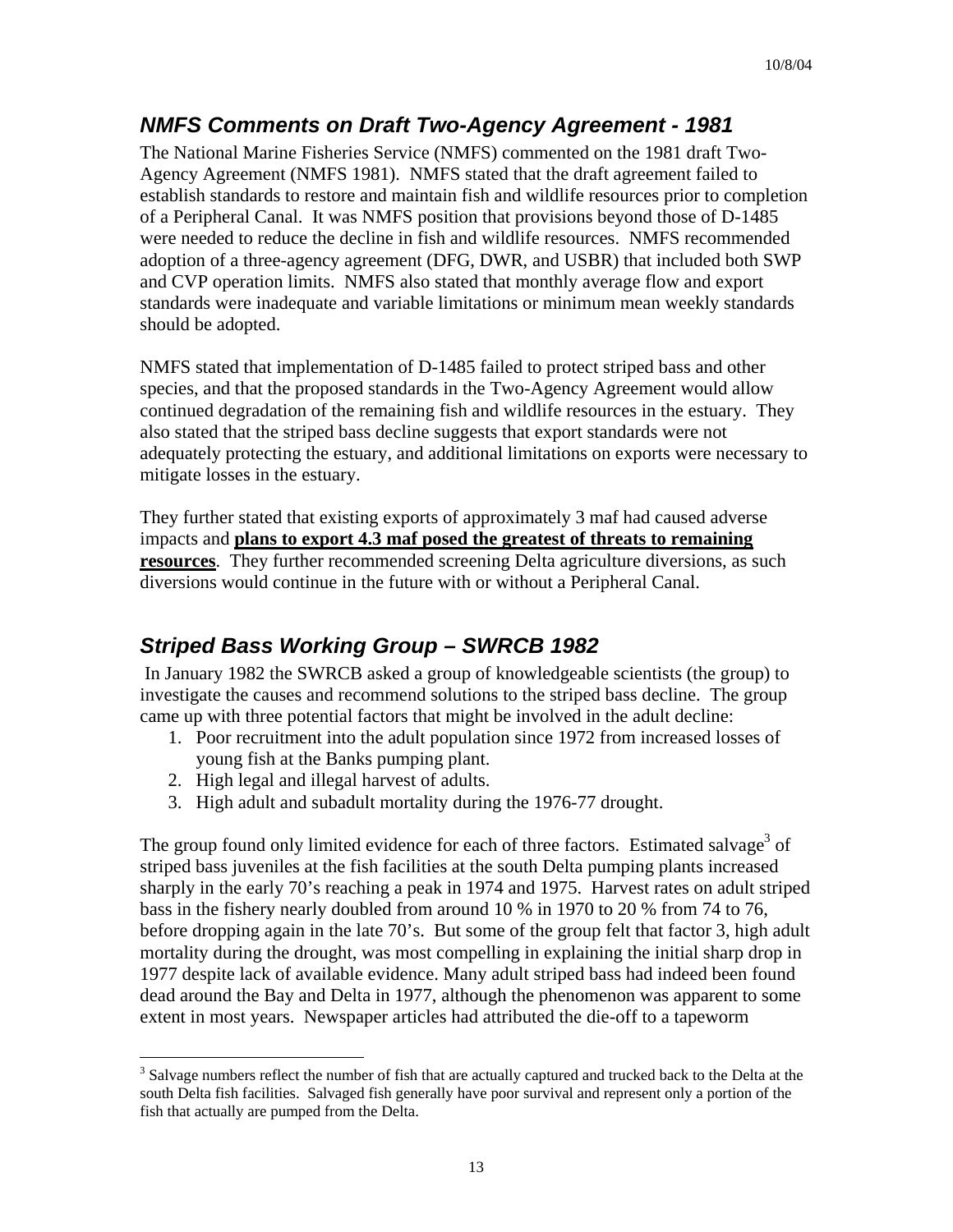parasite. The state-federal Cooperative Striped Bass Study found elevated hydrocarbons especially benzene and reduced liver condition, gonad condition, low weight per size, and low egg viability in striped bass sampled. Egg estimates from plankton surveys although highly variable were also down sharply in the 1977-79 period. However, nearly everyone in the group agreed that whatever the causal factor, the 76-77 drought was the precipitator. The high water temperatures, low flows, and poor food supply that were evident during the drought likely made the adult striped bass more susceptible to disease, toxins, starvation, and harvest. Investigations into growth, mortality, and fish condition by group members failed to turn up any smoking gun that would indicate stress in the adult population.

The group also found that the young bass index had fundamentally changed from its relationship with flow (Figure 3) and exports (Figure 4) developed originally for the 1959-1970 period by Turner and Chadwick (1972). The continuing poor young production index that remained below an index of 30 from 1978 and 1981 was the chief concern of the group because the drought had ended in 1977 and Delta outflows had improved from 1978-81. The low young production did not bode well for the future. Two questions became a prime focus of the group: (1) what was causing the continued low young production; and (2) were the D-1485 standards adequate to protect the population?

The group theorized various potential factors in the decline in the young striped bass production summer index:

Low Adult Abundance - Poor egg production based upon estimates from the plankton surveys indicated that the lower numbers of adults and corresponding egg production could be limiting young production. Simply put, the adult population had declined such that production of young was lower. Some in the group were skeptical of this theory because striped bass have a very high fecundity and high intrinsic rate of increase. Others thought it plausible that a 50% reduction in the adult population and egg production could result in a 50% decline in young production. Furthermore, the indicated greater loss of older females with their more viable eggs might be more significant.

Reduced Estuary Productivity – Another theory among the group was that some fundamental changes had occurred in the estuary such that it could no longer produce young striped bass and their food supply as in the past. Hypotheses varied from the loss of productivity from reduced inputs of nutrients and organic carbon from sewage treatment plants that had undergone conversion to tertiary treatment. Another hypothesis was that the higher export of water from the Delta with the addition of the SWP Banks pumping plant was reducing estuarine productivity directly or indirectly. The possibility that introduced invasive non-native species of fish and invertebrates had something to do with productivity decline was also discussed. There was also some speculation that young production was limited by a new lower carrying capacity and that density dependent mortality was limiting survival and production of young or older recruits. However, the group found no evidence of this factor (e.g., decreased growth rates or a negative relationship with stock and recruitment such as young versus three-year old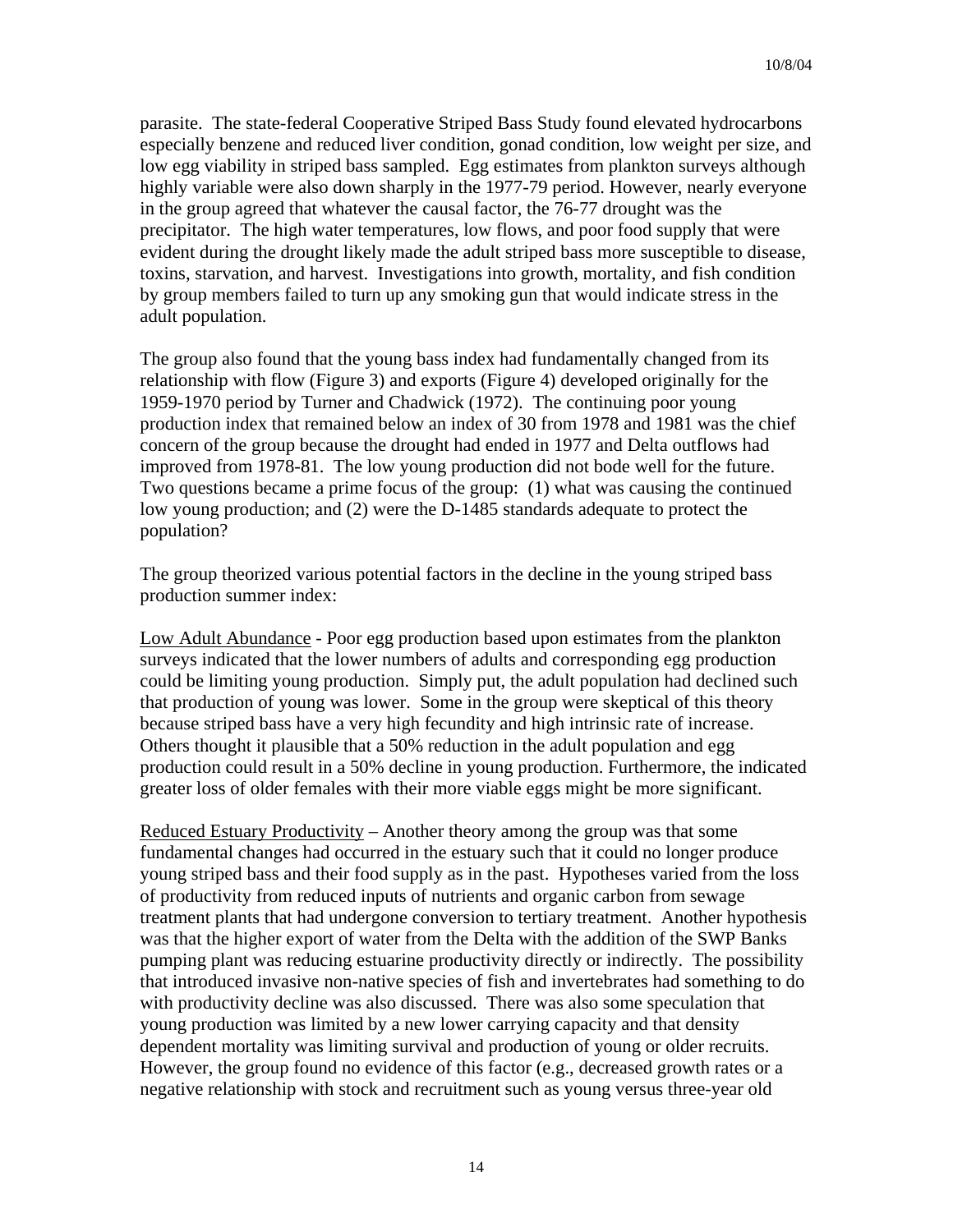abundance). The group found a positive relationship between the young index and the catch rate of age 4 adults four years later, which would indicate that there was no density dependent mortality at least from 1965 to 1976 the period for which there was 4-year old bass catch data available. Furthermore, the available evidence and population modeling tools indicated that declining young production would translate to fewer adults. The group did find evidence that there was lower productivity during the 76-77 drought that could have led to fewer young produced, which was a density independent factor. Some of these changes were observed in 1974, 1975, 1978, and 1979 before and after the drought under the higher new export rates from the Delta by the SWP, which led some in the group to believe that high exports reduced Delta productivity and young striped bass production in a density independent way. Phytoplankton and Neomysis production continued low after 1977 into 1982, except during two periods of spring 1981 and 1982 when blooms occurred when export pumps were shut down for maintenance. The group concluded from the available data that exports controlled phytoplankton blooms and Neomysis production in the Delta. One possible explanation was thought to be lower residence time under higher exports, which reduced productivity.

Increased Entrainment and Impingement of Young Striped Bass at Power Plants and Water Diversions – The group acknowledged that the numbers of young striped bass lost at PG&E power plants and Delta water diversions had indeed increased sharply in the 1970's as more projects came on-line and increased diversions from the Delta. Estimates by the group indicated that export losses increased by 42% from the 1960's to the 1970's and that the average loss of young striped bass was 50% in the 1970's with peaks of 60- 65% in 72, 73, 76, 79, and 81. Losses from PG&E power plants were estimated at 16% for 1978 and 1979. Much cruder estimates for Delta agricultural diversions were 3 to 4 times higher than the power plant estimates. With cumulative estimates of over 100% loss in some years from the combined effect of the three diversion types, the group concluded that a major portion of the eggs, larvae, and early juvenile production was being lost to diversions. A model used by the group to simulate future population levels with these levels of young mortality predicted the adult population would continue to decline and young production would further decline as a consequence of the declining adult population (we called this the death spiral or compound interest mortality). Without some sort of density dependent response such as increased fecundity or survival at the low densities, or stocking of substantial numbers of yearlings or subadults, the population would crash or possibly reach some very low equilibrium level.

Some of the group concluded that the young production index relationships developed in the 1960's by CDFG had fallen apart. Others believed the relationships behaved as intended by showing fewer bass were being produced per unit outflow and that the main culprit for the decline in production was the higher exports based on the strong negative relationship between exports and the index (Figure 4). The outflow and export extremes had simply widened beyond the range in the original regression equations first developed by Turner and Chadwick. Most of the group believed the combination of fewer adults (lower egg production) and higher exports (poor habitat leading to poor survival, and high diversion losses of eggs, larvae, and early juveniles) were the factors that were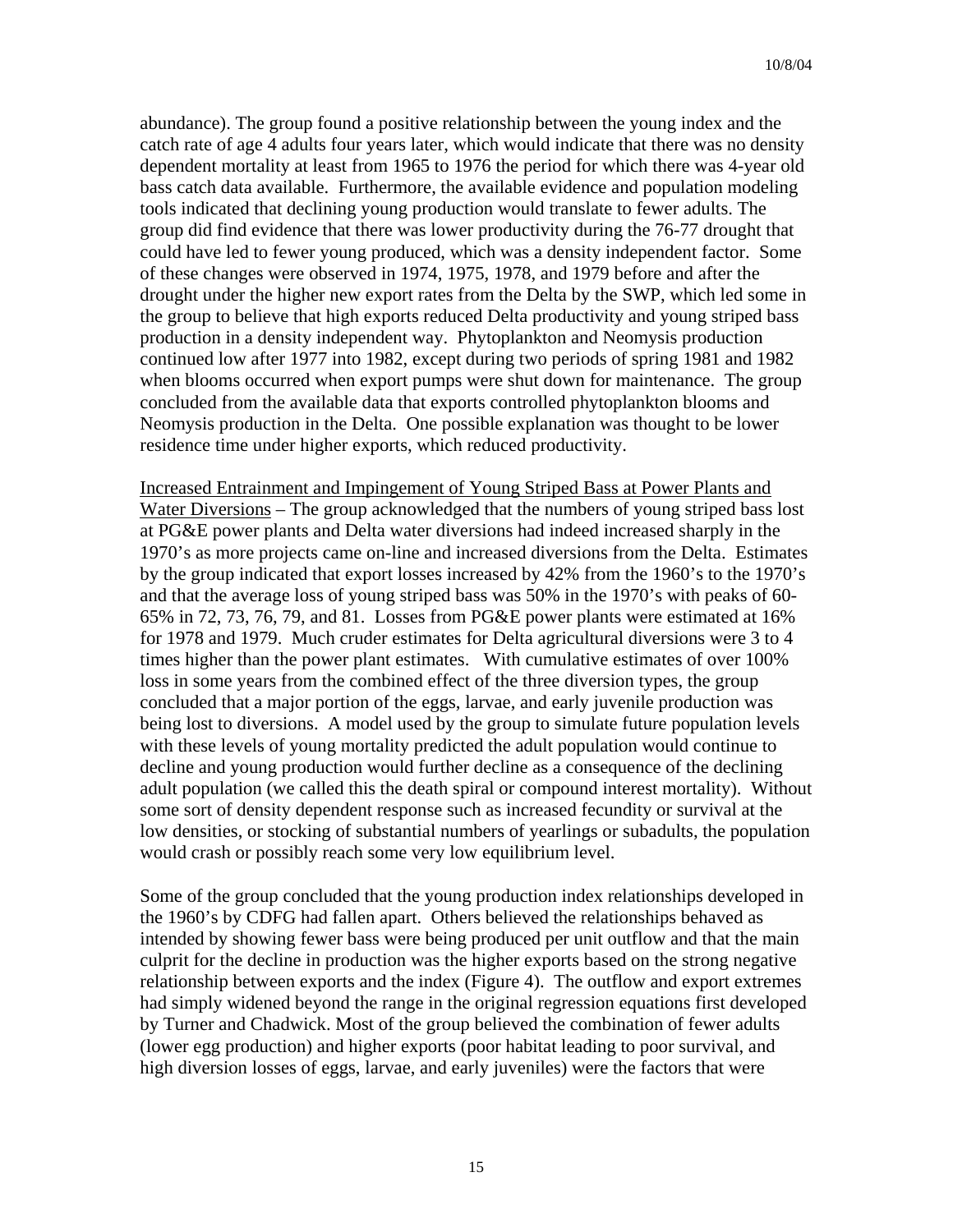driving down both the production of young and adults. In short, the export portion of the striped bass index model was becoming dominant over the flow function in the model.

The group concluded that the combination of reduced adult survival and young recruitment drove the population down in the late 1970's and that higher exports meant lower productivity and higher entrainment mortality, which would translate into much lower young production. Lower young production from fewer eggs, lower food supply, and higher entrainment would translate into even fewer adults in future years unless these trends were reversed.

The group also concluded that D-1485 standards were not adequate to protect the striped bass population because the 6,000 to 9,000 cfs exports allowed under the standards would lead to indices below 30, which was far below the D-1485 target level of 71.

I developed a supporting theory while working on data for the group that was included in my 1982 paper (Cannon 1982a). The theory involved the location and movement of the two-parts-per-thousand salinity contour, which was generally considered the upper end of the so-called "entrapment zone" or high-productivity, low-salinity, zone of the estuary. This location, which was later termed X2, was prone to rapid movement upstream from the Bay into the Delta in the spring when the Delta "came into control". Essentially what happened in spring or early summer was before stored water was released from upstream reservoirs, the freshwater pool in the Delta remaining from uncontrolled winter-spring precipitation events was pumped out by the south Delta and interior Delta diversions within the criteria of the D-1485 standards or earlier standards. As X2 was pulled upstream toward the Delta, young striped bass that were generally concentrated in fresher water upstream of X2 were being drawn from Suisun Bay and the western Delta to the export pumps in the south Delta. This pool of freshwater including many of the larvae and early juvenile striped bass and their invertebrate food supply (Neomysis and Eurytemora) was literally exported south or diverted onto Delta fields.

The peak risk to striped bass from this phenomenon occurred in the early 1970's when the SWP Delta pumping plant came on line. This phenomenon occurred in either June or July of 1971-1974 and was highly exacerbated by the exports from the new SWP Delta pumping plant. The term "reverse" flows is synonymous with the upstream movement of the X2 zone. Egg and larvae and salvage survey data from 1968-1979 (which remains unpublished to this day) showed convincingly that the phenomenon did occur. Estimated losses from salvage surveys were highest in 1971-74 as compared to 1968-69 or 1975- 1979. For July 1971 I estimated that 80 million juvenile striped bass were entrained and lost at the SWP Delta pumping plant. Delta outfall fell from 20,000 cfs near the end of June to 10,000 cfs by late July with lower San Joaquin River flows going negative in July under a record 7,000 cfs total export levels. In June 1972, I estimate 130 million juvenile bass lost, the highest monthly total since salvage records were kept (1968), which was coincident with 7,000 cfs exports in early June and negative lower San Joaquin flows, followed by the Andrus Island break in mid June that led to –28,000 cfs lower San Joaquin flows. In 1973 nearly 35 million juvenile bass were lost in June coincident with rising exports (new export records of 7,000 to nearly 10,000 cfs), the Delta outflow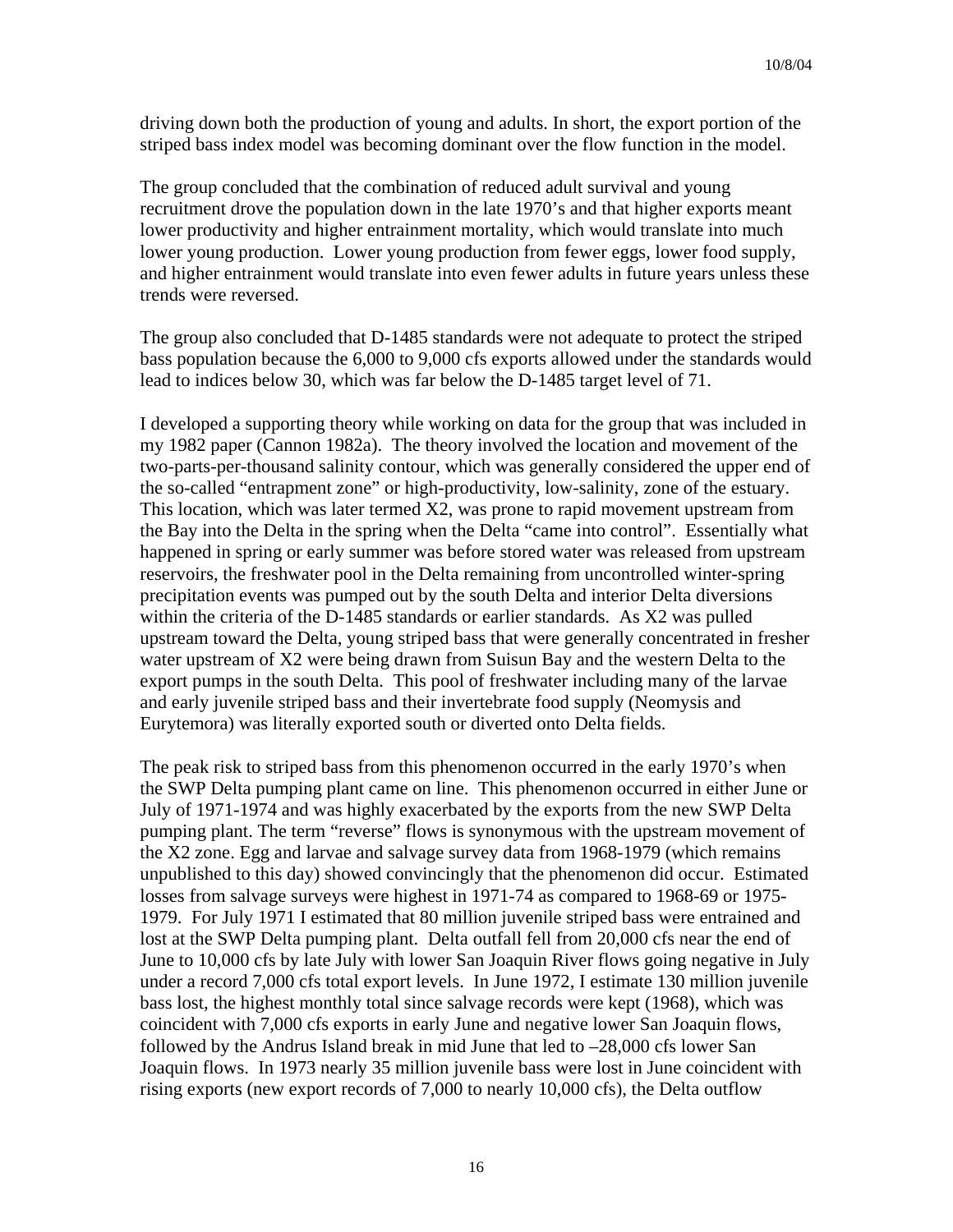falling from 15,000 to 4,000 cfs, and lower San Joaquin flows falling from 3,000 cfs to a –6,000 cfs. In June 1974, an estimated 75 million young bass were lost at the SWP Delta pumping plant as lower San Joaquin River flows went from +8,000 cfs to a –4,000 cfs and Delta outflow went from 26,000 cfs to 5,000 cfs, while exports rose again to record levels from 8,000 cfs at the beginning of the month to an unprecedented 12,000 cfs near the end of the month. These were huge losses of juvenile striped bass and occurred prior to or during the period when surveys for the summer index of abundance were occurring. Because the estimates were made using conservative salvage efficiencies, the actual numbers lost were likely higher. Because the salvage events occurred coincident with the period when the X2 movement phenomenon described above was occurring, the general theory of the phenomenon has some credence. This was exactly the phenomenon referenced earlier and shown in Figure 6.

The water replacing the Delta pool that was exported (with the young striped bass and their food supply) was what we called "Shasta" water or unproductive reservoir water from Shasta (Sacramento River), Oroville (Feather River), or Folsom (American River) reservoirs. Reservoir water soon dominated the lower Sacramento River channel and the western Delta after these events, whereas the long-residence, higher productivity, higher turbidity Delta water (with the striped bass and their food supply) gradually moved up the lower San Joaquin River channel and on to the south Delta export pumps. The freshwater and low salinity nursery area was also confined to narrow Delta channels that were considered less productive compared to the shallow bays of Suisun Bay where the freshwater and low salinity pool had extended into earlier in the spring. The group had found a significant negative correlation between western Delta chlorophyll spring bloom levels and water exports from the south Delta. The spring and early summer of 1978 and 1979 turned out to be further examples of this X2 movement phenomenon and the loss of a considerable portion of the striped bass young production to diversions or poor habitat conditions. In addition to salvage surveys at the pumping plants, these events were documented by actual fish distribution changes in the 1978 and 1979 egg and larvae, and juvenile fish surveys (Cannon 1982a).

One of my findings from this analysis was that the monthly average provisions of the water quality control standards that were designed to protect the striped bass actually exacerbated the problem. The monthly average water quality standards for outflow and exports actually encouraged SWP and CVP operators to create the phenomenon. For example, in June 1978, a wet year, the uncontrolled (high) inflow-outflow and low export demands early in the month, operators were allowed to lower outflow and increase exports later in the month (Figure 7). These same conditions occurred in the above examples for 1971-74 and 1981 (see Figure 6).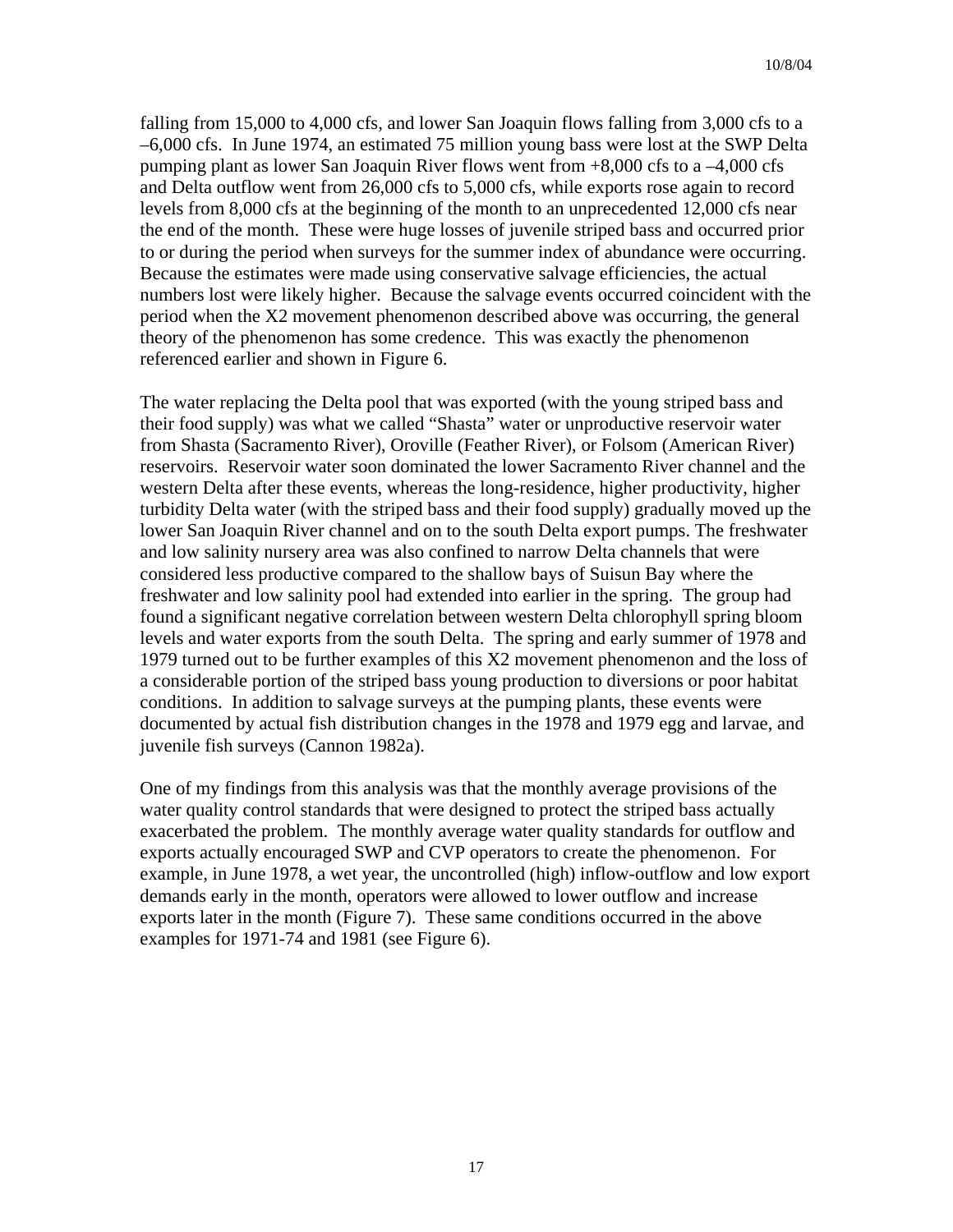

**Figure 7. Delta hydrology in late spring 1978. Independent monthly average standards for export, inflow, and outflow allowed short-term conditions that were poor for striped bass and their food supply. High early June inflow-outflow and low exports allowed detrimental high exports and low outflow in late June.**

### *Final Two Agency Agreement and Response to Draft Agreement Comments*

The Draft Two-Agency Agreement was finalized with a final EIR in December of 1982. Hopes had hinged on passage of the Peripheral Canal referendum, which failed in the fall of 1982. The combination of the Two Agency Agreement and D-1485 now provided the only protection for the striped bass and other estuarine organisms.

State Water Contractors expressed strong opposition to the Agreement and did not see the need for the Agreement. They believed the Agreement seriously undermined DWR's ability to meet their obligations to the 30 State Water Contractors.

The Contractors contended that the Agreement would delegate responsibilities of DWR and the SWRCB to DFG. Furthermore, the Contractors expressed the opinion that striped bass were well adapted to changing conditions and did not need the extra protections provided in the Agreement that would lead to a reduction in the Project yield.

Other contentions included:

- The SWP did not have a mitigation responsibility for the salmon resource in the San Joaquin River tributaries.
- The Agreement provided better protection for striped bass than the D-1485 standards, but the potential benefits to angler catch had not been demonstrated.
- The Contractors disagreed with DFG and DWR contention that hatchery replacement could not sustain the striped bass population. (Eventually hatchery replacement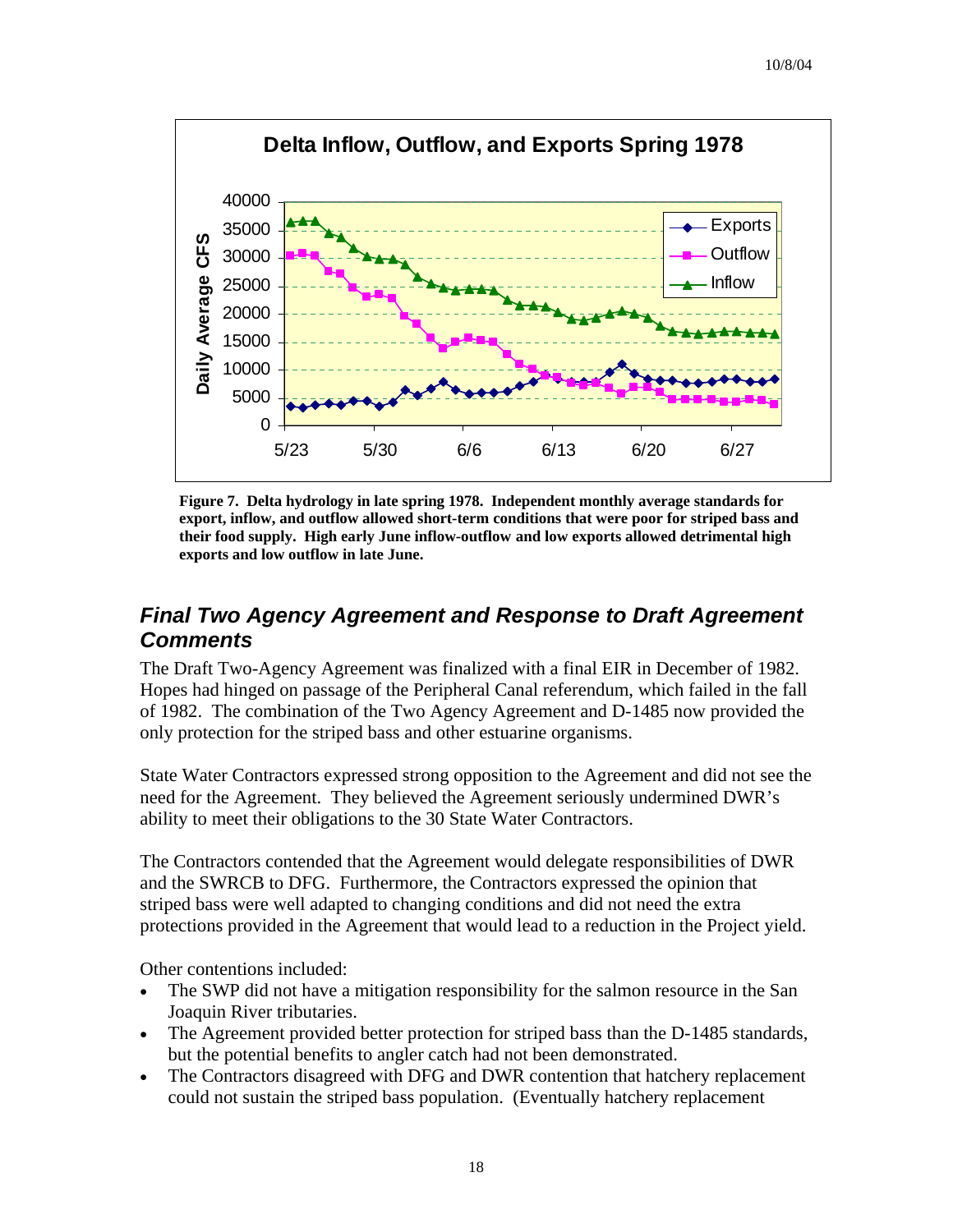became the center-piece of the 1986 Agreement and limitations on exports and minimum outflow standards above those of D-1485 believed necessary by both DFG and DWR were eliminated.)

DFG **and DWR** responded in the FEIR to these concerns by reiterating that mitigation for the SWP for impacts on the estuary was required to preserve fish and wildlife resources:

- Fish screens at the Banks Pumping Plant
- Limitations on May-July exports as prescribed in the Agreement
- Minimum outflow standards as prescribed in the Agreement.
- Minimum flows at Rio Vista in the lower Sacramento River below the DCC
- Stocking of hatchery reared striped bass and salmon.

Without these mitigation measures, the two agencies agreed that the striped bass population could not survive over the long term. They added that by simply stocking striped bass into an estuary that did not have the capacity to support them let alone restore historic fishery levels because of lack of flow and high rates of diversion would not overcome these deficiencies.

DFG and DWR further stated that without an "isolated Delta Transfer Facility" they would not be able to restore historic fishery levels even with the provisions in the Agreement. Only 60-70 percent of the number of striped bass the estuary once supported could be sustained with the provisions in the Agreement.

The agencies also concluded that any changes in SWP operations and facilities in the future would require additional mitigation and that the Agreement included provisions for incorporating future planning and change to the SWP. They believed that a yield of 3 MAF for the SWP to go along with a yield of 2 MAF from the CVP could be sustained without jeopardizing fish and wildlife resources **if the proposed mitigation measures were adopted.** (Yields have exceeded 5 MAF in 13 years and 6 MAF in three years since 1982, while the proposed mitigation measures in this Agreement have not been fully implemented.)

Both agencies understood the ramifications of closure of the DCC. DWR was concerned about the effects on export water quality, while DFG understood the negative effects on the Delta striped bass. To protect the Sacramento River spawning populations of striped bass they agreed to close the DCC two days out of four when the Sacramento striped bass eggs and larvae were in the vicinity of the DCC in May and June, **but only if outflow was above 12,000 cfs**.

In comments on the DEIR, United Anglers brought up the need to reduce predation in Clifton Court Forebay, losses through the Fish Protection Facility louvers, and losses from handling and trucking.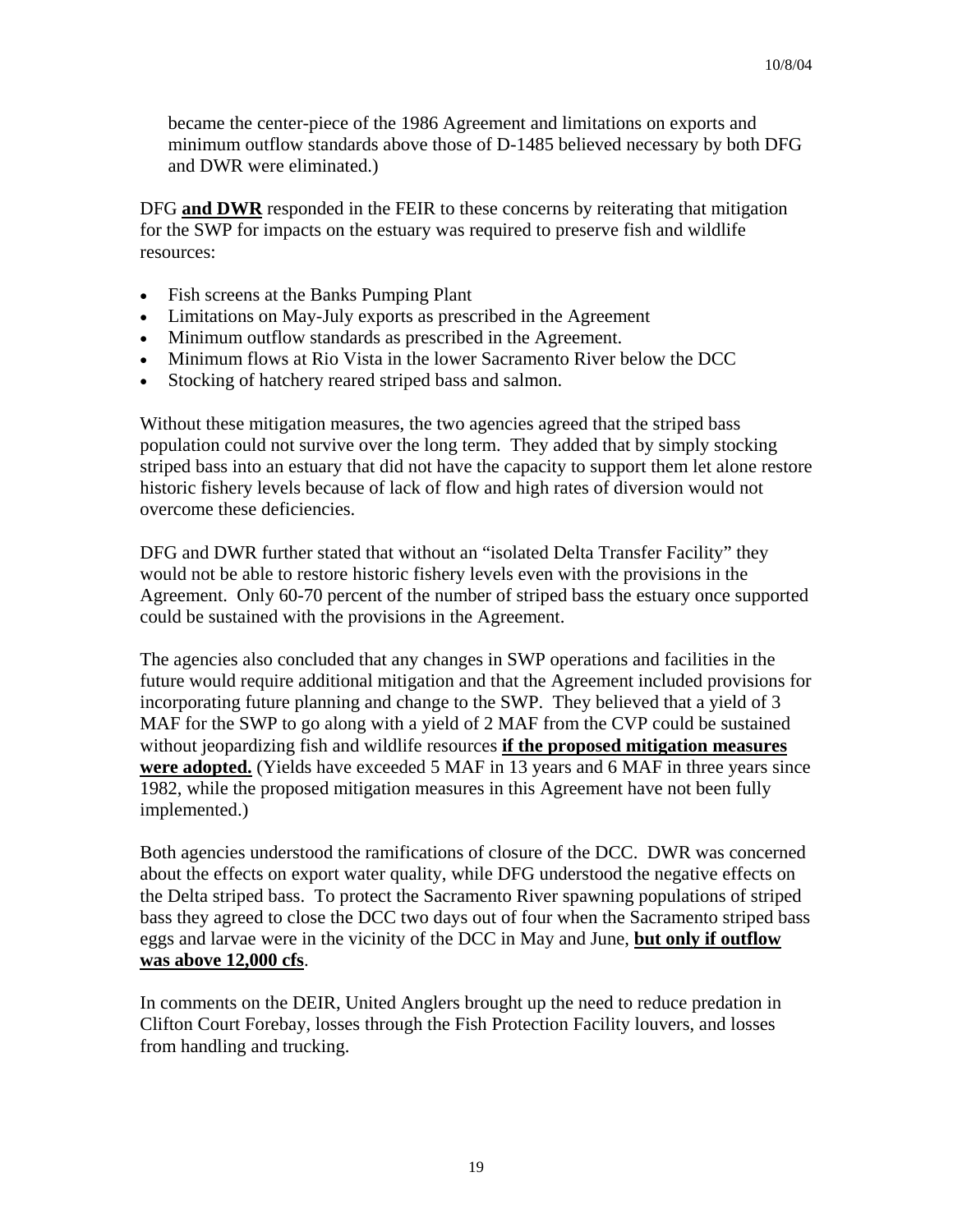Environmental groups unanimously took exception that the provisions of the Two-Agency Agreement adequately mitigated for the SWP and the new four pumps and that the SWP had improved fisheries in the Delta. The California Striped Bass Association further noted that the sportsmen's were already paying \$3.50 for the striped bass stamp that paid for the hatchery program. They had been advocating reducing spring and early summer exports to protect the striped bass young and encouraged such provisions.

The 1982 Two Agency Agreement was not implemented, leaving D-1485 standards to protect Bay-Delta fishes.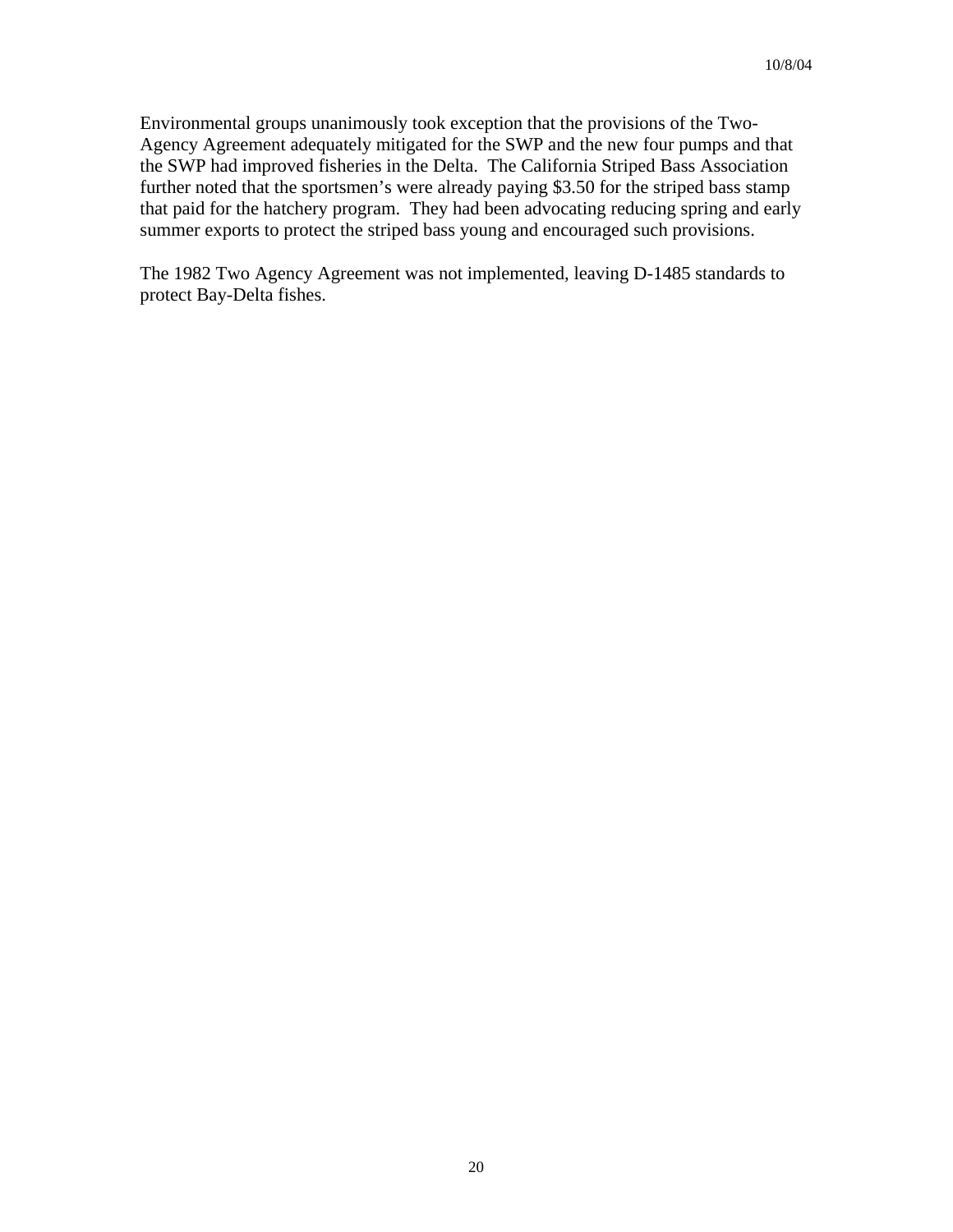# **The Problem Continues Unresolved – 1986**

By 1986 it was obvious that the D-1485 standards were not protecting the striped bass population. The 1985 summer i ndex of young striped bass was the lowest on record. The indices in 84 and 86 were also below expectations given the amount of outflow (Figure 8). Indic es were however starting to appear realistic based upon an obvious negative relationship with export levels (Figure 9) that had not been so apparent in the previous decade. In 1984 exports reached 8,000-10,000 cfs in April, while 3,000 cfs was maintained in May and June at each facility, and July hit its limits of 4,600 cfs at each facility. The combined June-July export reached over 8,000 cfs. In 1985 April exports again reached the 8,000-9,000 level, while May, June, and July perfectly matched their legal limits of 3,000, 3,000, and 4600 at each plant, respectively. Based on 1984 and 1985 it appeared that the export limits were not protecting the striped bass, especially with new higher exports in April (Figure 10). D-1485 only restricted May-July exports. The



**Figure 8. Striped bass summer townet index for the period 1959-1986 versus average June-July Delta outflow in cfs. Small diamonds are the original 1959-1970 Turner and Chadwick (1972) data on which the relationship was first developed. Large red diamonds are the 1971-1986 indices.**





1986 striped bass index nearly reach target levels. Despite having nearly identical June-July exports and outflow as 1984, the 1986 index was nearly three times the index of 1984. The difference between 1986 and 1984 and 1985, was that flows were higher in spring 1986 and exports nearly 2,000 cfs less in April. The question remains as to how the population would have responded had the May-June restriction to 2,000 cfs in the 1982 Two-Agency Agreement been applied, because conditions in all three years met the criteria for this restriction.

In 1986, DFG and DWR completed a new Two-Agency Agreement (that met the approval of the State Water Contractors) and the SWRCB initiated hearings to reconsider D-1485 standards. A new level of yield of 5.5 million acre-feet from the Delta was being achieved by the SWP and CVP with a record level in 1985 (Figure 11), which was a relatively dry year with exports frequently in the 10,000 to 12,000 cfs range. Average June-July export for 1984-1986 was near 8,000 cfs, the maximum allowed under D-1485.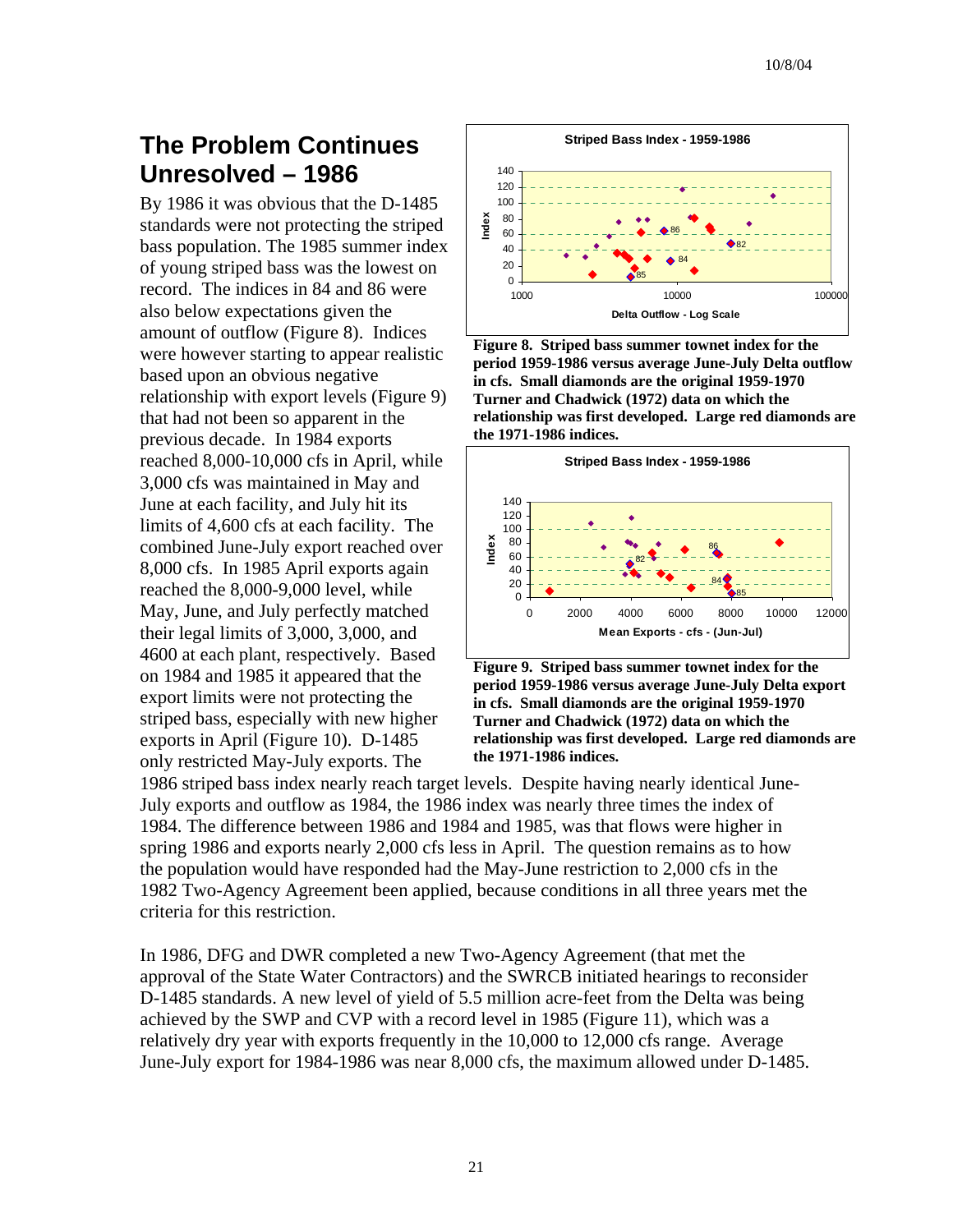

Figure 10. Total exports in April from 1970-1986.



**Figure 11. Delta exports from 1956-1986. The SWP came on line in 1968 with an initial doubling of exports to near 3 maf. From 1974-1984 the average was over 4 maf. In 1985 and 1986 export levels reached near 5.5 maf with June-July exports at nearly 1maf.**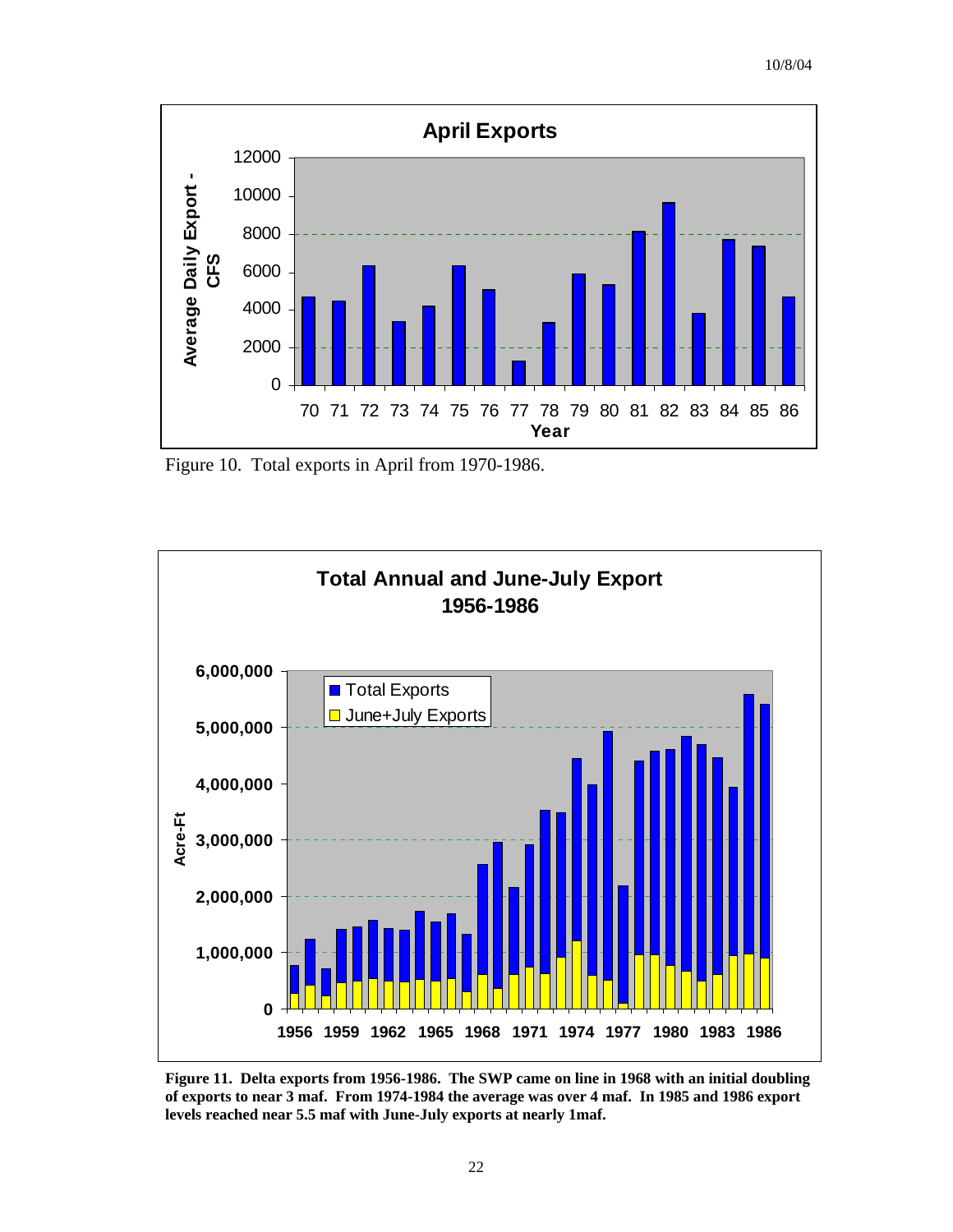## *Two-Agency Agreement 1986*

The new Two-Agency Agreement (Four Pumps Agreement) was consummated in 1986, but without most of the provisions in the 1982 Agreement that would have improved the protections of the D-1485 standards. The Agreement was fundamentally changed to a mitigation agreement with striped bass losses at the pumping plants being mitigated by grow-out of salvaged young striped bass and stocking of hatchery produced yearling and older striped bass. The purpose of the Agreement was to offset losses between the fish being drawn into Clifton Court Forebay (CCF) to their being returned in trucks to the Delta. These losses generally included young striped bass lost to predation by older bass and other fishes in CCF, young fish that died on the louvers and screen systems at the end of CCF, young fish that passed through the louvers and secondary screens and down the California Aqueduct, and those fish that were salvage but died before reaching the Delta release sites.

The Agreement also called for parties to begin discussion on developing ways to offset the impacts that were not covered in the Agreement. Additional measures were to be included in proposals by DWR before expanding the capacity of the Bank's pumping plant. Until such understanding was reached, DWR agreed not to increase its diversion (with the new pumps) except in wet winters with high San Joaquin River flow. "*Additional measures for impacts not covered in this agreement will have to be included in proposals by DWR to expand its diversions beyond the limitations contained in this agreement."* This is an important point because the Agreement still applies and DWR is presently seeking permission to increase exports using the additional pumps without the ability to stock striped bass.

The Agreement also called for a reduction of fish losses due to predation in CCF and an annual review of progress. The Agreement furthermore stipulates *"If the agreement is not successful in offsetting the direct effects of diversions by the Pumping Plant on fisheries dependent on the Delta, it shall be renegotiated to fulfill the SWP's responsibilities relating to the direct effects of diversions by the pumping plant."* Options that are to be considered if present measures were not successful included:

- new screens at the Bank pumping plant fish protection facilities
- improvements in the cross Delta conveyance of water to minimize reverse flows

Reverse flow in the lower San Joaquin River channel refers to negative net tidal flows caused by the increase in exports after the SWP Banks pumping plant came on line. Appendix Figure A-2 shows a schematic of the reverse flow phenomenon for years before and after the SWP came online.

### *1986-87 Hearings*

With a continuing decline of the striped bass adult population and young production indices, and the obvious lack of protection provided by the D-1485 standards, the SWRCB opened hearings on the Bay-Delta standards again in 1986. Considerable testimony was prepared and taken over the one-year period that provided further insights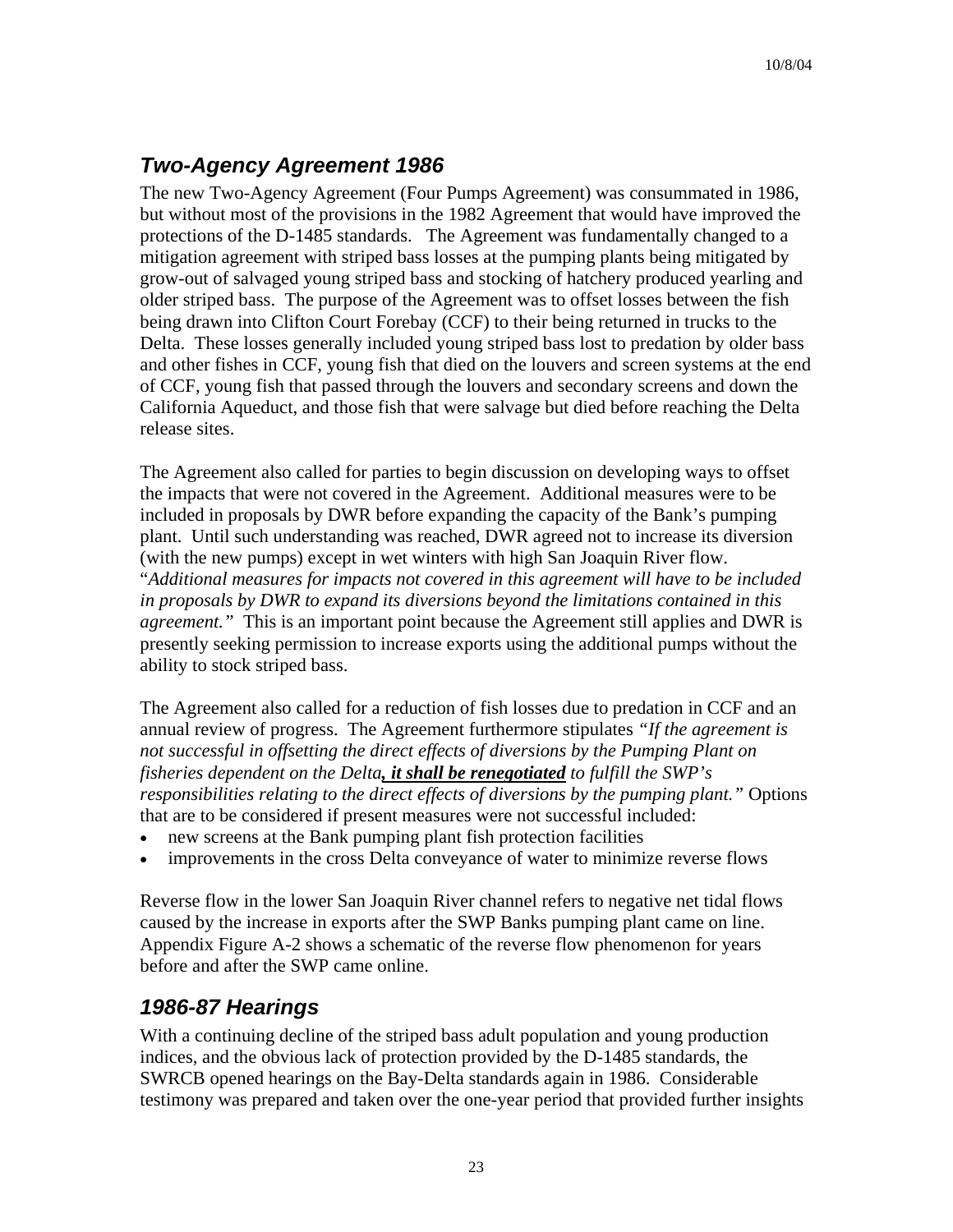into problems with the striped bass population. The Interagency Ecological Program including DFG, USBR, USFWS, and DWR, conducted a comprehensive study of the Delta in 1985-1986 in preparation of the hearings.

#### **DFG Testimony**

DFG's testimony (DFG 1986) stated that despite the efforts of the SWRBC working group in 1982, the cause of the striped bass decline " has remained a mystery". While that may have been DFG's official position in 1986, DFG's Turner, Chadwick, and Stevens who participated in the group's review in 1982 felt strongly as did most of the other contributors that higher export from the Delta beginning in the early 1970's from the addition of the SWP pumping plant was the cause of the decline. The root causes of the decline whether direct or indirect was the only issue debated, and even then most felt that all the factors were contributing to the decline.

The DFG testimony related that the striped bass decline continued through 1985 despite relatively wet years and the CVP and SWP meeting outflow and export standards set by D-1485 (monthly average criteria). DFG was unable to explain why their model based on flow and export failed to predict the lower abundance of young striped bass. DFG's testimony failed to state that the 1982 Working Group had concluded (1) the standards for exports were not sufficient to protect the young striped bass, and (2) the abundance index predicted by the model were likely to be overestimated. Furthermore they failed to acknowledge the obvious problems with monthly average standards for flow and exports in the D-1485 standards, despite their attempt to add weekly average conditions in the 1982 Two-Agency Agreement.

The DFG testimony concluded that the decline was likely attributable to four factors:

- 1. low egg production from low adult numbers
- 2. reduced plankton food in the Delta and Suisun Bay
- 3. large numbers of young striped bass lost to water diversions
- 4. toxic substances stressing the population in unknown ways.

DFG also concluded that among these factors, environmental factors were as important as spawning stock and egg abundance in explaining variability in young bass abundance. They also concluded that export losses had a "*substantial detrimental effect on the striped bass population*", and that the effect was most likely caused by a reduction in survival before the 8 mm larval stage. This later point was important as it meant that yearclass abundance was determined by the 8-mm larval stage and that mortality prior to this stage or low egg production was the major cause of the decline.

DFG was also in a conundrum about the merits of closing the Delta Cross Channel (DCC) to keep larval striped bass in the Sacramento River moving toward Suisun Bay or keeping it open to limit reverse flows in the lower San Joaquin River. They noted that reverse flows in the lower San Joaquin River from high exports and limited cross-Delta flow with closure of the DCC draws large numbers of young striped bass to the south Delta export pumps. They stated: "*Ideally, the gates (of the DCC) would be operated to minimize the direct entrainment of eggs and larvae from the Sacramento River and to*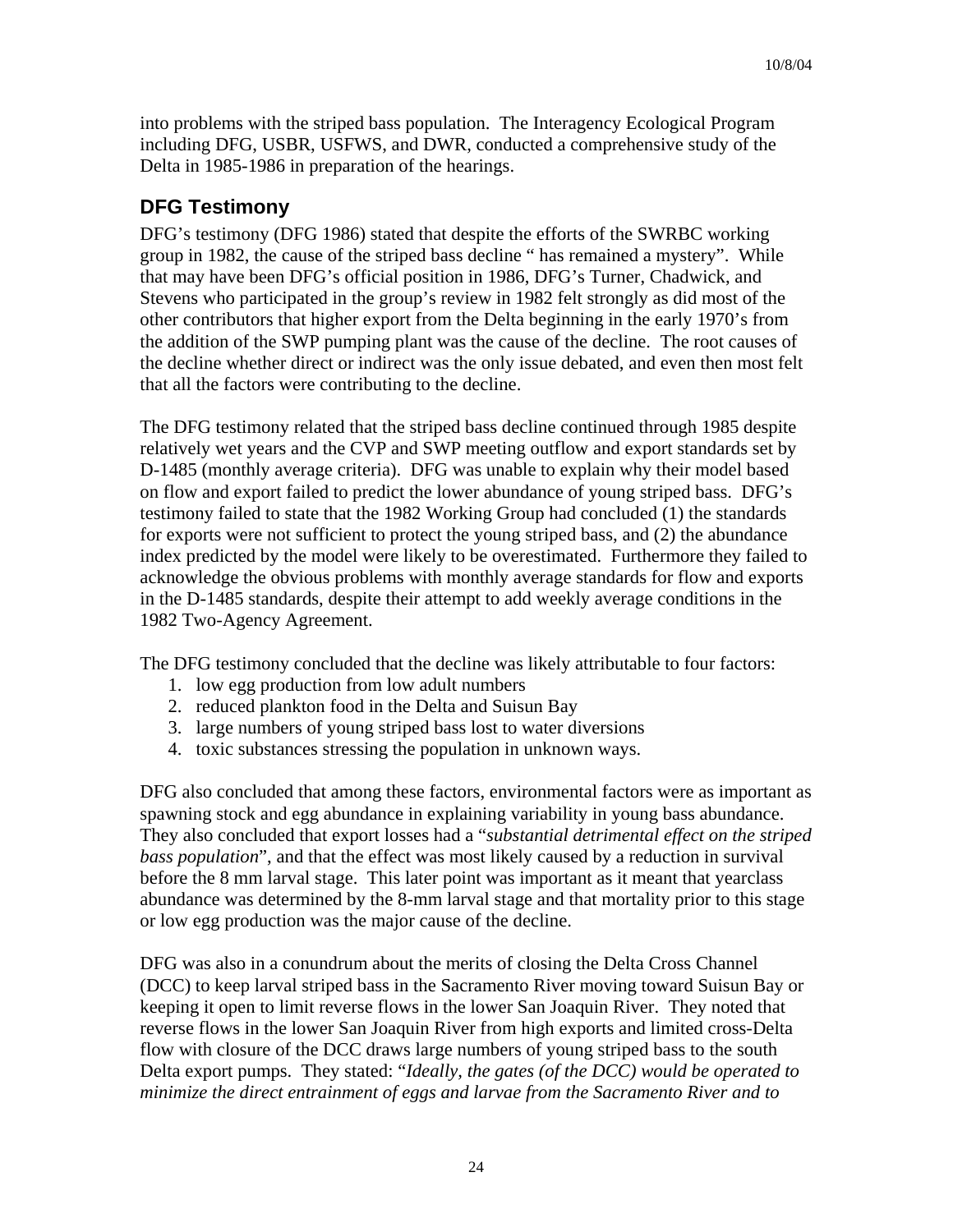*minimize flow reversals."* CDFG also estimated that an increase in net lower San Joaquin flow from a negative 4000 cfs to a plus 1,000 cfs would reduce these estimated losses by approximately 40%. *"Although eliminating reverse flows is advantageous, it is obvious that this action is not the entire solution." "We suspect that mortality of larvae not flushed into Suisun/Grizzly/Honker bay area is higher." "Entrainment losses and, perhaps, a mismatch of food and larvae in time and space are the most likely reasons for the high mortality rates (of larval striped bass)."* In the 1982 Two-Agency Agreement DFG had included a criteria that the DCC could not be closed unless Delta outflow exceeded 12,000 cfs, and the criteria was not met in May-June 1985 when the DCC was closed.

DFG had other conclusions based upon their review and analysis:

- An increase in adult mortality rates could reduce egg production.
- Growth rates of adults had remained unchanged (changes in fecundity or natural mortality were not likely causes of lower egg production, whereas direct mortality from harvest or toxins would be a more likely cause).
- Habitat for spawning had not changed, which indicated that poor habitat for spawning was not the cause of lower egg production or survival to 8-mm size.
- Young survival rates had declined since 1975, which could be a major factor in fewer 8-mm and larger bass produced.
- Entrainment of young striped bass at Delta exports was 55% in 1985, which could be the major reason the indices of 8mm larvae and 38-mm juveniles were the lowest on record, and the principle cause of the striped bass declining young production and adult population recruitment.
- Even in the wet year 1986, entrainment at export pumps was 30%, which indicated striped bass were not protected from the new SWP exports.
- The significance of entrainment losses were underestimated when D-1485 was formulated – D-1485 allows for high entrainment losses – entrainment is substantially more important than previously realized.
- "*May-July export restriction in D-1485 kept exports at 1975 levels, thus not likely cause of the decline."* (I do not fathom this conclusion because DFG had believed that the higher levels of exports from 1972-1975 had contributed to the decline, which manifested itself beginning in 1977 in the adult population and subsequent young production indices.)
- "*The new Two Agency Agreement should benefit striped bass*." DFG appeared to be putting their hopes in the new stocking program, which they had stated in 1982 would not be sufficient because the numbers stocked did not even make up for the direct losses at the export pumps or the higher adult mortality rates. Furthermore, they had stated that the estuary could not sustain the stocked fish.

DFG had the following recommendations that could help reduce the striped bass decline:

• Screen Delta agriculture diversions to reduce losses (DFG acknowledged that screens could not protect striped bass smaller than about 20 mm including the important 8 mm size level).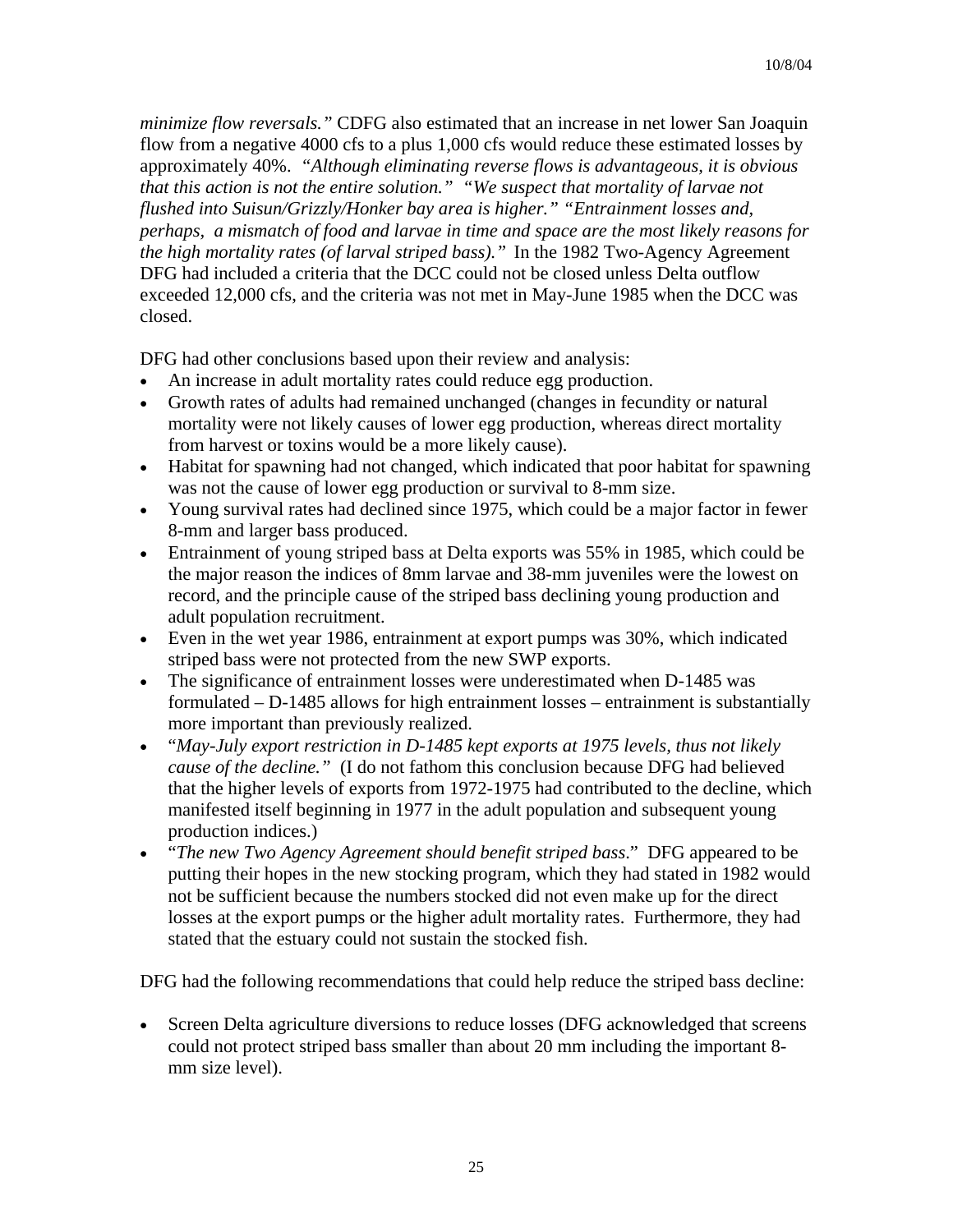- Make improvements to fish protection fish facilities at the south Delta pumping plants, which would save a lot of striped bass (but not any below the important 8-mm size level).
- Curtail exports in critical periods to reduce losses of larvae below and above 8-mm; however, DFG was not specific on when or how much reduction export reduction was needed.
- Continue evaluation of toxicity, which could lead to reductions in adult mortality.
- Investigate increased mortality rate of larvae striped bass, which could determine the most important factor in pre-8mm mortality be it entrainment or loss of food supply from exports or other factor.
- Minimize reverse flow in lower San Joaquin River channel below the mouth of Old River, which could greatly benefit food supply and reduce entrainment of pre and post 8-mm larvae.
- Stock striped bass to rebuild the population, which would help to mitigate adult and young losses.
- Consider short-term closures of DCC to protect Sacramento River striped bass larvae, which would reduce movement of larvae from the Sacramento River to the Central Delta, but could increase reverse flows. (DFG understood that closing the DCC would increase reverse flows.)

Supporting their testimony were several specific testimonies of analyses conducted by DFG scientists.

DFG's Turner and Miller (1986) prepared testimony on the food supply of striped bass. The results of their analyses supported the theory that striped young production from year to year is set by the amount of food available to early feeding larvae. Food uptake by striped bass was also found to be higher downstream of Collinsville at the terminus of the Sacramento and San Joaquin rivers, possibly as a result of the effect of south Delta exports. Copepods especially Eurytemora were the dominant food of larval striped bass. Selectivity for specific prey by young striped bass increased with increased prey abundance, usually in the form of a preference for larger zooplankton, which would be a mechanism for higher larval bass survival at higher prey abundance.

Turner (1986) in continuing his work with the striped bass working group in 1982 found a positive relationship between the post-yolk sac larvae about 8-9 mm, summer juveniles (38 mm), and the number of age 4 fish four years later, suggesting that recruitment into the adult population is primarily a function of survival of early larvae prior to their reaching 8-mm. He found high numbers of yolk-sac larvae with varying survival to 8-9 mm depending on location and year. He studied the unusually high summer index in 1986, which was the highest summer index since 1975, to determine what factors contributed to the high summer index. He found that survival was lower in the lower Sacramento River and San Joaquin River above the confluence upstream of Collinsville than downstream. He noted that this decline in the Delta portion of the population compared to eastern Suisun Bay began in the early 1970's. He also concluded with higher Sacramento River flows and high Delta outflow more larvae from the primary spawning grounds in the Sacramento River reached Suisun Bay where their chances of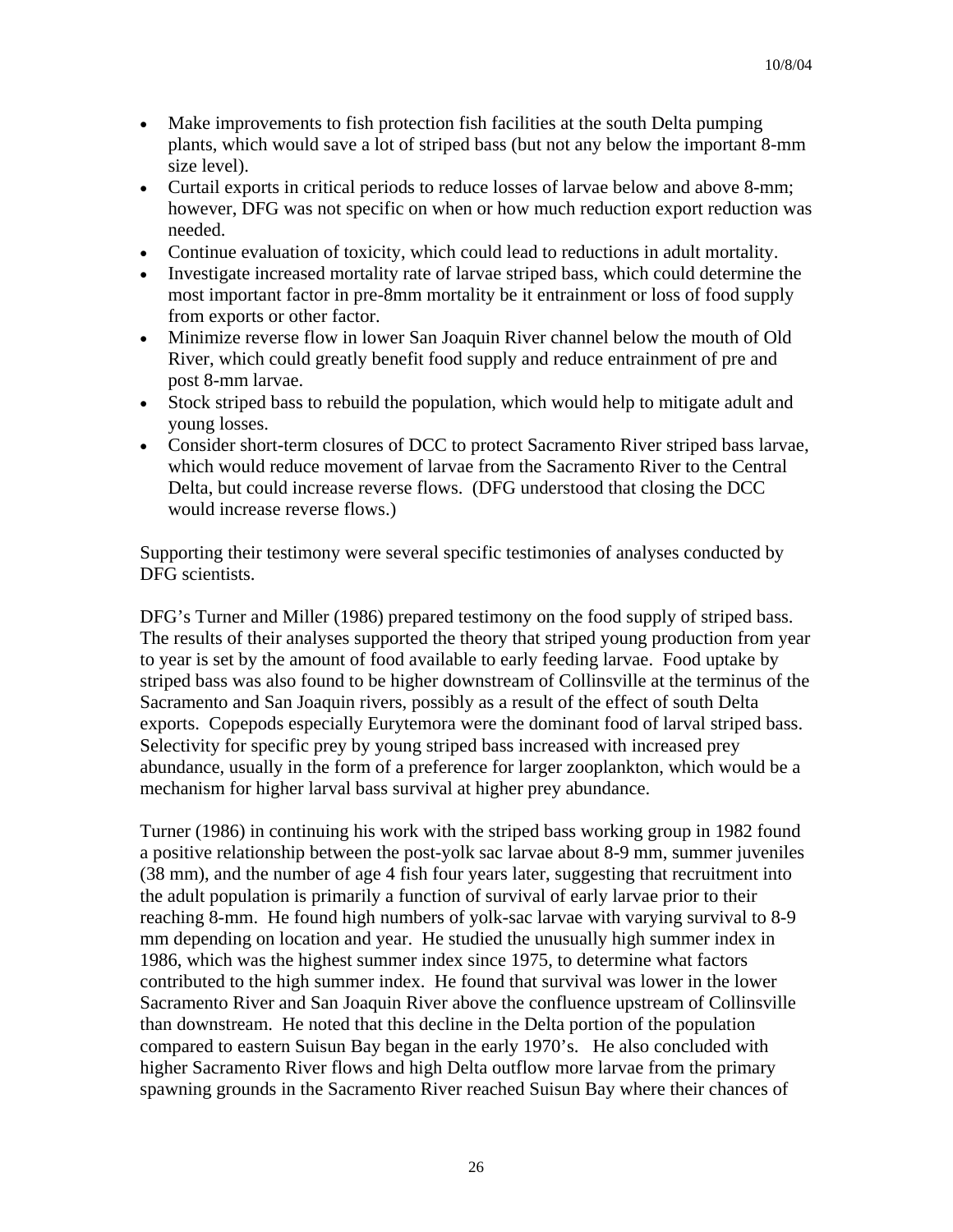survival were higher compared to the Delta. Eggs and larvae spawned or reaching the lower San Joaquin River also had a greater potential survival if lower San Joaquin River flows flushed them into Suisun Bay. In 1986 many larvae were transported into Suisun Bay from both the lower Sacramento and San Joaquin river channels, leading to a high summer young bass abundance index, while in contrast few larvae were transported to Suisun Bay in 1985 (or 1984) and the result was a poor summer index. He noted that prior to the decline in abundance of striped bass, production and survival of young striped bass was higher in the lower Sacramento and San Joaquin river portions of the Delta. After the decline started the rate of larvae decline also increased in Suisun Bay, possibly as a consequence of lower larval survival in Suisun Bay, less input of juvenile bass produced from the Delta, or a combination of the two factors. He concluded that the decline in the summer index of striped bass was due to higher mortality of larvae since 1973. Estimates of total loss of eggs and larvae to exports for 1985 and 1986 were 55% and 15%, respectively. These estimates did not take into account losses to juvenile striped bass 15 mm and larger (which could have been derived from available pumping plant fish salvage survey data). Turner noted that high mortality in the Delta prior to the index size of 38-mm was caused by a combination of poor food supply and direct losses to diversions. Turner noted that Orsi and Mecum (1986) and Stevens et al. (1985) had detected a decline in the zooplankton concentrations in the lower rivers after 1972. All of these DFG biologists concluded that the likely cause of these declines was increased exports from the south Delta beginning in the early 1970's. Which factor was most

important, poor survival from poor food supply or direct loss to exports, could not be determined, but likely each played a part in the decline (sort of a double wammy).

Turner also looked at the breakdown of the summer young bass index between the Delta and Suisun Bay components. Over a decade earlier he had noted that with higher flow more of the index-sized striped bass (1-2 inches long) were located upstream of Collinsville in the Delta than in Suisun Bay downstream of Collinsville (Turner and Chadwick 1972). In his 1986 testimony he noted that there had been a steady decline in the Delta portion of the index since 1959 (Figure 12) without much of a change in June-July outflow (Figure 8). Turner attributed the lower Delta index to higher mortality from a combination poor food supply and higher loss of young to the exports, which were both caused by higher exports (Figure 13). The decline in the striped bass summer



**Figure 12. Delta portion of the striped bass summer townet index from 1959-1986.** 



**Figure 13. Delta portion of the striped bass summer townet index from 1959-1986 versus June-July Delta exports. Larger reddish diamonds are post 1970 years. Lighter orange diamonds are post 1980 years. Years 1974 and 1977 are the outliers as in Figure 5.**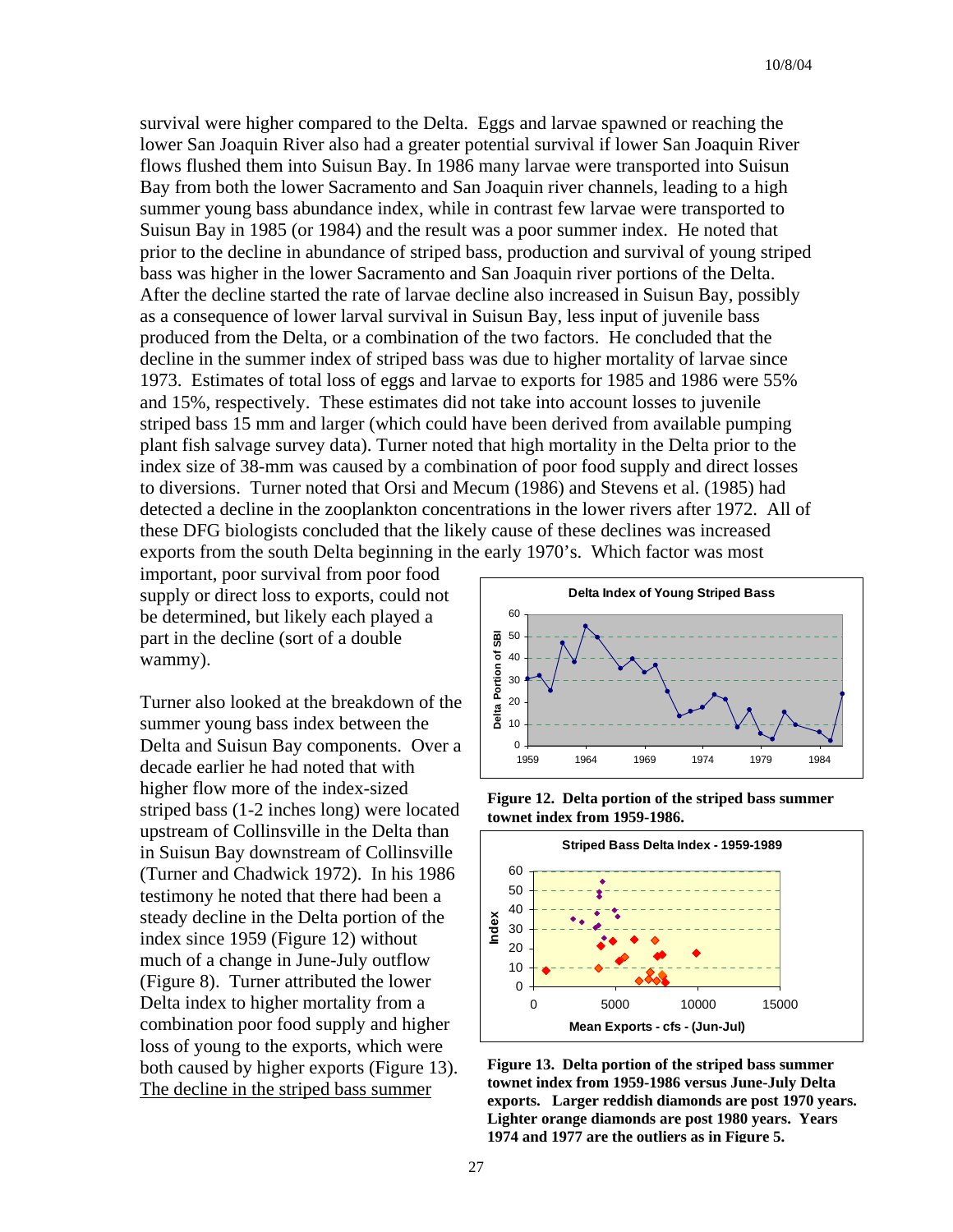young abundance could be explained by the strong relationship between the Delta portion of the index and export level – **there was no mystery.**

#### **USBR**

USBR provided testimony in 1986 about the controlled flow study in the Delta in May 1985 (Arthur 1986). This was one of the few attempts to actually conduct an adaptive management experiment with project operations in 50 years of studying the Delta. The study involved maintaining relatively high exports (6,000-8000), a high cross-Delta flow (open DCC), relatively high lower Sacramento River flows, and near zero net flow in the lower San Joaquin channel for the month of May (Figure 14) for the purpose of determining whether plankton production in the Delta is related to residence time of water.

As a result of the experimental conditions in May, phytoplankton concentrations reached the highest level in the Delta since records were kept in the 1960's. Zooplankton reached similar high levels in the lower San Joaquin River. Arthur attributed the plankton bloom, which was confined primarily to the lower San Joaquin River channel, to the long residence time provided by the zero net flow in the lower San Joaquin River channel (Figure 14). Peak densities of striped bass 6-8 mm larvae also occurred in the latter half of May in the lower San Joaquin River, at levels similar to the 1960's and 1970's.

After the experiment ended at the end of May, the projects went back to normal operations. The Delta Cross Channel was closed on half the days of the first two weeks of June at outflows of only 10,000 and 5,000 cfs (Figure 14), resulting in lower cross-Delta flows and increasingly negative lower San Joaquin flows (a condition that would not have been allowed under the 1982 Two-Agency Agreement). Under these conditions the plankton bloom dissipated quickly, falling to less than 10 micro-grams per liter by mid June in the lower San Joaquin River channel. Zooplankton concentrations dropped sharply late in May. Coincident with the declining phytoplankton concentration in early June, Arthur noted a sharp increase in salinity at Jersey Point in the lower San Joaquin. Declining outflow and reverse flows were bringing brackish water upstream into the lower San Joaquin from Suisun Bay. (The pool of freshwater in the Delta built up during the May experiment was being exported.) Arthur noted also the index of older striped bass larvae had declined to the second lowest level on record during June, eventually leading to the record low summer index in July.

Arthur also noted that zooplankton concentrations were low in June and July in the lower San Joaquin River where young striped bass were concentrated. He attributed the low zooplankton production in June and July to short residence time in the lower San Joaquin River because of high exports and high cross-Delta flow. As noted by Turner, Delta outflow through May had been insufficient to transport larvae to Suisun Bay (regardless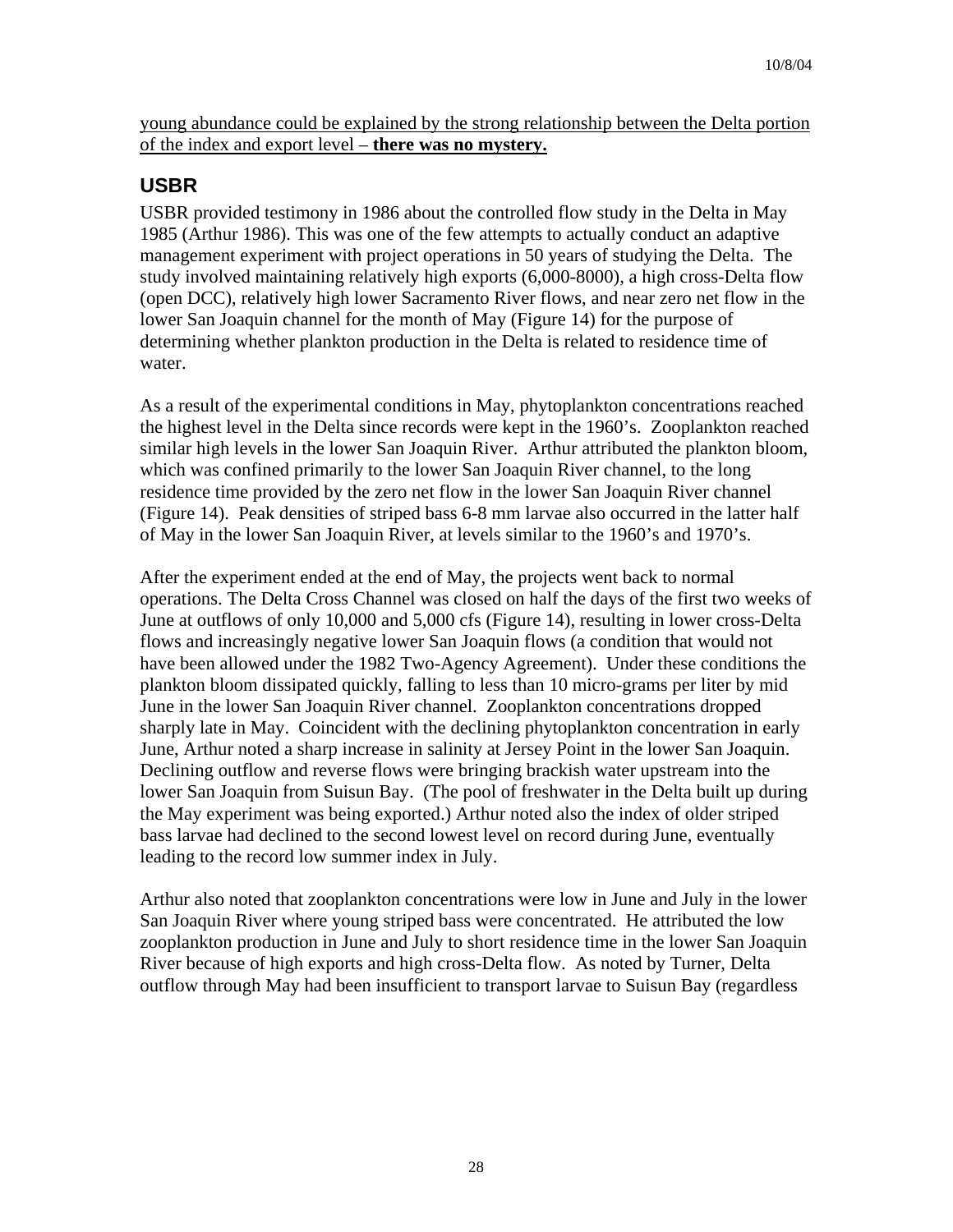

**Figure 14. Hydrology in the Delta in May-June 1985. May water project operations were controlled so that net flow in the lower Sacramento River (Rio Vista) was kept generally in the 6,000-8,000 cfs range and near zero in the lower San Joaquin River (QWEST). The four dips in DCC/GEO, one in early May, one at the end of May, and two in early June were caused by short-term closure of the DCC, which caused greater flow down the lower Sacramento River and negative (reverse) flows in the lower San Joaquin River. Inflow/outflow had to be increased for several days at the beginning of June to keep brackish water from entering the Delta with the DCC closed. During the latter half of June, outflow was reduced to 3000-4000 cfs (the D-1485 level for a dry year) and exports increased from the 6,000 cfs D-1485 level to as high as 8,000 cfs (well above the allowed D-1485 level). As a consequence of low-inflow, low-outflow, and high exports, much of the freshwater pool in the lower San Joaquin including the striped bass young and their plankton food supply was exported from the Delta, resulting in the lowest young striped bass index on record in July. Sadly, the closure of the DCC in late May and early June was prescribed to keep striped bass larvae from being drawn out of the lower Sacramento River to the export pumps, when in reality the closure contributed to strong reverse flows, a breakup of the strongest phytoplankton bloom on record, and the eventual export of most of the plankton and young striped bass from the Delta. In hindsight, if the DCC could have remained open, negating the need for the inflow pulse to keep out brackish water out at the beginning of June, and exports kept no higher than the D-1485 standard of 6,000 cfs, with a little more outflow in the latter half of June, maybe some of the striped bass young could have been saved. Again, the problem with monthly-average standards under the D-1485 left little option for fish managers to control the situation.** 

as to whether the DCC was open or closed). Arthur attributed the poor survival of the larval striped bass to poor food availability and loss to the export pumps. Export pump entrainment of larval striped bass increased sharply in late May. He noted peak densities of newly hatched larvae striped bass at the export pumps in the south Delta in the third and fourth weeks of May. From his analyses he concluded that 40% of the striped bass larvae that had transported down the Sacramento River were diverted across the Delta and eventually lost in the export pumps. (DFG's estimate was 55%.) Arthur also noted that losses of larger young striped bass in June and July were high, and were "*probably as a result of reverse flows in the lower San Joaquin River drawing bass toward the water project export pumps."* He added: *"If our analysis of 1985 is correct, the SWRCB decision (D-1485) to have the Delta Cross Channel gates closed at flows <12,000 cfs may have been a significant factor in the post-1977 striped bass decline.* 

This was a prophetic statement about the effects of closing the DCC at low Delta inflow conditions, a factor that the 1982 Two-Agency Agreement addressed. Arthur had attributed the high losses at the export pumps to high cross-Delta flow of Sacramento River water within which were Sacramento produced striped bass larvae. In the end I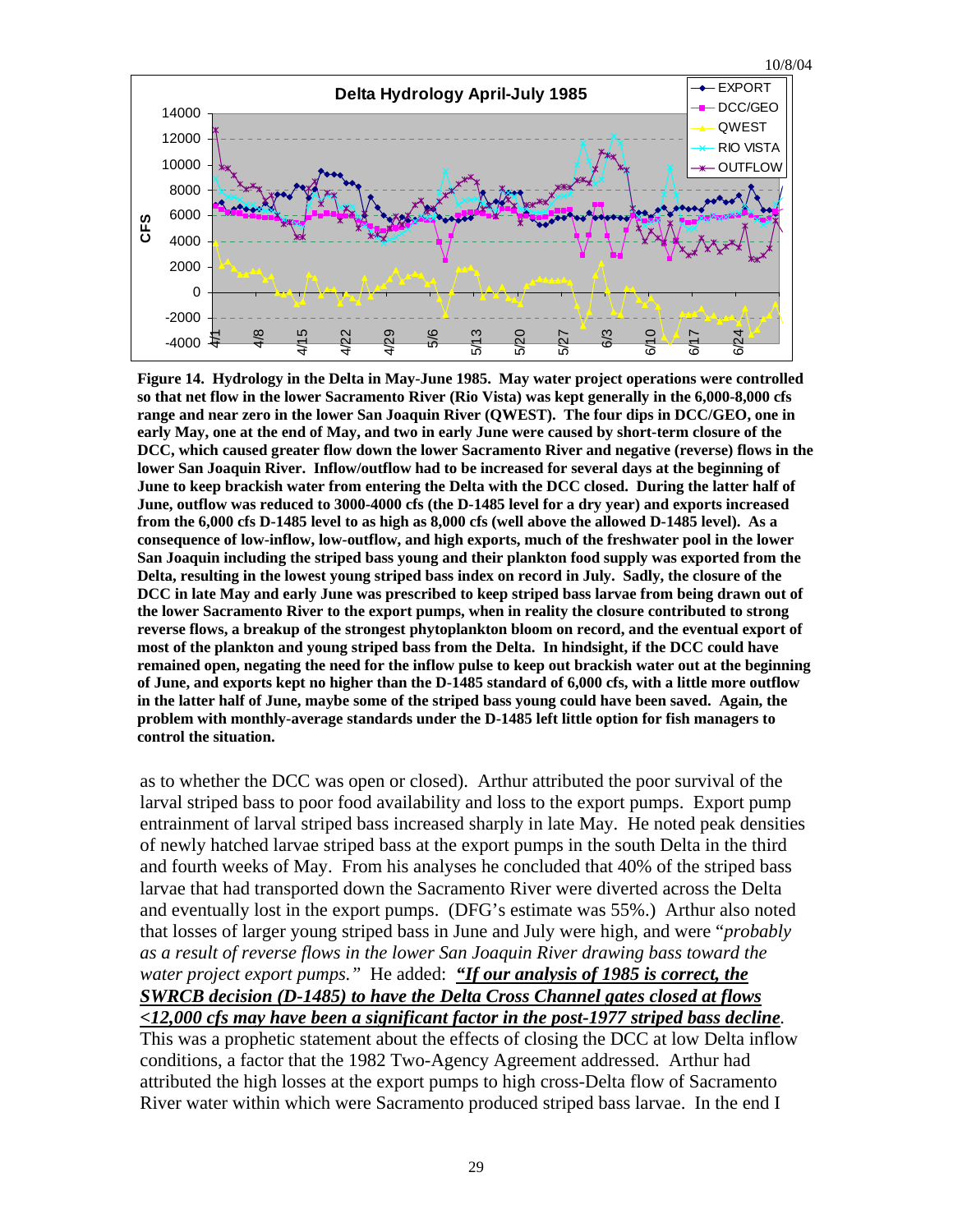believe he meant the high exports were going to cause high cross-Delta flow regardless of the DCC being open or closed, but that the closure of the DCC would result in reverse flows that would pull the striped bass and plankton upstream from the lower San Joaquin River channel to the export pumps.

#### **DWR**

In their testimony in 1986-1987, DWR concluded that a major cause of the striped bass decline was direct loss of young in exports. They noted that the 1986 Two-Agency Agreement and future planned actions (not specified) were designed to improve the striped bass population and reduce losses at the south Delta pumping plants. No actions were contemplated at that time that would reduce losses at the pumps. No mention was made of the multiple actions that had been in the 1982 Two-Agency Agreement that would have reduced the losses.

#### **Water Contractor Position**

A MWD memo distributed during the hearings succinctly states the water contractors' position on water supply and the Delta:

*"The Delta transfer facilities remain the most important project for further development of the SWP. The channels of the Delta presently act as a bottleneck to the SWP and prevent it from delivering more water. Unless this bottleneck is removed, any future storage facility, either north or south of the Delta, will be prevented from operating efficiently to provide its full potential yield.* 

*The bottleneck affects the SWP in two ways. First, the yield of storage facilities north of the Delta is limited by the channels in the North Delta. These channels are presently too small to allow enough water during low flow periods to flow from the Sacramento River, across the Central Delta, and down to the export pumps. As a result, as exports are increased, some of the water must continue down the Sacramento River and around Sherman Island in the Western Delta on*  its way to the export pumps. When this water flows around Sherman Island, it *mixes with ocean water. Extra water (carriage water) must be released from upstream reservoirs as Delta outflow to help repel the ocean salinity and protect the quality of export water. As demand levels increase in future, more carriage water must be released from upstream reservoirs and allowed to flow to the ocean to protect export quality. Any future storage facility north of the Delta would not be allowed operate to its maximum efficiency if a large portion of its storage would have to be released as carriage water.* 

*The second way in which the Delta acts as a bottleneck results from the channels in the southern Delta not being large enough to allow greater amounts of water to be exported during the winter months when surplus supplies are available and carriage water is not required. Any new storage facilities south of the Delta could not operate to provide full potential yield because the*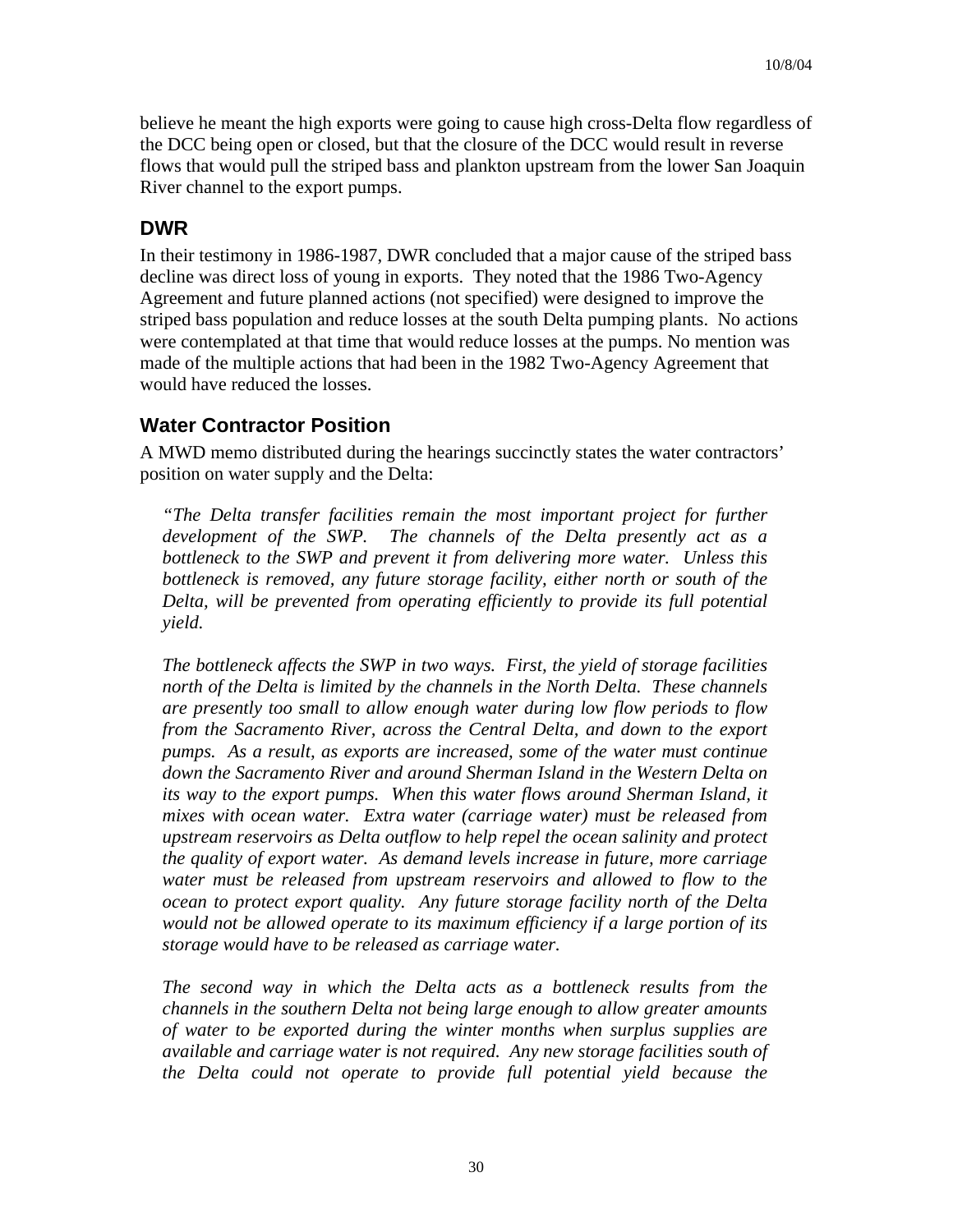*constraining channels limit pumping from the South Delta and prevents this storage from being filled.* 

*As demands for water increase in the future, the SWP will transfer more water to storage south of the Delta in summer and fall months in order to increase available storage capacity north of the Delta during the winter months. This increase in summer and fall pumping will increase carriage water requirements. With this increase in future demands, along with South Fork Mokelumne River improvements and construction of a New Hope Channel, DWR estimates that future savings of carriage water would be about 400,000 acre-feet per year.* 

*It is critical that the next step for development of the SWP be improved Delta transfer. Since the Delta is such a bottleneck, the precise allocations of water supply benefits in terms of firm yield for Delta transfer facilities is not as important as the fact that the bottleneck would be relieved, allowing for further development and efficient use of supplies north and south of the Delta.*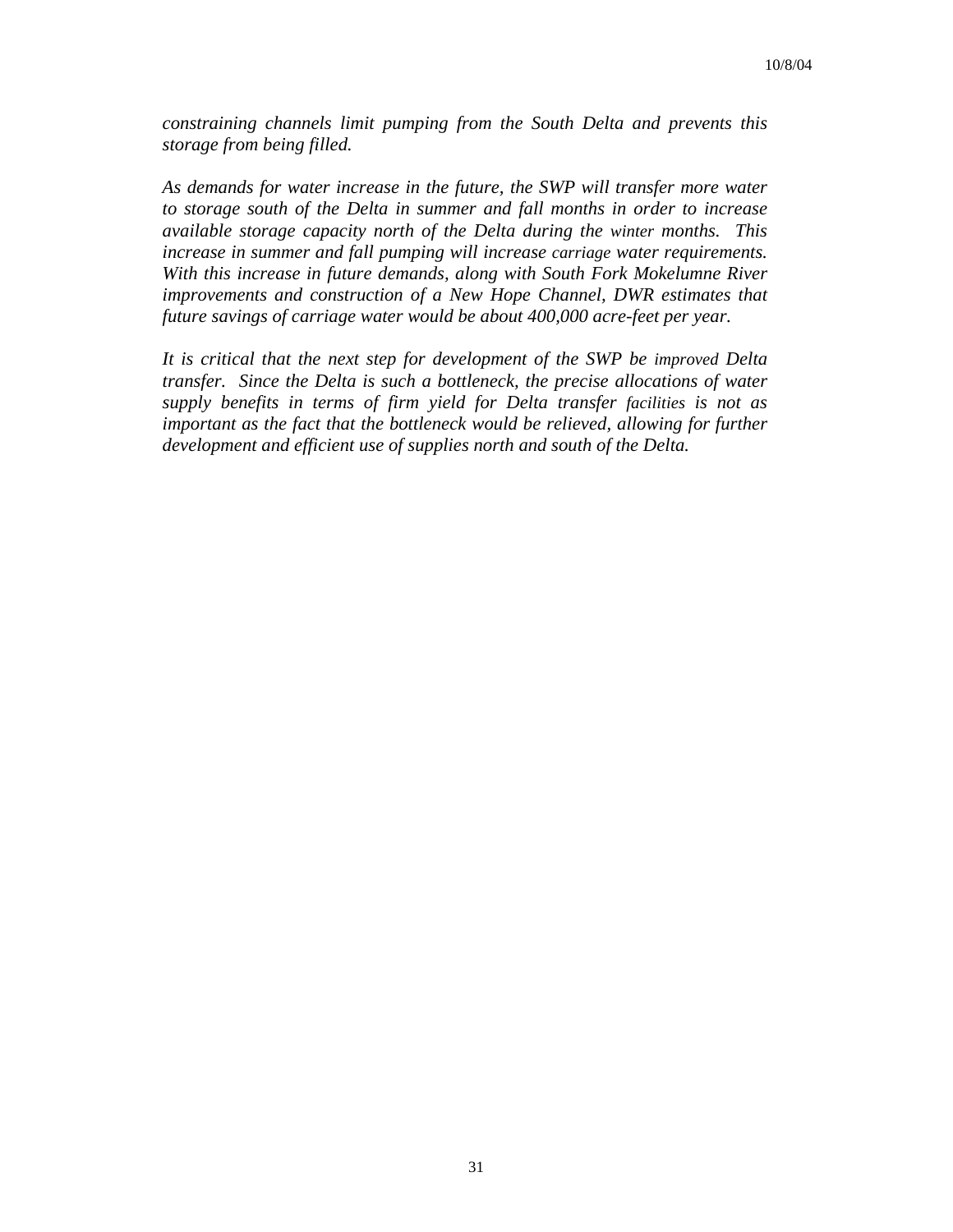# **The Problem Continues Unresolved – 1987-1994**

With the old D-1485 standards and the new 1986 Two-Agency Agreement protecting the striped bass, the population had record low young production during the drought years of 1987-1992. Annual young production indices barely registered on the charts (Figure 15). Export levels reached 6 m af before the water supplies gave out in the middle of the 1987-1992 drought (Figure 16).

The Central Valley Project Improvement Act of 1992 (CVPIA) provided for specific support for the striped bass population of the Bay-Delta. CVPIA section 3406 b1 and b18 prescribed unspecified actions to protect striped bass. Section 3606(b)(2) included 800,000AF of CVP water for fishery resources of the Central Valley. The CVPIA called for doubling the striped bass population.

The Bay-Delta Framework Agreement in December 1994 among the resource agencies, water projects, and water contractors committed the parties to finally resolve the "Delta problems".

The 1995 Water Quality Control Plan provided the standards called for in the



**Figure 15. Striped bass summer townet index for the period 1959-1994 versus average June-July Delta exports in cfs. Small diamonds are the previous 1959- 1986 indices. The large red diamonds are the 1987- 1994 indices.**



**Figure 16. Delta exports from 1956-1994. Exports reached 6 maf in 1987-88, but declined with the full force of the drought through 1992. Exports rebounded to near 5 maf in 1993 after a wet winter.**

CVPIA and Bay-Delta Agreement, as well as prescriptions mandated in the federal Biological Opinions for continued operation of the SWP and CVP.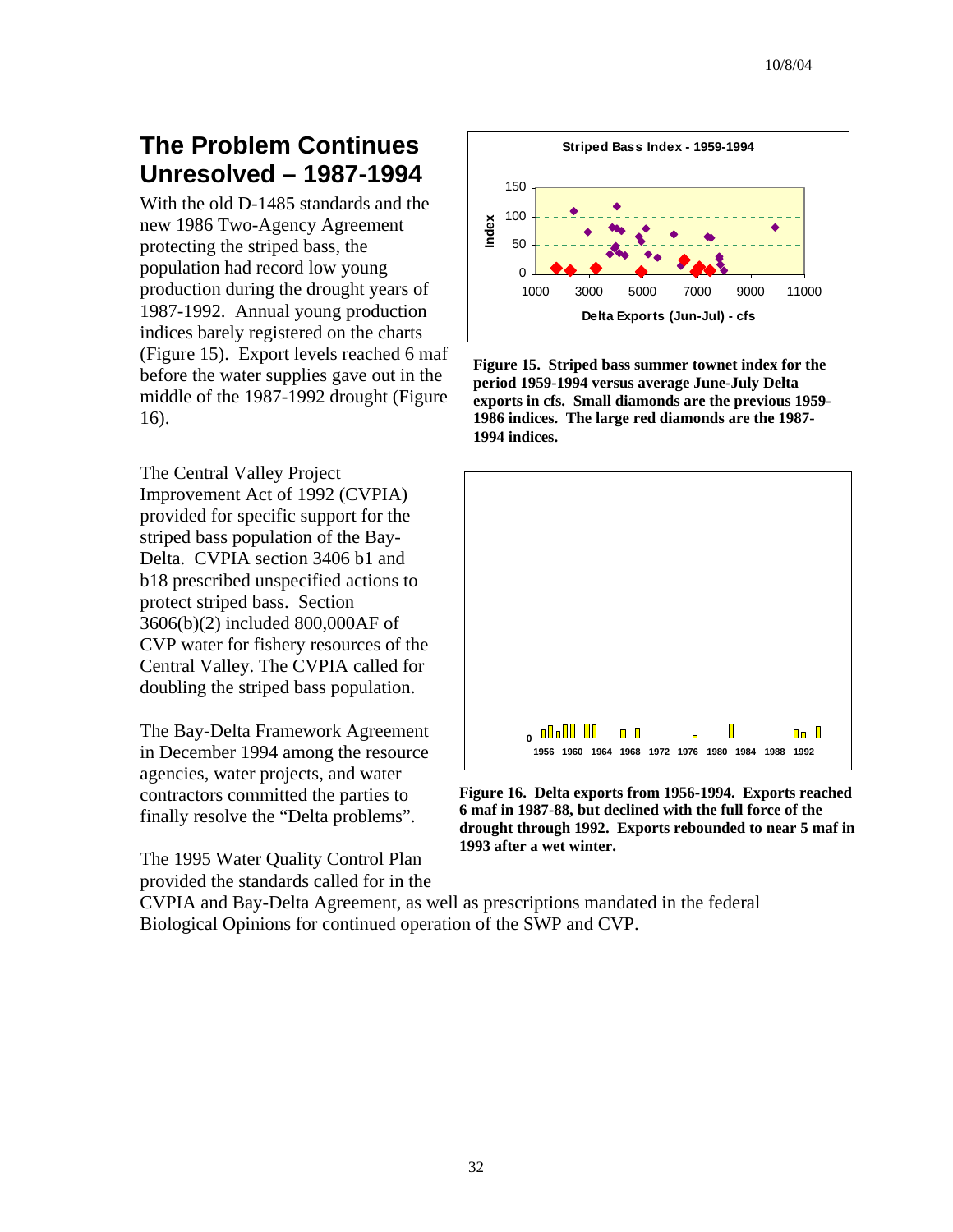## *Tracy Mitigation Agreement – Between USBR and DFG*

In 1992 an agreement was reached between DFG and the USBR on mitigating the effects of the south Delta Tracy Pumping Plant of the CVP. Five years (1993-97) and 6.51 million dollars worth of unspecified mitigation were initially prescribed. (The Agreement was later renewed, expired in 2002, and reinitiated yet again.)

The Tracy Fish Collection Facility (TFCF) was constructed in the 1950's and operated to divert and salvage fish entrained at the Tracy Pumping Plant. The initial expected salvage efficiency was never achieved, so measures to reduce and offset or replace direct losses of Chinook salmon and striped bass in the Delta associated with the Tracy Pumping Plant and TFCF operation were instituted. The "*Agreement Between U.S. Bureau of Reclamation and the California Department of Fish and Game to Reduce and Offset Direct Fish Losses Associated with the Operation of the Tracy Pumping Plant and the Tracy Fish Collection Facility*" (Tracy Agreement) was signed in June 1992. The Agreement's intent was to reduce direct fish losses at the TFCF through (1) facility improvements or operational changes and (2) mitigating unavoidable losses. The Agreement guides TFCF operations and the mitigation fund administration.

The Agreement also initiated the Tracy Fish Collection Direct Loss Mitigation Program (Tracy Program), a CALFED ROD Category A Program. DFG administers the Tracy Program and develops the habitat restoration expenditures plan in collaboration with other ERP and cooperating agencies. The Tracy Program has spent approximately \$3.72 million to-date. Tracy Program plans include funding 18 habitat enhancement projects within the ERP management zones during 2003-04.

## *1992 Hearings SWRCB Water Rights Hearings*

In 1992 the SWRCB resumed hearings on proposed new Delta standards. DFG's testimony in 1992 describes a model they developed for evaluating the impacts of freshwater outflow and export on the striped bass population in the estuary (Kohlhorst, Stevens, and Miller 1992). The Two Agency Agreement uses model predation rates to scale up loss estimates from salvage surveys at the SWP's Banks Pumping Plant. Not only are salvage numbers scaled up based on the relative efficiency of the louver-screen system (based on efficiency studies from the 1950's), but also based on predation rates measured in the Clifton Court Forebay before the fish even reach the fish salvage facilities in front of the export pumps.

| Predation Kate by surped bass size group. |                      |                    |                    |  |  |  |
|-------------------------------------------|----------------------|--------------------|--------------------|--|--|--|
| $21-25$ mm = 0.93                         | $26-30$ mm = 0.83    | $31-35$ mm = 0.75  | $36-40$ mm = 0.68  |  |  |  |
| $41-50$ mm = 0.60                         | $51-60$ mm = 0.50    | $61-70$ mm = 0.42  | $171-80$ mm = 0.35 |  |  |  |
| $81-90$ mm = 0.29                         | $91-100$<br>$= 0.23$ | $101-110 = 0.18$   | $111-120 = 0.14$   |  |  |  |
| $121-130 = 0.10$                          | $131-140 = 0.06$     | $141 - 150 = 0.03$ |                    |  |  |  |

Predation Rate by striped bass size group:

DFG studies later indicated predation of 47-56 mm striped bass was considerably higher, in the 70-94% range, which is substantially higher than the 50-60% rate used in the Two-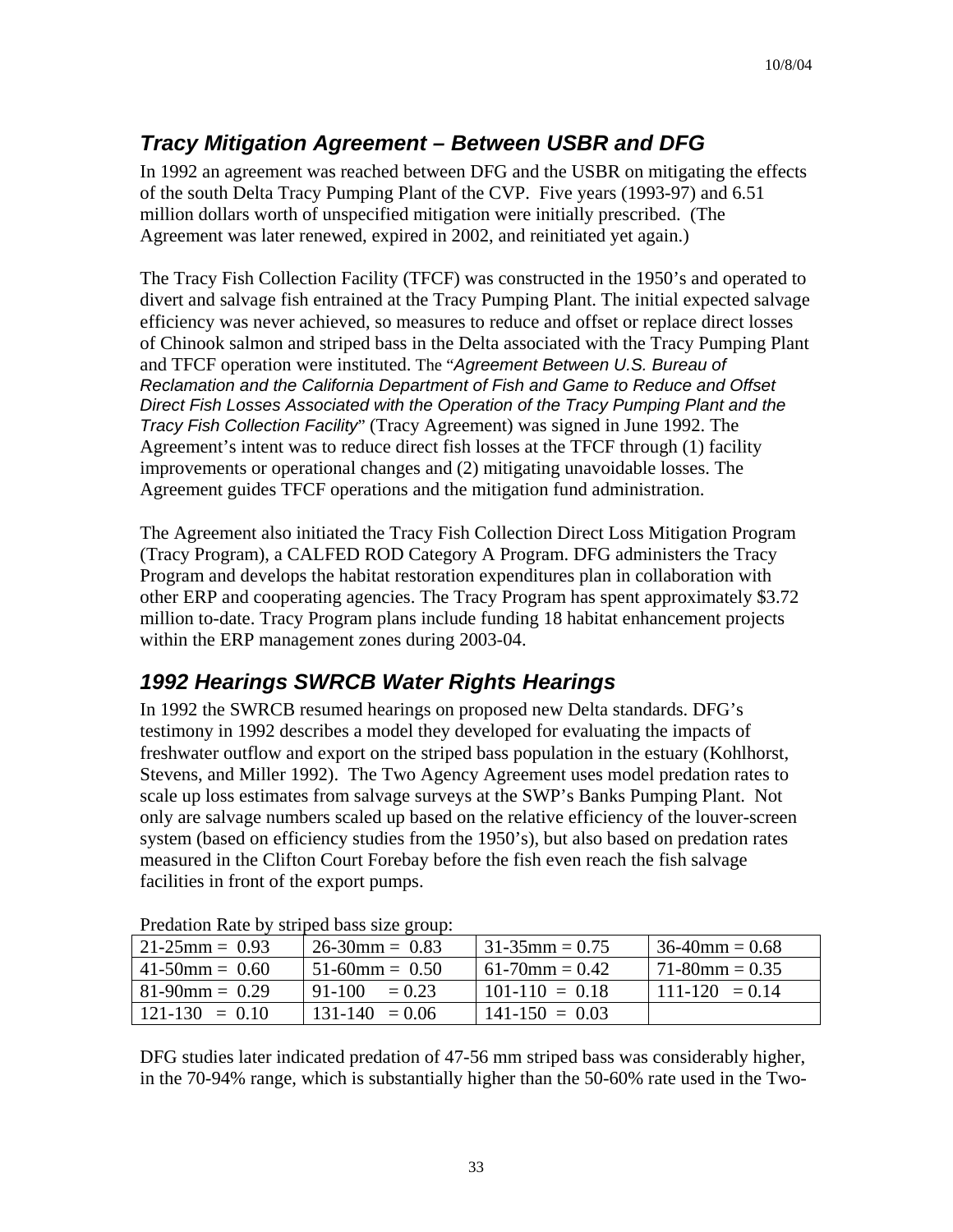Agency Agreement calculations to this date. In other words, the losses are even higher than estimated in the mitigation program.

DFG's model predicted the summer abundance of striped bass young based on the magnitude of exports from May-July and the Delta outflow from May-July.

One of the interesting results of the modeling exercise is that DFG's estimates of the rate of reduction in the entire young striped bass population from export loss **after the summer young index was set** substantially increased in the period 1985-1989 compared to earlier 1959 to 1984 period (Figure 17). Losses of young bass were apparently increasing during the summer. Though the rate rose significantly during the late 1970's, it rose substantially more during the late 1980's. What this meant was that the proportion of the juvenile striped bass that remained in the population after the index was set that was subsequently lost to exports rose dramatically beginning in 1985. The increase occurred coincident with the proportion of Delta inflow that was exported increasing dramatically during the striped bass summer rearing period in the Delta. More of the striped bass were vulnerable to export during the summer especially in the dry years of 1985, 1987, 1988, and 1989. Instead of the young striped bass being concentrated in Suisun Bay by July and August, they remained highly vulnerable to exports by being in the Central and Southern Delta during these dry years. From Figure 16 you can see that compared to the previous drought of 1976-1977, total exports and specifically summer exports more than doubled in the 1985, and 1987-1989 drought years. Higher demands and higher export capacity by the late 1980's was leading to a new and higher level of impact of the striped bass population. Where the summer young index had been a sufficient indicator of project impacts on striped bass production, the summer index was no longer an adequate indicator of the full project export losses on the population. The higher summer exports can be seen in Figure 16, and the specific mechanism of high export and low outflow is apparent in June of 1985 in Figure 14.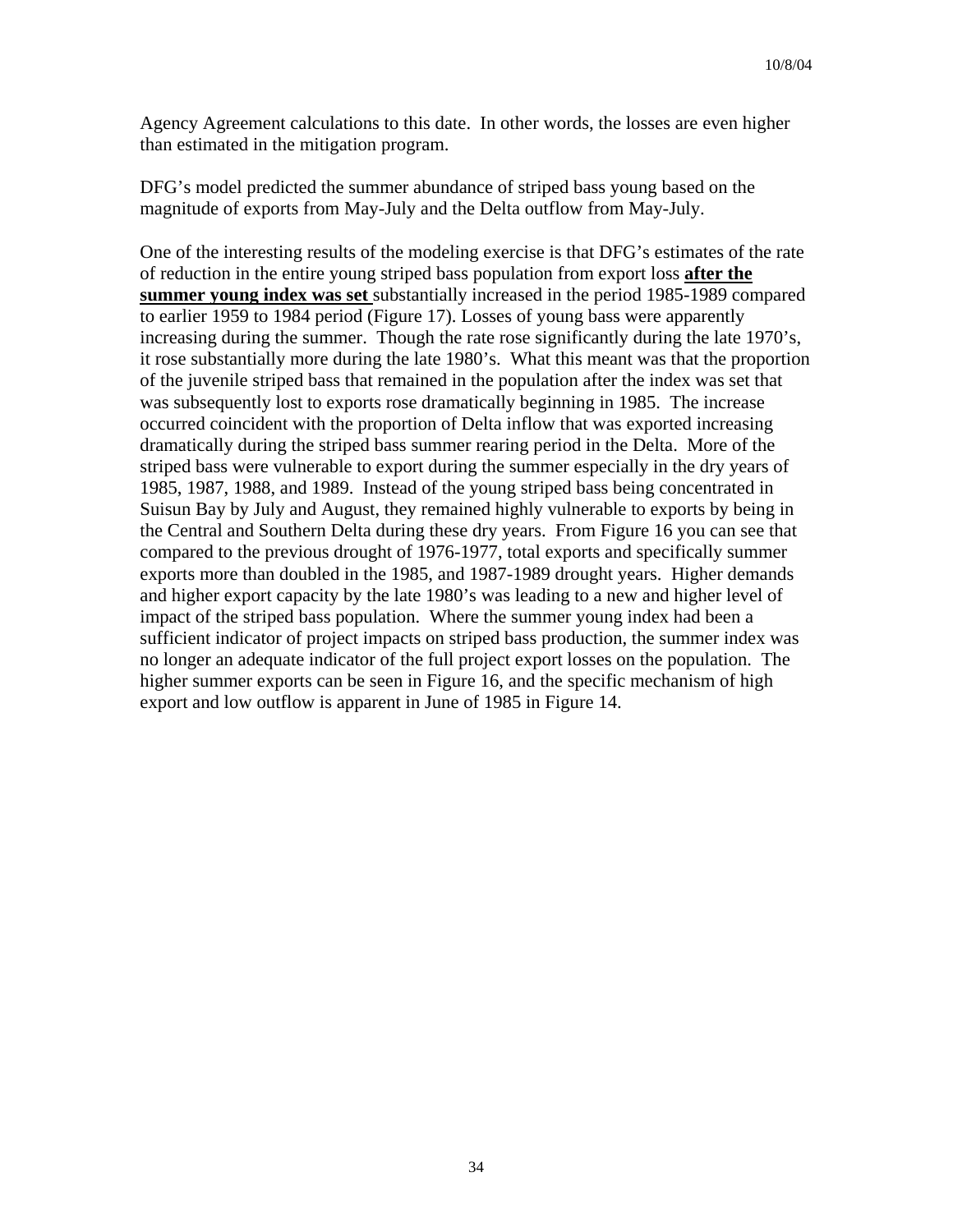

**Figure 17. Trend in estimated export loss rate of 21-150 mm striped bass after the time when the young-of-year index is set. Loss rate is the estimated export loss divided by the YOY index and represents the number of young bass lost per index unit. (Source: DFG 1992)** 

Another result from the modeling exercise was that the percentage of younger striped bass age 3-7 in the adult population had risen from 80 % to 95-98 % in late 80's, which indicated age 8 and older striped bass important in egg production were no longer a significant component of the population. Like the 1976-77 drought, there appeared to be a die-off of older bass in the late 80's drought.

#### *Bay-Delta Agreements – 1994*

In 1994, state and federal agencies signed the Framework Agreement that would provide more reliable water supplies, protect fish and wildlife of the Bay-Delta ecosystem, and prohibit the listing of more endangered species. To help fulfill the Agreement, the CALFED Bay-Delta Program was established and charged with developing long-term solutions to problems in the Bay-Delta estuary. The Agreement was intended as a stopgap measure to limit the decline in health in the Delta ecosystem while a more comprehensive solution (e.g., something like the Peripheral Canal, which the voters rejected in 1982) was developed. New standards were designed to protect various fish species during the most critical seasons in their life cycles. Many of the new standards were required as conditions of federal biological opinions for the operation of the water projects. The Agreement included increased Delta outflows and further limits on water diversions.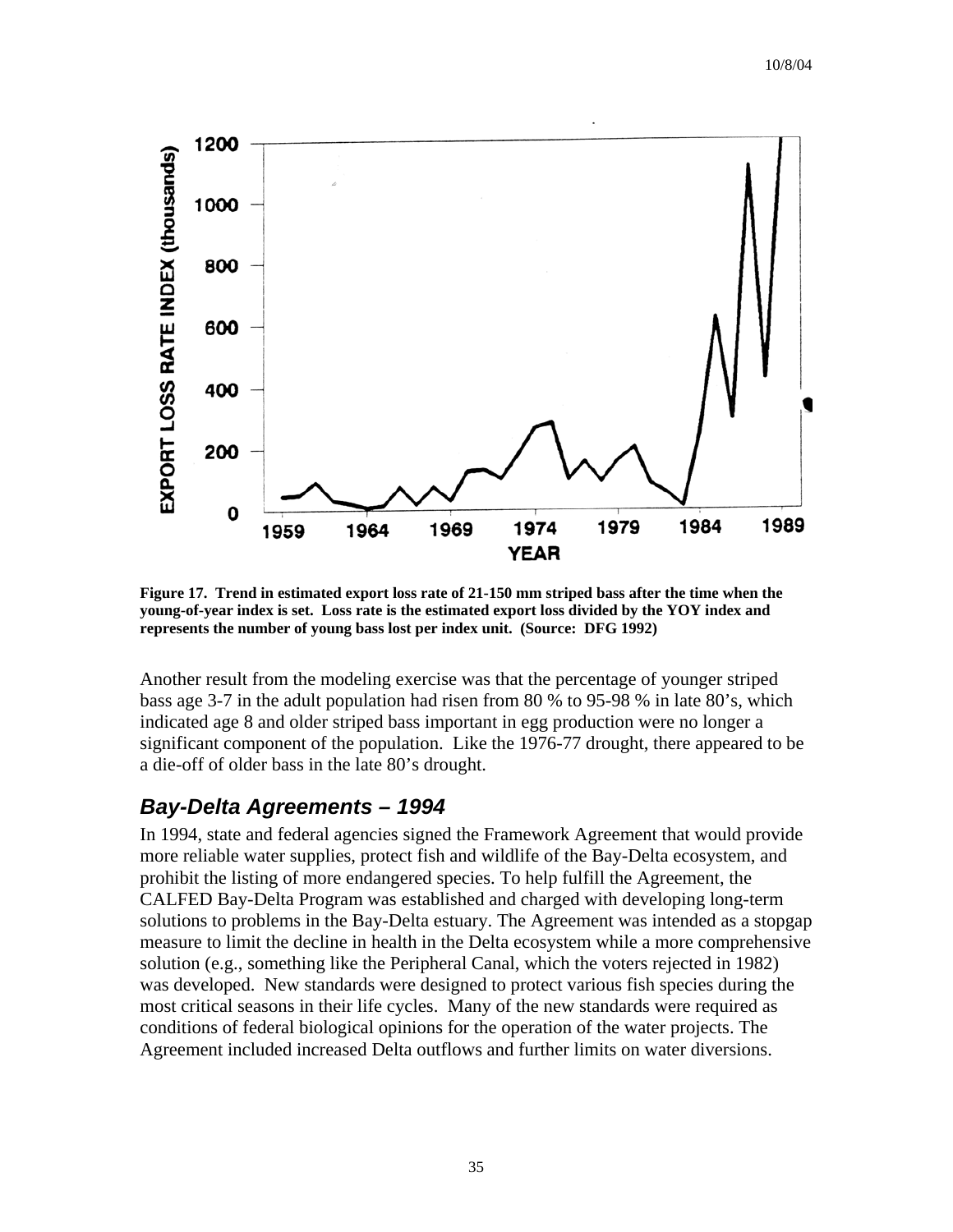The Agreement integrated the 1992-1995 ESA Biological Opinion requirements for delta smelt and winter run Chinook salmon into the water quality standards. The Agreement also included adaptive management of the water projects that would provide flexibility in operations and greater ecological protection at lower water cost. Institutions would also be developed that would ensure water management that maximizes environmental benefits. There was also a commitment to a non-flow habitat restoration program – a real one-two punch at saving the estuary.

On December 1, negotiators for DWR and the State Water Contractors reach an agreement, known as the Monterey Agreement, to modernize the way the State Water Project allocates, stores and sells water.

The SWP and CVP water contractors estimated the cost of the agreements in terms of project yield was 1.1 million acres feet in dry years and 0.4 maf on average in wet years. The water contractors were offering up some substantial help to resolve the Delta problems.

### *Bay-Delta Water Quality Standards – 1995*

The 1995 Water Quality Standards modified or added to the D-1485 standards in many ways:

- 1. **April 15 to May 15 export limit of 1500 cfs plus added San Joaquin inflow** this provision designed to save the San Joaquin salmon and delta smelt had some real benefits to the striped bass. The problem was that the already weak D-1485 protections were even further weakened before and after this period in early April and late May, as well as June and July.
- 2. **February through June 35% of Delta inflow export limit.** While this looked like improved protection it actually allowed for higher exports – to meet this standard, exports could be raised as long as inflow was high.
- 3. **July through January 65% of Delta inflow export limit.** This standard essentially took away all the summer striped bass D-1485 protections that limited July exports to a maximum 8000-9000 cfs. Now exports could be raised to the full capacity of 11,000 cfs simply by insuring inflow was 17,000 cfs or higher, which was about what was needed to meet carriage water and Delta outflow requirements.
- 4. **August January minimum outflows 3000-4500 cfs.** This was a slight improvement on the 2000-3000 cfs normally provided in summers of droughts that was necessary to meet water quality salinity standards in the Delta (which generally control at low Delta inflow levels).
- 5. **July monthly average outflow of 8000 cfs in wet and above normal years, 6500 in below normal year; 5000 in dry, 4000 in critical (when 5000 cfs or below 7-day average must be within 1000 cfs of standard; above 5000 cfs 7 day average must be within 80% of standard).** This standard required a little extra outflow in wet years to allow export at capacity, but a monthly average standard is usually easy to get around. These flows were designed to get the young bass into Suisun Bay, but with exports higher than this, a majority of the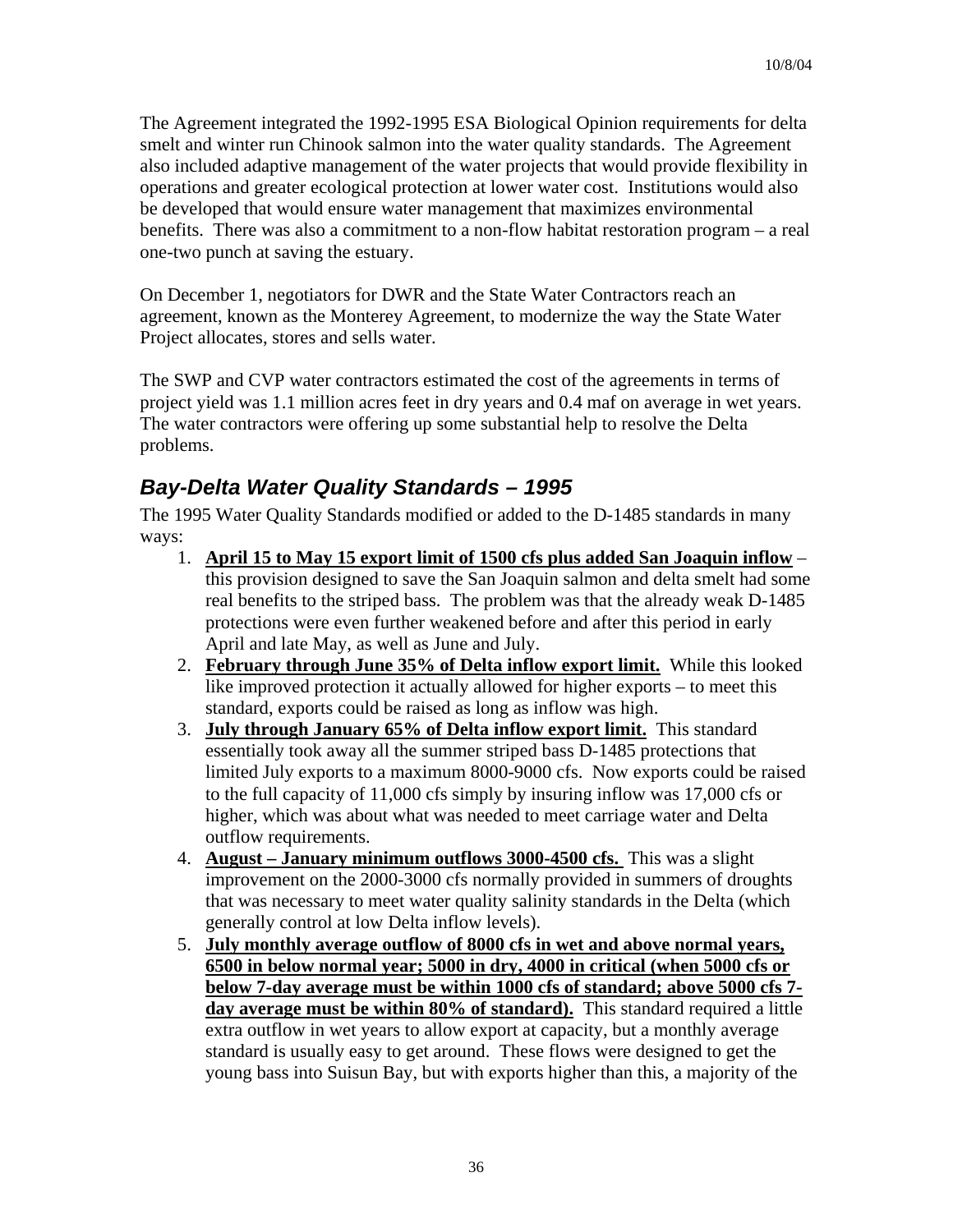young bass (and delta smelt) were going to head to the south Delta pumps in any case.

- 6. **May 6-30, June, and July monthly average outflows as in D1485** (see Table 2).
- 7. **Closure of Delta Cross Channel Gates February-May 20th unconditionally with remainder of November to mid June period conditional.** This standard was to protect Sacramento River salmon, which are minimally impacted by exports in any case. What the standard did was doom striped bass, delta smelt, and San Joaquin salmon to the exports because of the strong reverse flows in the lower San Joaquin River that results from closure of the DCC, especially when outflow is less than 12,000 cfs. Despite the concerns about closure of the DCC on San Joaquin fish raised by DFG and USBR (and FWS) in 1986-87, closure of the DCC in late spring was again prescribed without low outflow limits on its use.
- 8. **Winter-spring X2 standard for outflow to maintain location of X2 in lower estuary.** This standard had major potential benefits to the estuary for those organisms that could get downstream of the influence of the pumps. For the striped bass it did not help because the new standards pretty much doomed them to the exports. This standard is worse than the D-1485 monthly standards in that it was a seasonally averaged standard and benefits derived are usually prior to the young bass appearing in the estuary.

### *Draft CVPIA Anadromous Fish Restoration Program 1995*

The draft CVPIA Anadromous Fish Restoration Program (AFRP) Plan distributed by the US Fish and Wildlife Service (FWS) in December 1995 to meet CVPIA goals, had a number of measures that were designed to help striped bass:

• *Maximize DCC* (Delta Cross Channel) *closure in May and June\* to protect salmon, but open the DCC when striped bass and other sensitive species are abundant in the lower San Joaquin River. (\*later changed to May 21 – June 15)* 

While this measure was designed to protect Sacramento River salmon, at least the FWS understood the potential ramifications to striped bass and other species (e.g., delta smelt and San Joaquin salmon) from closing the DCC and causing reverse flows under high exports. The problem was that striped bass and other species were always abundant in May and June in the lower San Joaquin because that is a major part of their nursery area.

• *Minimize fish losses and predation at facilities by operating state and federal pumps interchangeably.*

This measure would allow switching between the two pumping plants depending on the degree of fish loss at each plant. It generally proved infeasible as the CVP pumps went full out anyway and they had the least impact (at least this appears to be the case) being they were not connected to CCF.

The AFRP had other recommendations that would require water, a prescription not available under the jurisdiction of the AFRP (CVPIA Section 3406b1) but other CVPIA programs (3406b2 and b3).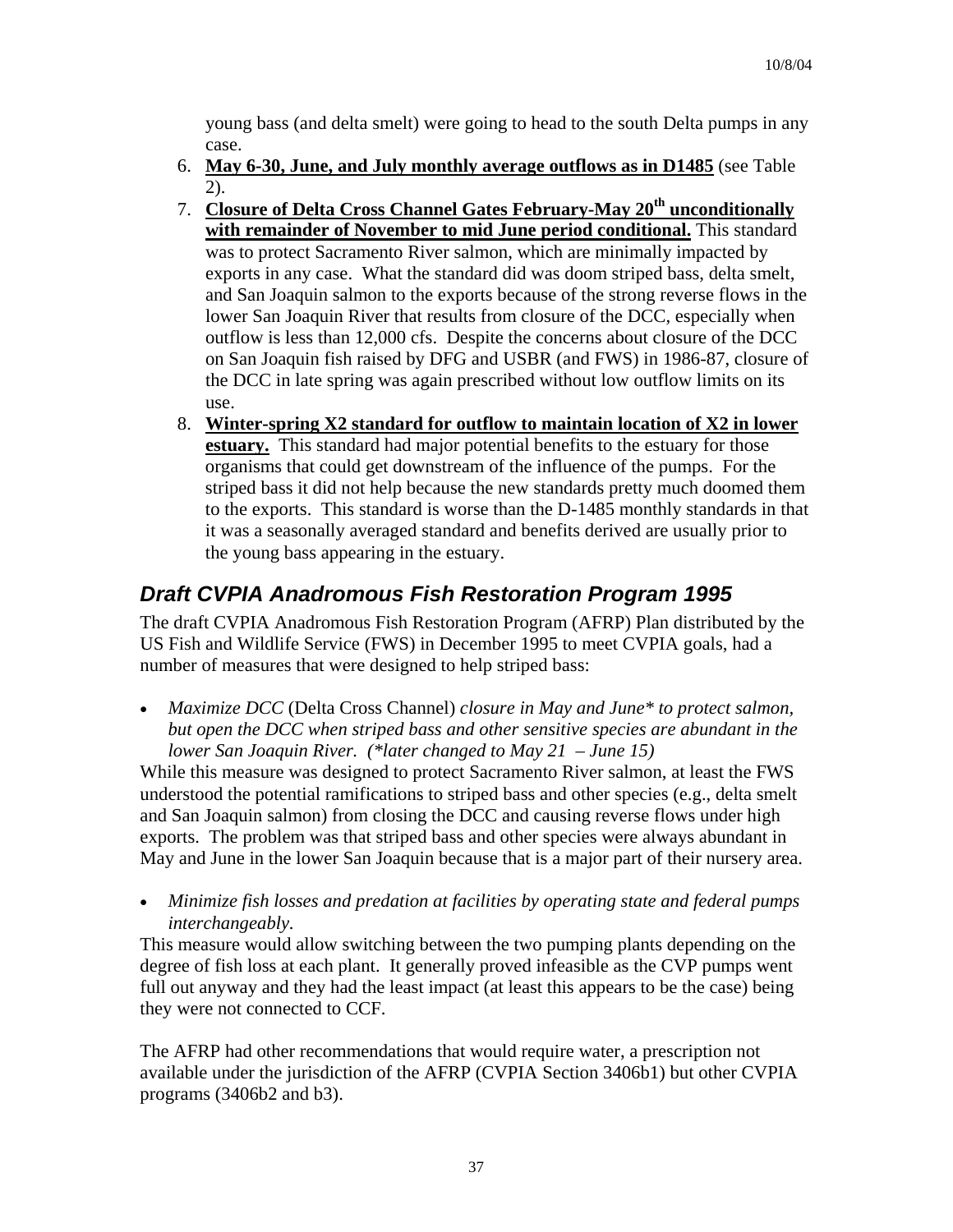- *Limit the combined SWP and CVP exports to 1,500 cfs for more than the 30 days\* required by the 1995 Standards, when San Joaquin River chinook salmon smolts are abundant, or when large striped bass spawning events occur in the lower San Joaquin River. (\*Later changed to 15 day ramping up after 30-day VAMP period.)* This too would provide additional protection in early April and late May, or even early June. But water costs are high and little can be done each year with limited available CVPIA b2 water or even the EWA account after it became available in 2001. Generally, while some benefit has occurred from this provision in late May, nothing has been done under this provision to help save the striped bass in June and July.
- *Increase the Vernalis (San Joaquin River Delta inflow) flow period to more than the 30 days required by the 1995 Standards when San Joaquin River salmon smolts are abundant and temperatures are below 68F.* This provision had some protection potential for striped bass as they spawn in the 60-65°F range; however, there is generally insufficient b2 or b3 water to accomplish this action.
- *Reduce exports and increase Delta outflow from April through July to begin restoration of striped bass population.* The final AFRP plan calls for limiting the average SWP and CVP exports to no greater than 35% of Delta inflow in July instead of the 65% in the 1995 WQCP standard. This provision recognized that striped bass would benefit from export reductions in the entire April-July period, and especially in July. There turned out to be no b2 or EWA resources to get this done in July, so it has never been accomplished.
- *Maintain at least 13,000\* cfs daily flow in the Sacramento River at the I Street Bridge (City of Sacramento) during May. (\*Final added 9000 cfs minimum at Knights Landing.)* This provision was to protect the striped bass spawn in the Sacramento River as the eggs and larvae drifted to the Delta. These flows are generally provided for by some other need or natural flows.
- *Supplement Delta outflow for migration and rearing of white sturgeon, green sturgeon, striped bass, and American shad by modifying CVP operations and using water available under the CVPIA (3406(b)(2) and (3).* This provision though vague could provide Delta inflow and outflow at key times for striped bass. However, it being vague and b2 and b3 water being gone by summer, it has not been used specifically for striped bass.
- *Minimize to the extent possible riparian diversions in the Delta during the April through May pulse flow period and at other times when anadromous fish are abundant.* Again this water would come from the b(2-3) programs or volunteer efforts by Delta agricultural diverters. As far as I know there have been no attempts to address this provision. Delta agricultural diversions remain for the most part unscreened and unregulated. Screening with high-tech, expensive systems would not reduce impacts to the important early larval stage, but would reduce losses to older larvae and juveniles that are lost in these diversions.
- *Develop and implement a program that provides for modified operations and new or improved control structures at the DCC and Georgiana Slough during times when high numbers of striped bass eggs, larvae, and juveniles are in these areas.* Nothing has been done with respect to this provision. Striped bass egg and larval abundance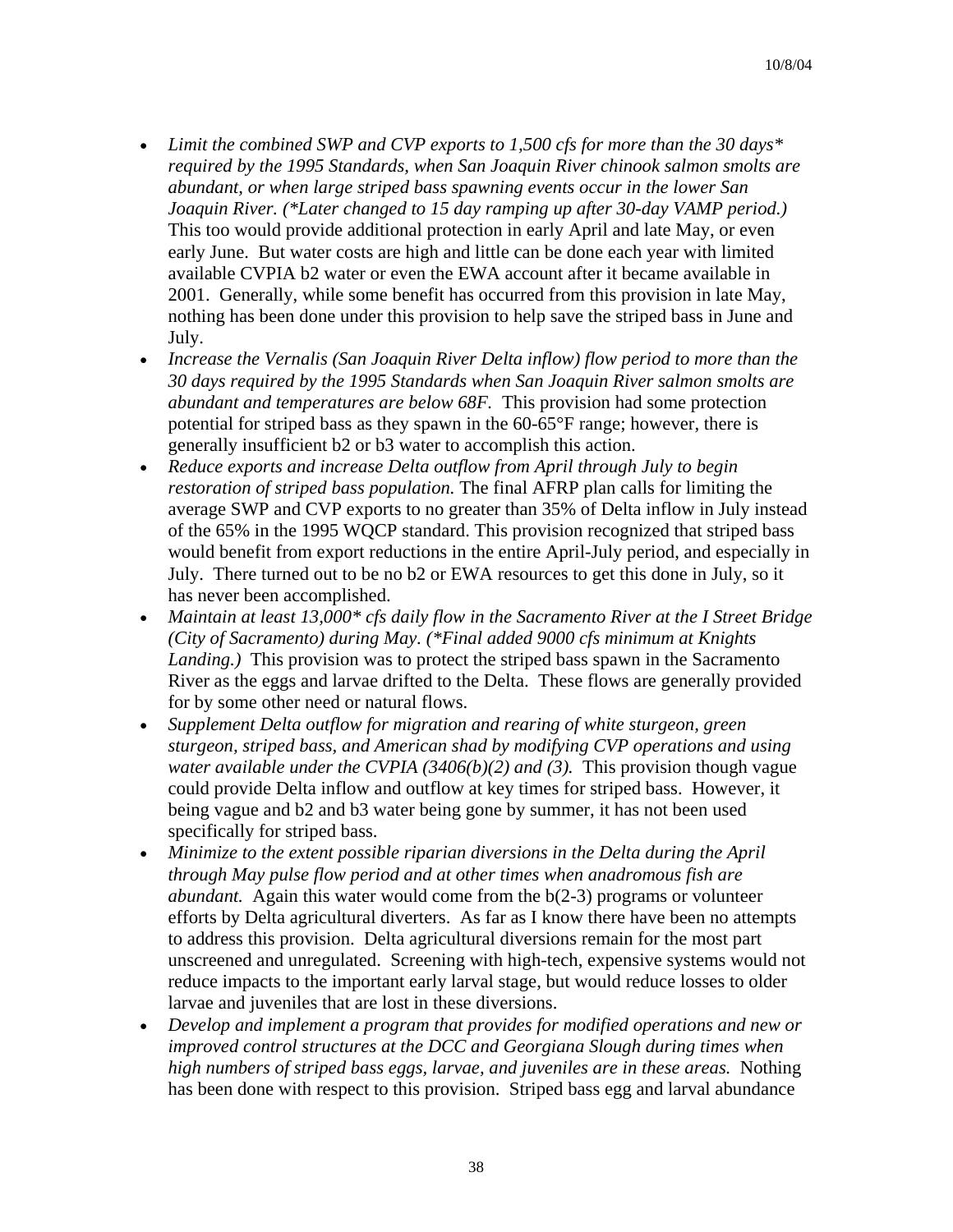and distribution in the lower Sacramento River are no longer monitored. If they were monitored the DCC could be closed (in combination with increased Sacramento Delta inflow) for short periods to allow concentrated patches of eggs and larvae to pass down to Suisun Bay.

• *Evaluate actions to reduce loss and entrainment of eggs, larvae, and juveniles of anadromous fish by screening or relocating riparian diversions in the Delta.* Only a small number of the Delta diversions have been screened.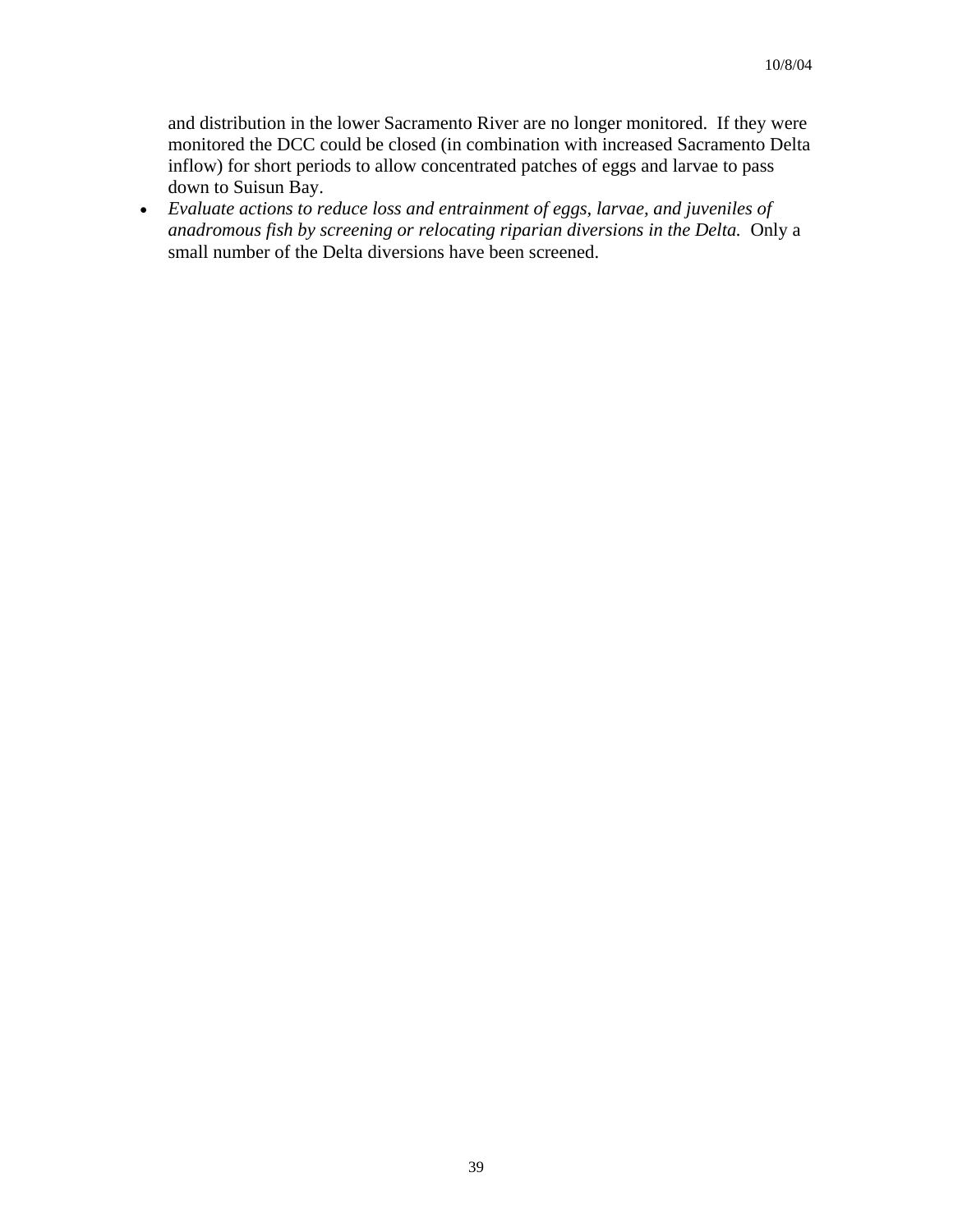### **The Problems Continue Unresolved - 1996-2003**

The period 1996-2003 could be described as the initial stages of implementation of the CALFED and CVPIA programs under the 1995 Water Quality Standards. The negative relationship between the summer young striped bass abundance index and June-July exports remained apparent (Figures 18 and 19), although the index remained at record lows during the period with five of the seven years having exports higher than that allowed by the previous D-1485 standards (Figure 20). The total index (Figure 18) was significantly negatively related to June-July exports  $(r$ -square  $= 0.11$ ,  $p = 0.04$ ). Without the five drought years and 1974 the relationship was highly significant (r-square =  $0.51$ , p =  $0.000002$ ). The relationship was stronger between the Delta portion of the index and June-July exports (Figure 19).

Total Delta exports in 2000 and 2003 reached record levels above 6 maf (Figure 21). Total June-July exports reached or exceeded 1 maf in six of the seven years. Year 2003 had a record export for June-July of over 1.3 maf (Figure 22).



**Figure 20. Striped bass young summer index versus average June-July Delta export from 1996-2003. (there was no index for 2002) Figure 21. Total and June-July exports 1956-2003.**



**Figure 18. Striped bass young summer index versus average June-July Delta export from 1959-2003. Large red diamonds are critical drought years. Year 1974 was considered an outlier because it occurred at the beginning of the decline and high export losses that year may very well have contributed to the decline. Without these years the negative relationship between the index and exports is highly significant.** 





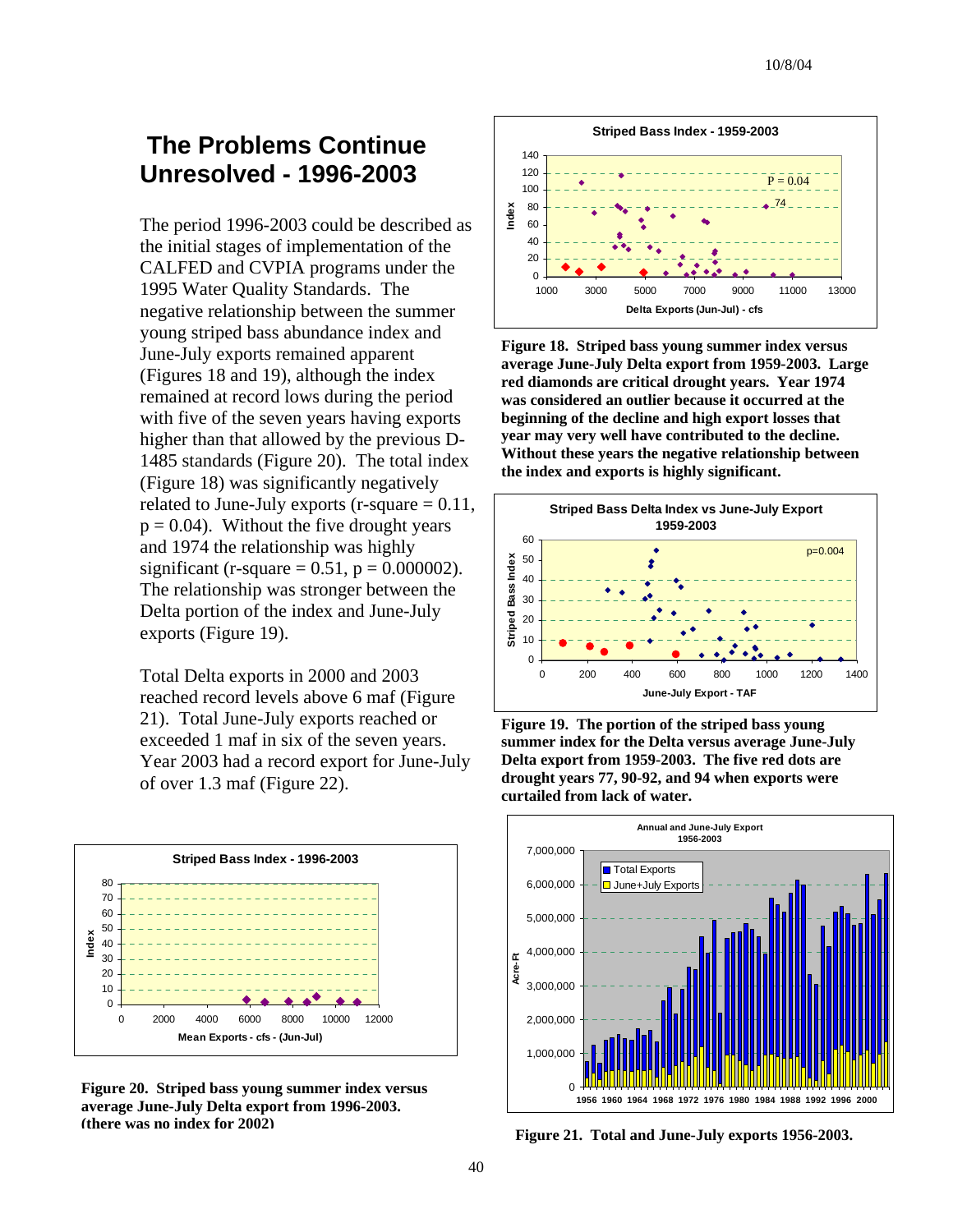

**Figure 22. June-July export from 1956-2003 at the south Delta pumping plants of the SWP and CVP.**

## *CALFED 1996-2004*

The CALFED Bay-Delta Program (CALFED) got underway in 1995 in developing longterm solutions to problems in the Bay-Delta estuary. In 2000 CALFED published a plan to fix Delta water problems and address major water challenges over the next 30 years. Agreement on the plan was jointly announced on June 9, 2000, by California Governor Gray Davis, U.S. Secretary of the Interior Bruce Babbitt, and California Senator Dianne Feinstein. The plan was formalized in a Record of Decision issued on August 28, 2000. The CALFED program subsequently called the California Bay Delta Authority (CBDA) began a thorough review of Delta science in 1995 that continues to this day. In the documents supporting the Record of Decision, remaining key science questions and concerns were identified to help guide the program. One of these questions concerned diversion effects of the export pumps: "*It is not clear to what extent the entrainment of fish and other biota in the CVP and SWP pumps and agricultural water diversions in the Delta affect the population size and dynamics of any one species."* 

#### **Delta Entrainment Effects Team**

One of the CALFED activities was the Delta Entrainment Effect Team (DEFT), which analyzed export effects in 1998. Some of the issues reviewed by the team included:

- 1. Direct effects of entrainment from south Delta pumping. Is the number of fish killed at the south Delta pumps significant – Will populations be impacted significantly by loss of fish at the pumps?
- 2. Indirect effects of south Delta pumping. Does pumping create greater impacts to habitats and species by changing hydraulics and source water composition in the Bay and Delta?
- 3. Other factors. Are other factors relating to project operations (hydrology, habitat, etc.) more important than entrainment at the south Delta pumping plants?

The DEFT report to CALFED recommended a series of actions to reduce fish losses in exports: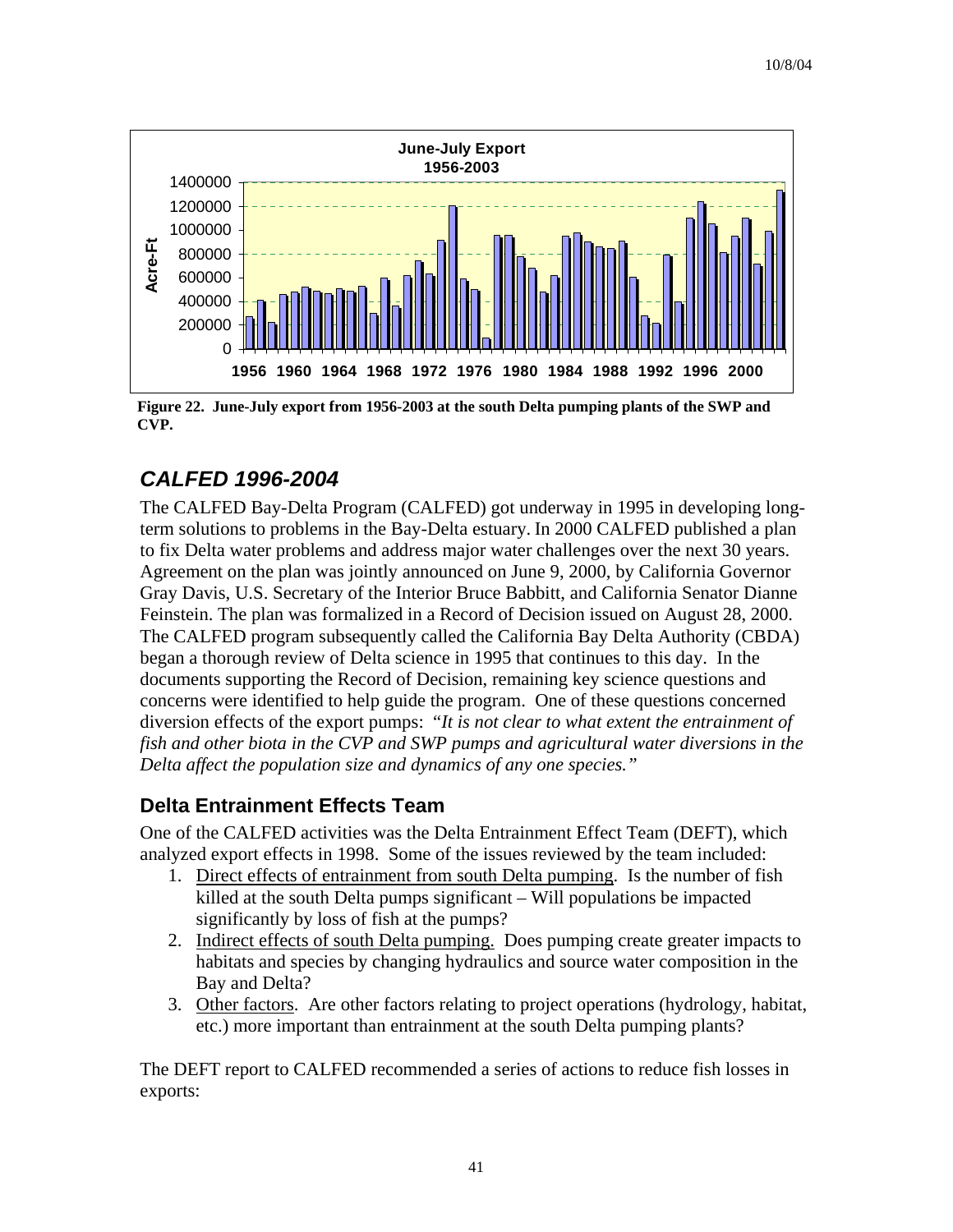- Flexible operations flexibility allow changes in project operations on short notice to protect fish.
- Expanded VAMP The Vernalis Adaptive Management Program with its higher spring San Joaquin Delta inflows and lower exports was determined by the DEFT team to be highly effective at reducing fish losses at the export pumps. The DEFT team further recommended that extending the export reductions before and after the standard April 15 to May 15 period would provide valuable added benefits.
- Hood Diversion the team determined that a Hood diversion from the Sacramento River to the Central Delta (often called a Through Delta Facility) would reduce reverse flows, which might benefit Delta fish, but exacerbate effects on Sacramento fish.
- HOR barrier the team determined that a Head of Old River Barrier would be a benefit to San Joaquin salmon, but a possible detriment to delta smelt and striped bass.
- Fish screens at Delta pumping plants improving fish screens at the SWP and CVP south Delta pumping plants would reduce fish losses.

Generally the actions taken by CALFED, CVPIA, and the new water quality standards were considered by the team to be good for salmon and delta smelt. The group thought striped bass would generally benefit except from higher summer exports. The team's formal position was that despite higher Delta outflow and lower exports in general from the new 1995 standards, striped bass had not responded positively because of some "unknown" cause.

#### **Delta Cross Channel – Through Delta Facility Review Team**

The CALFED Record of Decision prescribes a Delta Cross Channel – Through Delta Facility evaluation where a review team was charged with conducting scientific and analytical studies to determine optimal operation of the Delta Cross Channel (DCC) and the potential benefit of a new structure called the Through Delta Facility (TDF). The TDF would increase diversion of water from the Sacramento River across the Delta toward the south Delta pumping plants alleviating some or the a majority of the north Delta bottleneck.

Some of the questions the team was charged with addressing include:

- 1. Are there fish benefits or impacts to closure of the DCC?
- 2. What would be the potential benefits and impacts to fish populations from a TDF?
- 3. Is closure of the DCC necessary to protect Sacramento salmon, steelhead, splittail, delta smelt, and striped bass?
- 4. Is there a significant portion of the striped bass population subject to diversion to the Central Delta through the DCC or TDF?
- 5. Will a TDF add significantly to benefits or impacts of a DCC?
- 6. What would be the benefits and impacts of the DCC being open and the TDF pumping or diverting 4000 cfs?
- 7. What would be the effect on the lower San Joaquin portion of the striped bass population?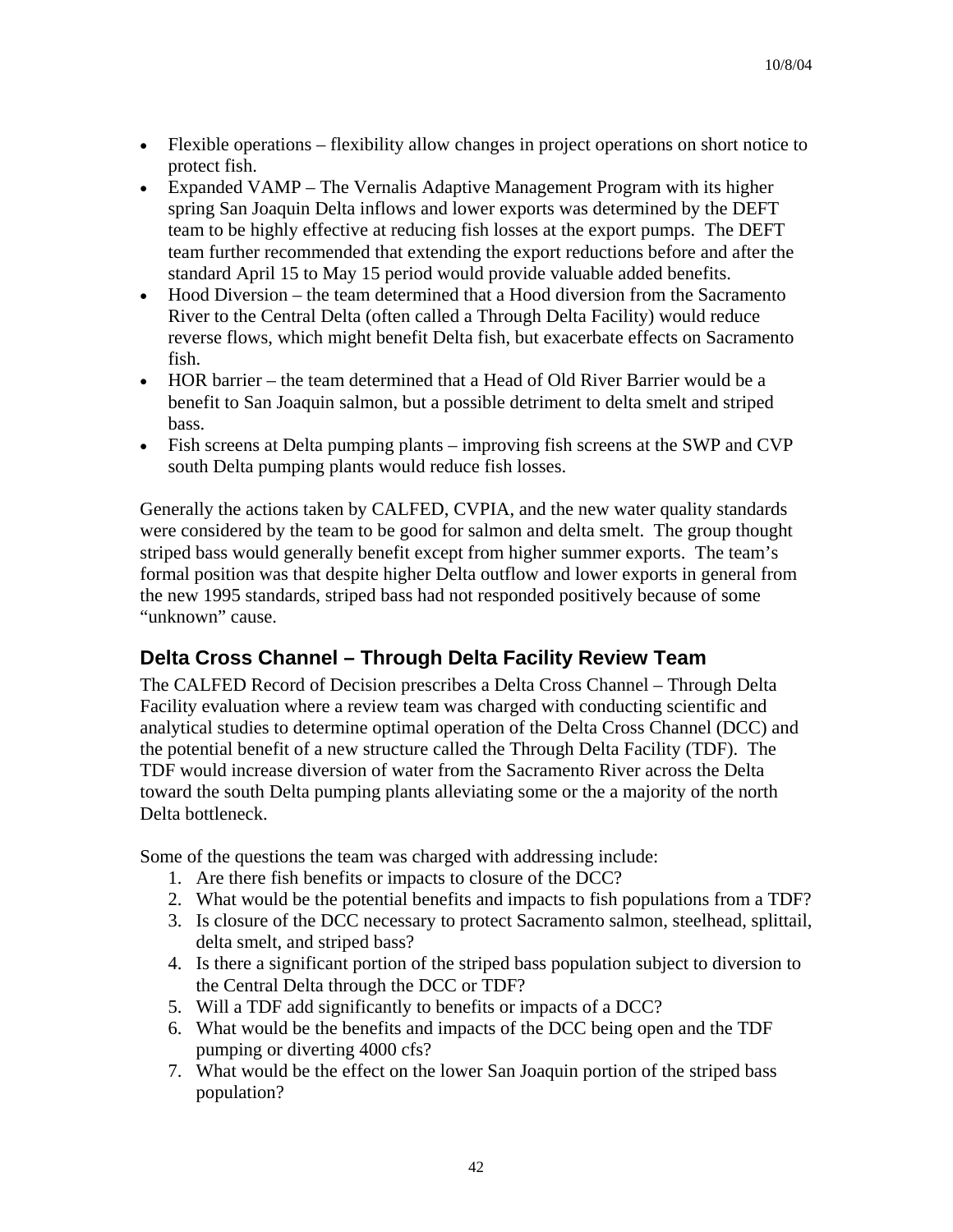- 8. What would be the effects on the lower Sacramento River (below Georgianna), GS, lower San Joaquin, Mokelumne Forks, Snodgrass Slough, and Steamboat/Sutter Sloughs from an additional 4000 cfs diverted/pumped at a Hood TDF?
- 9. What would be the effects on striped bass eggs and larvae in the lower Sacramento River?

The DCCTDF team has released no formal findings.

#### **2004 Operations Plan**

The agencies plan for Delta operations no longer includes striped bass in their objectives:

- *Delta export pumping reductions in April and May to protect juvenile salmonids and juvenile delta smelt and splittail and implement VAMP.*
- *Delta export pumping reductions and/or ramping in June to protect juvenile delta smelt, splittail, and juvenile salmonids.*

#### **2004 OCAP Biological Opinion**

Non-jeopardy opinions have been issued on the existing operations and expansion of the Banks pumping to 8,500 cfs with the south Delta barriers. The USFWS issued a Biological Opinion on the operations of the State and Federal pumping plants in the Delta (July 30, 2004). NOAA Fisheries recently released a similar biological opinion.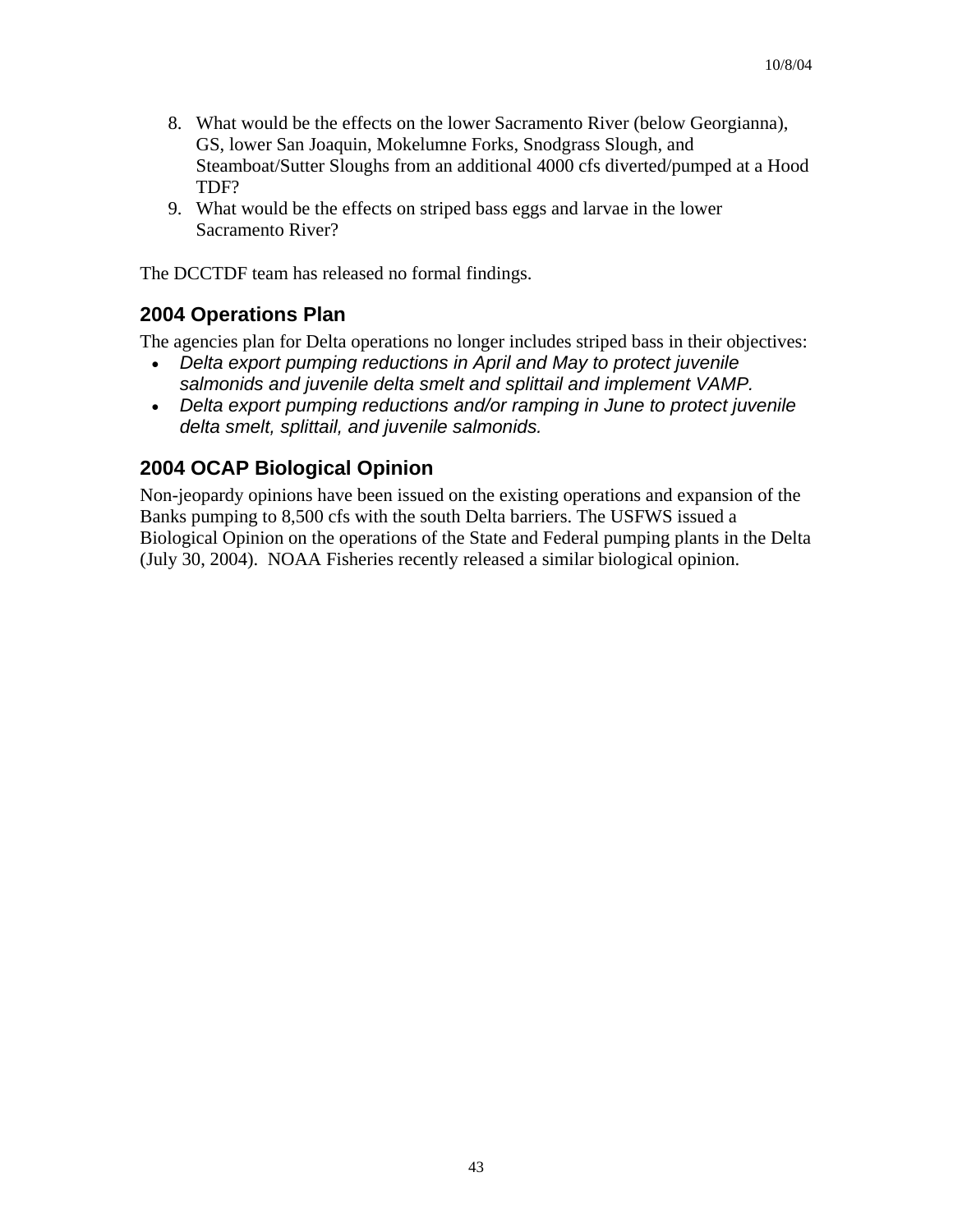# **My Analyses 1998-2004**

I conducted extensive analysis of available information for both the DEFT and DCCTDF teams while a consultant for CALFED from 1998-2002. Additional information and analyses were added for this review. From my review it was apparent that the mystery behind the decline in striped bass over the past several decades as generally viewed in the summer townet index (Figure 23) and fall midwater trawl index (Figure 24) was really not a mystery at all – Turner had fundamentally documented the reasons in 1986. It had been explained over and over again by biologists close to the program beginning with Turner and Chadwick's 1972 paper that related the striped bass summer abundance index to outflow and export levels. The relationship simply shifted over the years as the regression model moved beyond its previous limits of outflows (lower) and exports (higher). The relationship developed on monthly average conditions also failed because the system could be manipulated far more within a month than previously thought possible (see Figure 6 and Figure 25). The decline in the index over the years was explained well by a highly significant negative relationship between the index and the level of exports from the south Delta (see Figures 18 and 19 above). Over the years the export component of the relationship simply became dominant over the outflow component except during drought years and some very wet years when outflow was the obvious controlling factor. Furthermore, where exports were restricted in specific time, they simply were allowed to increase at other times (e.g., high April exports in the early 1980's; and July exports post 1995). Another action being undertaken despite prophetic warnings in the 1982 Two Agency Agreement and the 1986 USBR testimony, was allowing closure of the DCC in the spring or early summer when outflows are less than 12,000 cfs.



**Figure 23. The striped bass summer townet index from 1959 to 2003. The index has two components: a Delta and Suisun Bay index. NS = no survey.**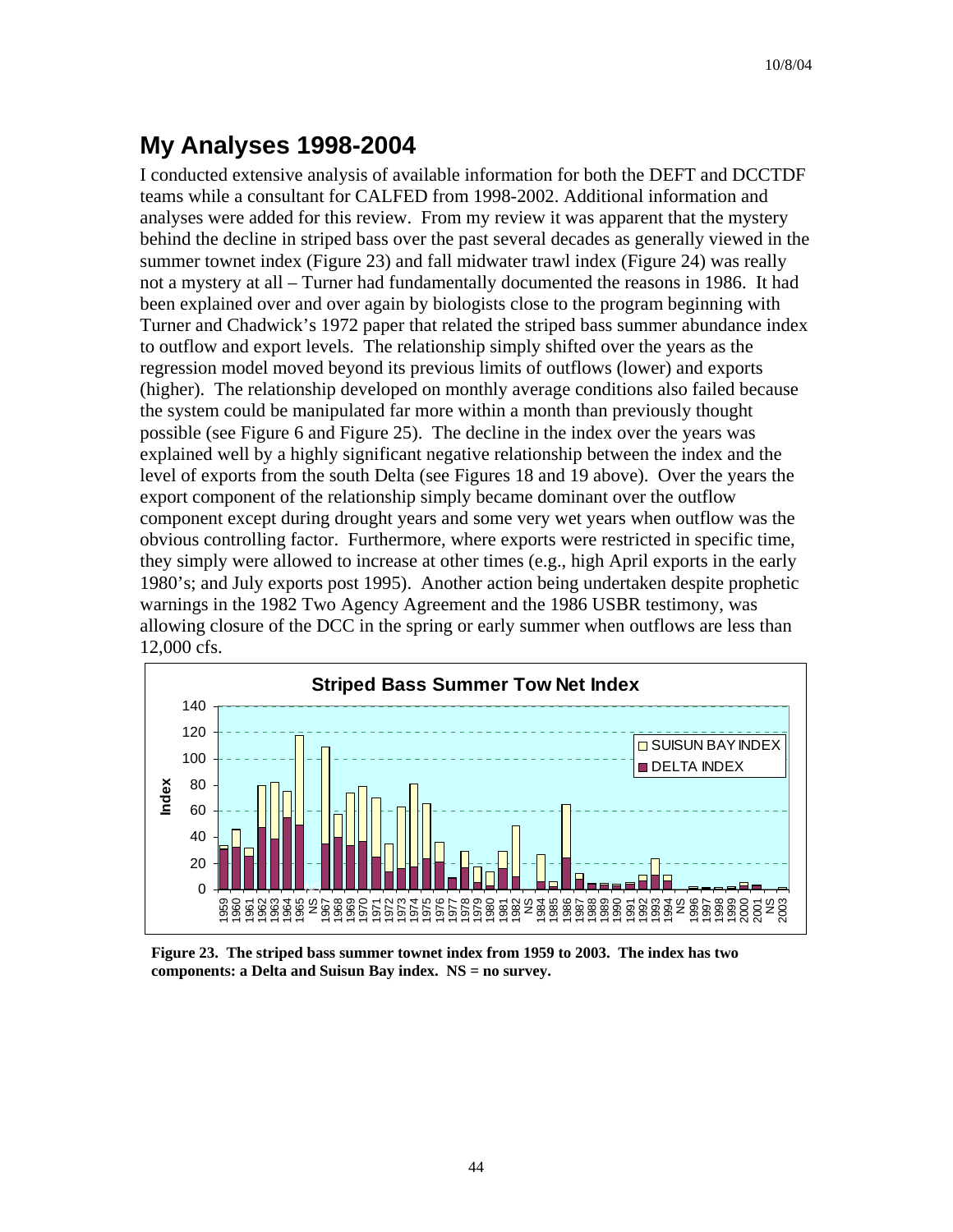

**Figure 24. The striped bass fall midwater trawl index from 1967 to 2003. No index was determined for 1974 and 1979.**



**Figure 25. The striped bass adult population estimates from 1969 to 1993.** 

#### *Export Losses of Young Striped Bass*

Young striped bass are lost in the water diverted for export at the South Delta pumping plants of the SWP and CVP. The combined capacity of the two pumping plants is nearly 15,000 cfs with the SWP capacity at 10,300 cfs and the CVP at 4,600 cfs. Channel constraints in the south Delta generally limit exports to 11,000 cfs or less, but there have been opportunities to export more water during high winter flows. Losses occur in the form of eggs, larvae, juveniles, and yearlings. While there are few estimates of the number of eggs and larvae lost, the numbers of juveniles and older striped bass salvaged are estimated each day at the two pumping plants.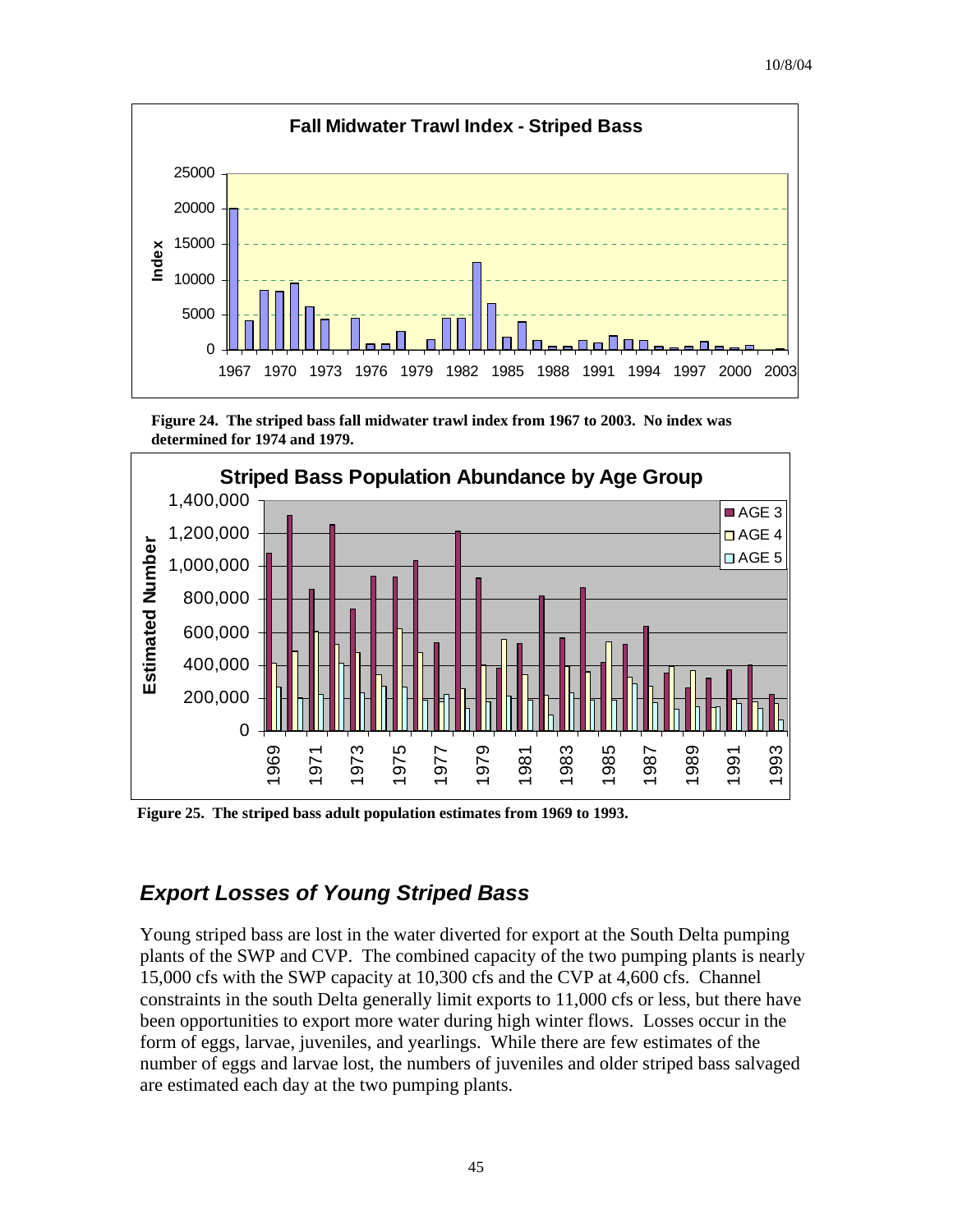An analysis of salvage and hydrology data from 1980-1997 indicates the magnitude of striped bass salvage at south Delta pumping plants is related to export rate, outflow, net flows in the lower San Joaquin River, and adult population size and young production in the Bay-Delta system. Many of the specific salvage events in that period can be explained by these factors. Three major salvage periods occur each year: 1) late spring and early summer (usually late May to early July), 2) in the fall (usually November after the first pulse in Delta inflow), and 3) in early winter (usually January or February). The combination of seasonally decreasing outflow and increasing or high exports explains many of the major salvage events. Very high exports (10,000-14,000 cfs) in winter also lead to high salvage.

Spring-summer losses are generally considered most serious for striped bass because the young are not effectively screened out at the fish facilities at the two pumping plants, the distribution of the young make them more at risk to the pumping plants, and the young are less able to survive the salvage process. Though yearling and older striped bass can be salvaged in the tens of thousands per day in some years in winter, exports losses in late spring and early summer are generally considered a greater risk to the population, and thus are the subject of the summary of salvage losses in this section.

Salvage of striped bass young generally begins in late spring when young reached salvageable size at 1 to 2 inches in length. In this respect salvage numbers are only an indicator of what young bass are being lost that are not salvaged due to the lack of efficiency of striped bass young less than about 1.5 inches in length.

Salvage of young striped bass reached 10-15 million from 1986 to 1989, which had relatively dry spring-summers with high export levels over the spring and summer (Figure 26). Years 1982, 83, and 95 with high average outflow over the spring and summer had low salvage regardless of export level. Salvage was also lower in dry years with relatively low exports (81, 90-92, and 94). Annual spring-summer salvage was greater in dry years with high exports (85, 87, 88, and 89) and wet years with dry springsummers and high exports (84, 86, and 93).



**Figure 26. Spring-summer salvage of young striped bass versus outflow (a) and export (b) from 1980-1996.**

Young striped bass begin appearing in salvage at the two Delta pumping plants in June and reach a peak usually in late June or July (Figure 27). Spring-summer salvage often peaked coincident with a sharp drop in inflow/outflow and rising exports (July 80, June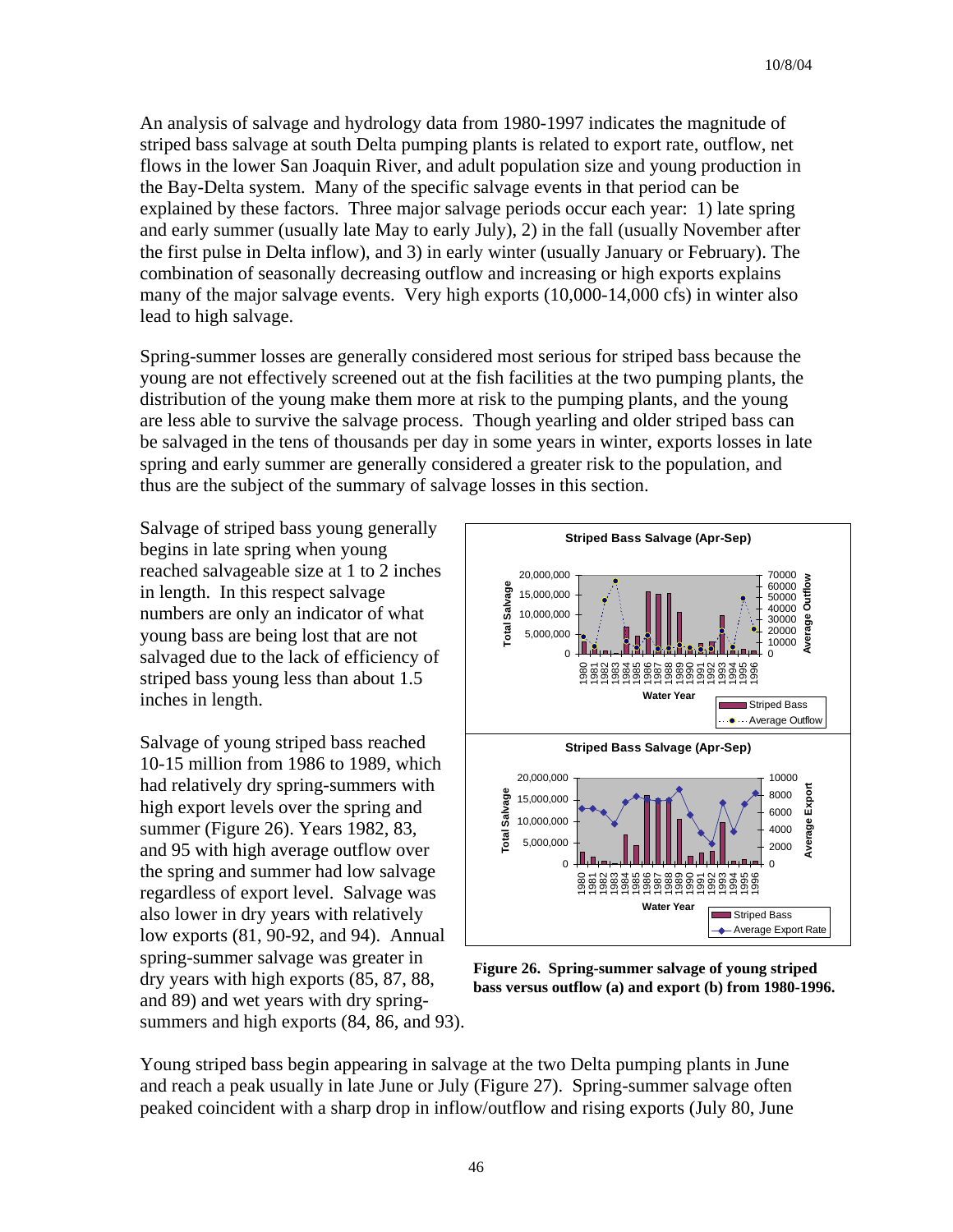81, July 82, July and August 83, June and July 84, June 85, June and July 86, May and

June 87, June 88, June 89, July 90, June and July 91, June 92, July 93, June 94, June and July 95, June and July 96, and June 1997). Often the drop in outflow was brought on by the export increase alone under stable inflows, especially in drier years (including wet years with low inflow spring and summers).

Salvage was often very high when inflow was dropping and exports were rising. Salvage reached the 200,000- 800,000 per day range under these circumstances in June 1986 and June and July of 1993, both wet years. The June 1986 event (Figures 28 and 29) occurred as exports increased from 4,000 cfs to 8,000 cfs, while outflow was falling from about 15,000 cfs to 7,000 cfs. Conditions during the July 1993 event were very similar.

Salvage was often very high when inflow was low and steady, and exports were increasing. Salvage rates exceeded 100,000 fish per day under these circumstances in June and July 1984, May and June 1987, June and July 1988, May-July 1989, June and July 1991, May and June 1992, and June 1994.

Some major salvage events occurred under falling outflow and steady or falling exports. Salvage rates exceeded 100,000 per day under these circumstances in July 1980, June 1 981, and June 85.

Salvage occurred earlier in dry years as striped bass spawned earlier in spring with water warming earlier than wet years. In 1987 a critically dry



**Figure 27. Salvage of young striped bass in spring and summer of 1980 a relatively wet year.** 



**Figure 28. Salvage of young striped bass in spring and summer of 1986 versus Delta outflow.** 



**Figure 29. Salvage of young striped bass in spring and summer of 1986 versus Delta exports. The June and July export restriction under D-1485 were 6,000 cfs and 9,100 cfs, respectively.**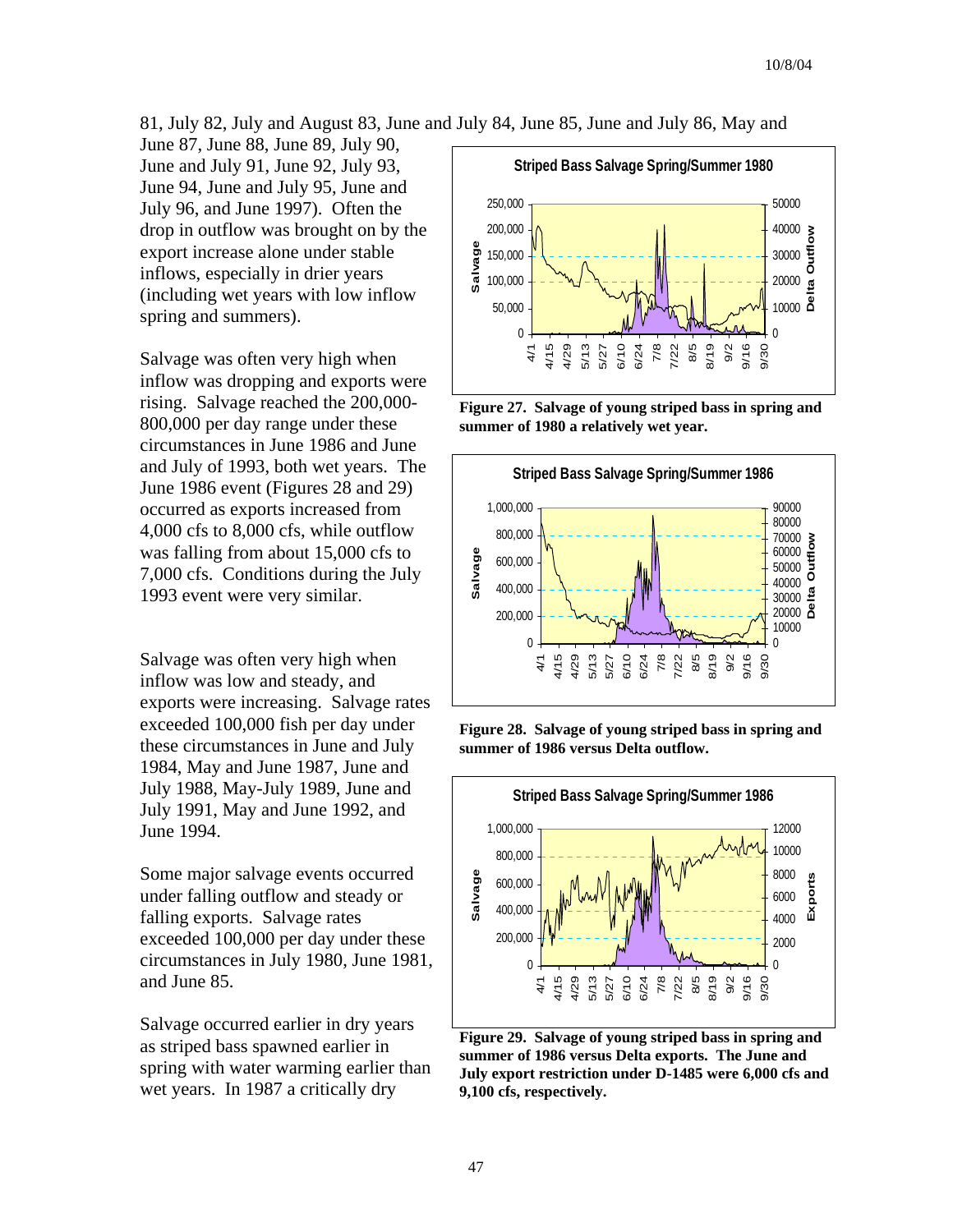year, salvage began and peaked a month earlier that most wet years (Figure 30).

Sharp drops in spring–summer salvage also help explain salvage patterns. Salvage fell sharply when exports dropped, inflow/outflow increased, or under stable exportoutflow conditions.

Salvage also declined sharply in many years in mid summer despite continued drops in outflow and rising exports (Figures 29 and 30). This may be an indicator of young



**Figure 30. Salvage of young striped bass in spring and summer of 1987 versus Delta exports. The June and July export restriction under D-1485 were 6,000 cfs and 9,100 cfs, respectively.** 

moving down estuary or simply growing to a size where they no longer move with the flow. Another possibility is population depletion. Regardless, this point may represent a reasonable trigger for when exports can be safely increased in summer without damaging the striped bass population. A similar pattern occurs for delta smelt. In dry years it may be possible to increase exports a month earlier than wet years.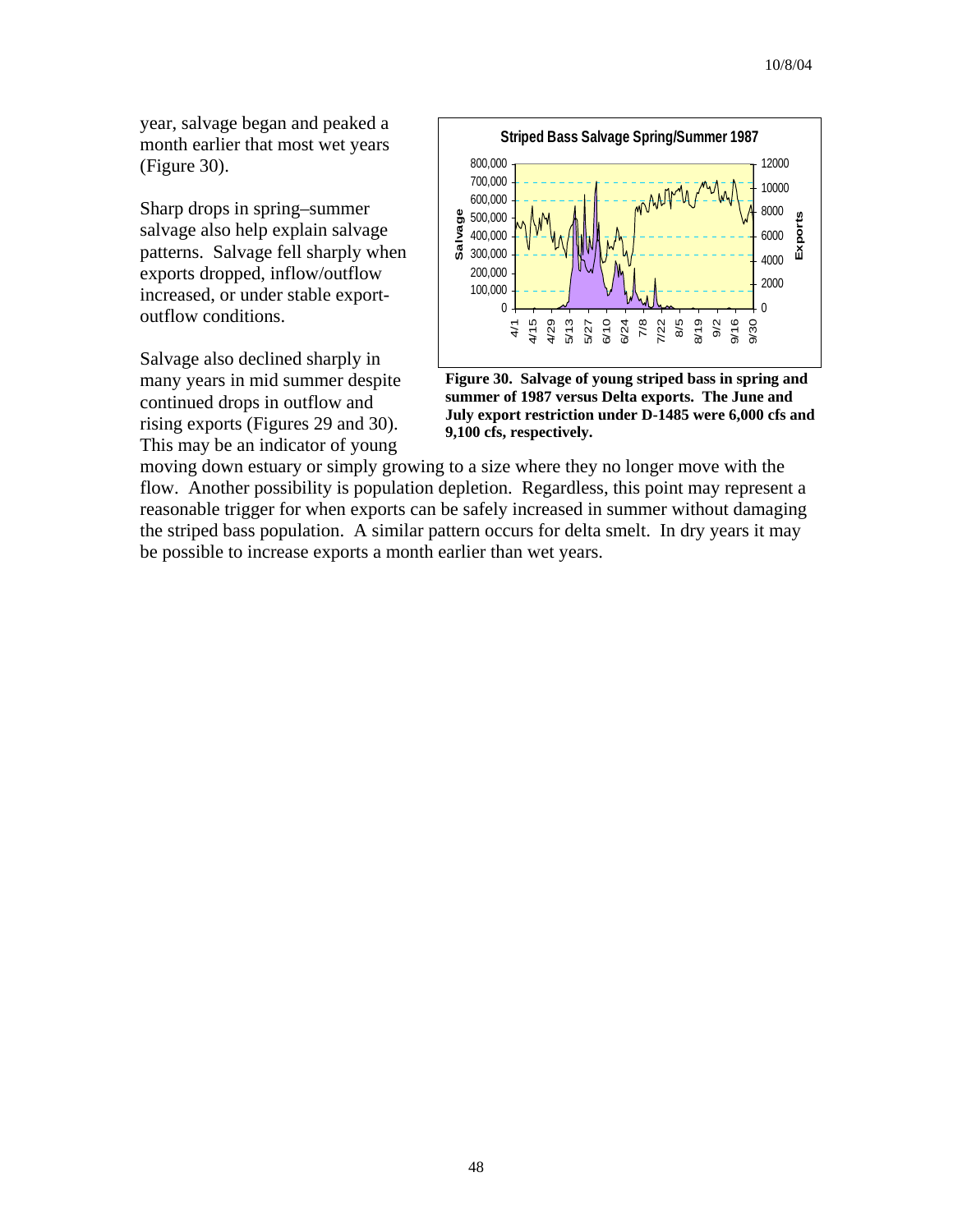### *Summer Young Striped Bass Production*

My analyses focused on the production of young striped bass in the estuary and what factors controlled that production. The basic finding was that the declining index and especially the Delta portion of the index over the past 30 years was significantly related to increases in exports at the south Delta pumping plants (see Figures 18 and 19).

I also found the index was significantly related to the number of adults in the spawning population and June-July outflow (Figure 31). The spawning population explained 53% of the variation, while June-July outflow explained 14% of the variation. Years 1974 and 1986, both wet years, produced more young bass per numbers of spawners than the average, while years 1972 and 1976, both dry years, produced less young bass per number of spawners than average. Year 1972 young production was also affected by the June Andrus Island





break. Wet years simply produce a lot more young bass than dry years, over twice as many as dry years. Higher indices in years 1982, 1986, and 1993 indicate that even when the spawning population is low young production can be significantly higher in wet years.

 I was able to attribute further amounts of the variability in the index in the 1980's to high April exports (Figure 32). All the years with April exports higher than 5,000 cfs had lower than expected indices. Years 1984 and 1985 (green dots in Figure 31) had higher April exports than 1986, while May through July exports were nearly identical. Salvage patterns in 1984 and 1985 were more similar to dry years like 1987 (Figure 30) and thus spawning likely occurred in April, and thus April



**Figure 32. April exports from 1970-1993.**

exports may have been more important than in a year with a wet spring like 1986.

Overall, the production of young appears to have driven downward by a combination of reduced young recruitment in drier years, subsequent lower numbers of adult spawners from the lower young production, and from two periods of sharp reduction in the adult population in or immediately after droughts (1976-77 and 1987-1992). There appear to be three relationships in Figure 31 – one for wet years (blue dots) that provides more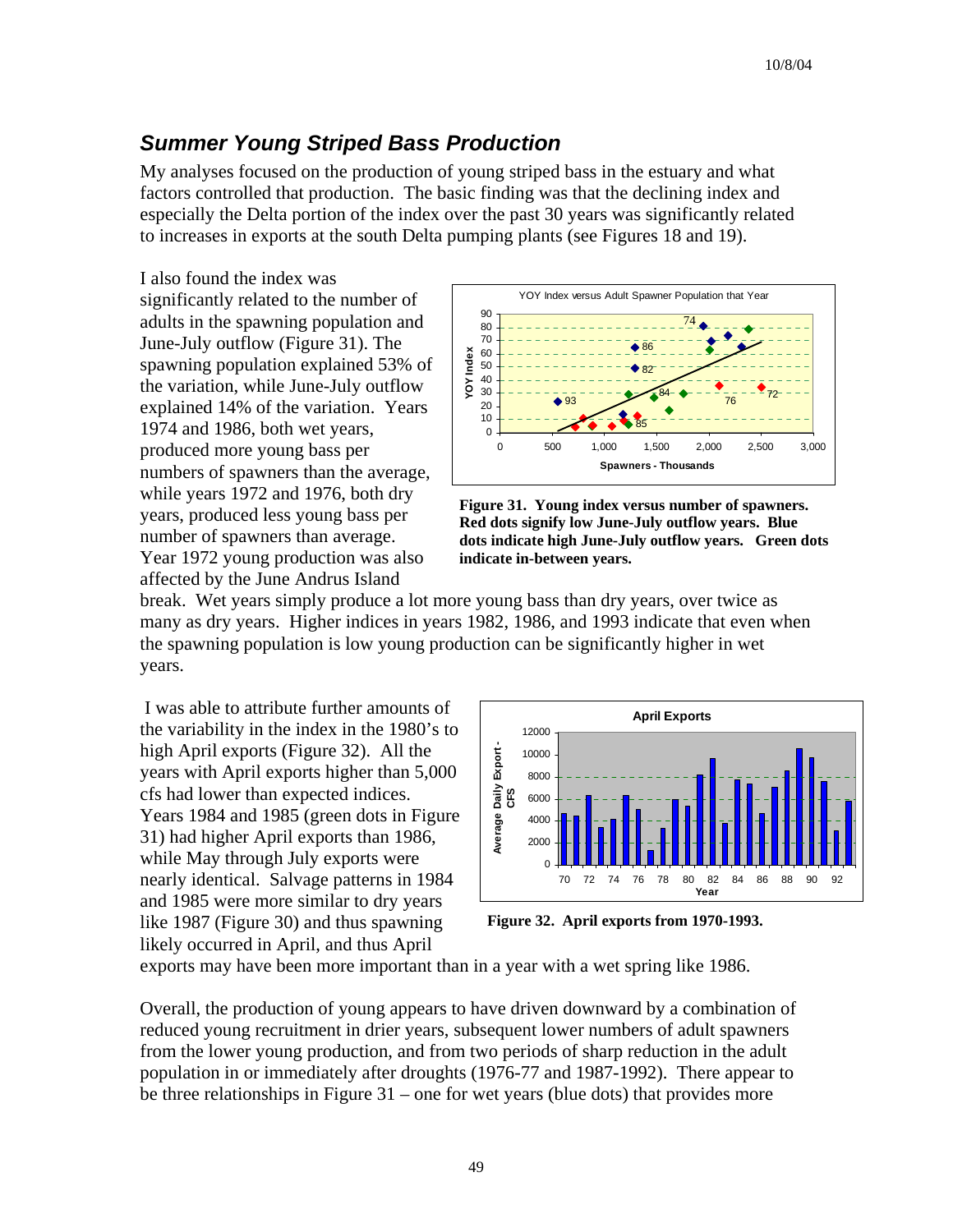young produced per spawner, one for moderate years (green dots), and one for dry years (red dots). The lower production in non-wet years is likely a consequence of high export losses via direct loss of young in export pumps and a possibly a reduction in food supply in the Delta from exports and low outflows.

#### *Fall Young Striped Bass Production*

The fall midwater trawl index of young striped bass measured several months after the summer index is strongly positively related to the summer index (Figure 33). Year 1967 was high for both indices, but higher than expected from the linear regression line, which may be a consequence of the high outflow and low exports in summer 1967. Unlike 1967, years 1973, 1975, and 1986 had high exports in summer that may have caused high late summer and early fall mortality. Year 1976 was a drought year with low flows and moderately high exports in summer, which also may have resulted in higher late summer and early fall mortality. Higher mortality during the summer during the townet survey period also may not show until the fall midwater trawl survey.

Like the summer index, the fall index was also significantly related to the size of the spawning population (Figure 34). Also as for the summer index, production was much lower per unit spawner in drier y ears (red dots).

#### *Recruitment into the Adult Population*

The number of young produced each year has a significant effect on recruitment of 3-yr-olds into the adult population. The number of 3yrold striped bass is significantly positively related to the index of young produced three years earlier (Figure 35). The relationship appears curvilinear; however, I hypothesize that the outlier yearclasses 1974 and 1986 had poorer survival to age-3 because at least two







**Figure 34. Fall MWT index versus number of spawners. Red dots signify drought years.**



**Figure 35. The striped bass 3yr olds estimate versus summer index three years earlier -1972 to 1993. Years designated were years in which the YOY index was determined – or the designated yearclass.**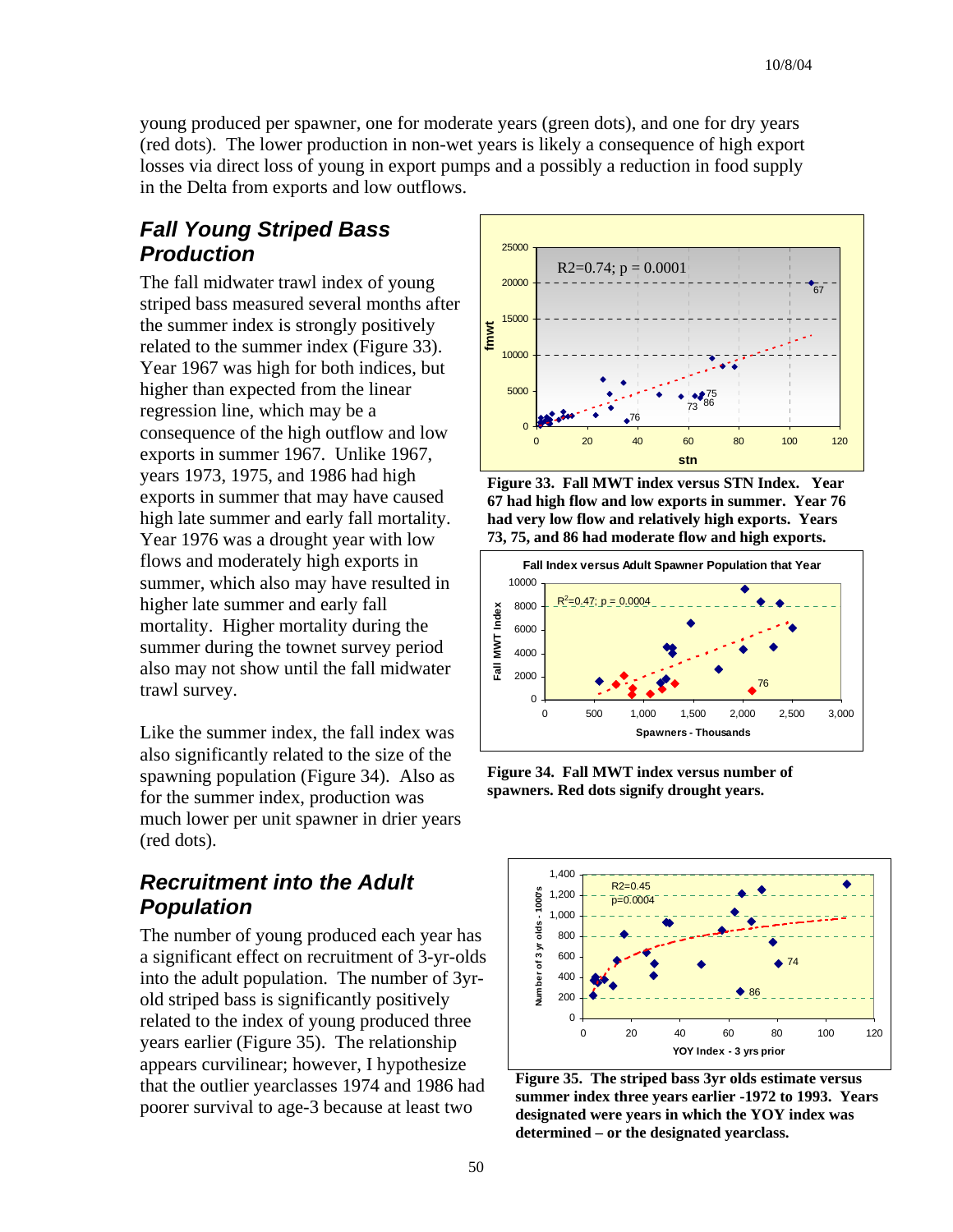of the years between age 0 and age 3 were extreme drought years (1976-77, 1987-89). Without 1974 and 1986 the curvilinear shape of the relationship all but disappears and is replaced by a predominantly linear relationship with a significantly positive slope.

The estimated number of 3yr-olds is similarly related to the striped bass fall midwater trawl index of young three years earlier (Figure 36). Again, the 1986 yearclass produced fewer than expected three year olds, probably because that yearclass faced three years of drought. The three-year-old index for the 1983 yearclass was lower than expected, other than mortality was higher than normal in 1984 and 1985.

strongly related to the number of adults in the spawning population three years e arlier (Figure 37). Three of the negative outliers were 1977, 1989, and 1990, which were extreme drought years following anothe r extreme drought year, which might explain lower survival to age 3. Year 1984 was a positive outlier possibly because that year and the two previous years were very wet years, which likely increased survival to age 3 per unit of spawners.

The number of three year olds is significantly negatively related to the June-July export level three years earlier (Figure 38). Year 1993 was a negative outlier possibly because the spawning population was low in 1990 and years 1990-1992 were drought years – a double whammy for the 1990 yearclass. Year 1976 was likely a positive outlier because 1973-1975 had been wet years and the spawning population was high in 1973 – all good things for the 1973 yearclass.



**Figure 36. The striped bass 3yr olds estimate versus fall midwater trawl index three years earlier -1972 to**  The number of 3 yr olds produced is **1993. Years designated are yearclasses – year born.**







**Figure 38. The number of 3 yr olds versus June-July export three years earlier -1972 to 1993.**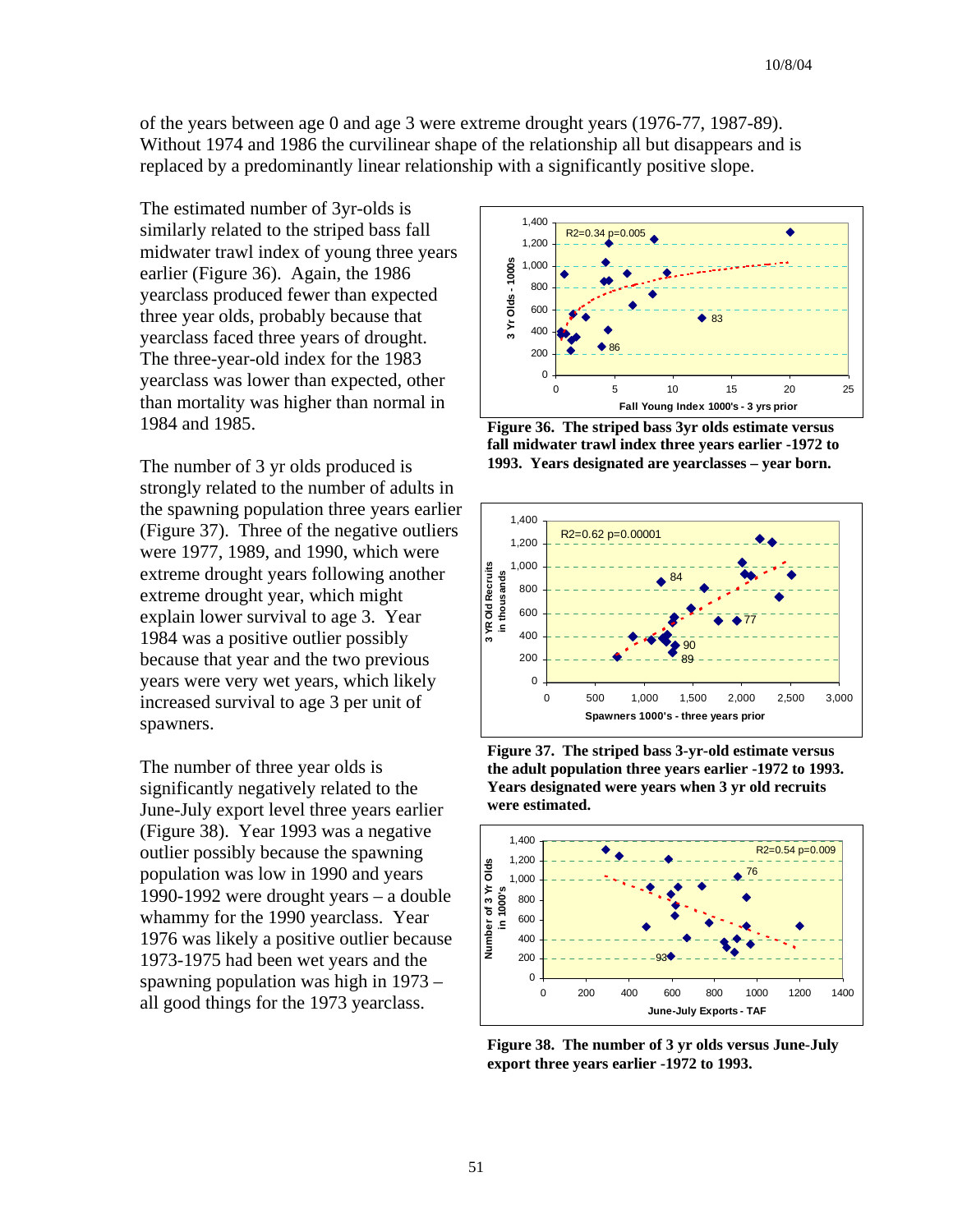#### *Conclusions on Young Production and Recruitment into Adult Population*

Figure 31 pretty much tells the story on young striped bass production.

- 1. The number of young produced each year is directly related to the number of spawners at least in the observed range of 500,000 to 2,500,000 spawners. There is no sign that young production declines at high spawner or young abundance, thus compensatory mortality of young does not seem to be occurring. Densitydependent reduction in young production would be a realistic possibility at high levels of young (competition or cannibalism) or adults (reduced fecundity or cannibalism), but this does appear to be the case at the recent historic levels of young and adults.
- 2. Young production is severely depressed in drier years (about a third of the production capability of a given sized spawning population for wet years). Flow and exports are factors in the lower production. Flow and export effects are highly confounded; however, the YOY index, the fall midwater trawl index, and the 3-yr-old index are significantly negatively related to export level in June-July as originally hypothesized by Turner and Chadwick (1972). Flow certainly is important, as few striped bass are lost to exports in very wet summer years with low export levels (i.e., 1967). However, regardless as to whether the entire year is wet or not (generally determined by winter-spring flows), most summers are not wet, and in the vast majority of these summers striped bass young production is negatively related to export levels. In a few of the wetter years like 1967 and 1983 striped bass young are simply concentrated too far downstream in the Bay to be vulnerable to exports. High exports can lead to poor survival through direct losses to entrainment or indirect losses from a reduction in food or Delta rearing area caused by exports. Both flow and exports are likely important based on the available evidence, but exports are the principle culprit in reducing young production and driving the adult population down because exports have a large effect on Delta outflow in addition to direct loss of young in all but the wettest years.
- 3. Recruitment into the adult population as measured by the number of 3-yr-olds produced is strongly related to the number of spawners three years earlier, which would indicate as with the young that density dependent mortality is not being exerted among the 1 to 3 years olds and the adults are also not controlling survival of these age groups through competition or cannibalism. Recruitment as measured in 3-yr-old production does flatten out in both the YOY and FMWT relationships (Figures 35 and 36); however, I believe this is simply because some years with high young production have poor survival between age 0 and age 3 because of harsh environmental conditions (droughts) that is not density dependent.
- 4. Overall, the population has declined in an accelerated fashion as predicted by the Striped Bass Working Group in 1982. A gradual reduction in recruitment per unit spawner has driven the population down. Added higher older adult mortality during the 1976-77 and 1987-1992 droughts further depressed the adult population and young production. The cause of the reduction in recruitment is exports and the added adult mortality. There is no doubt that exports reduce recruitment through direct and indirect effects on young in the first month or two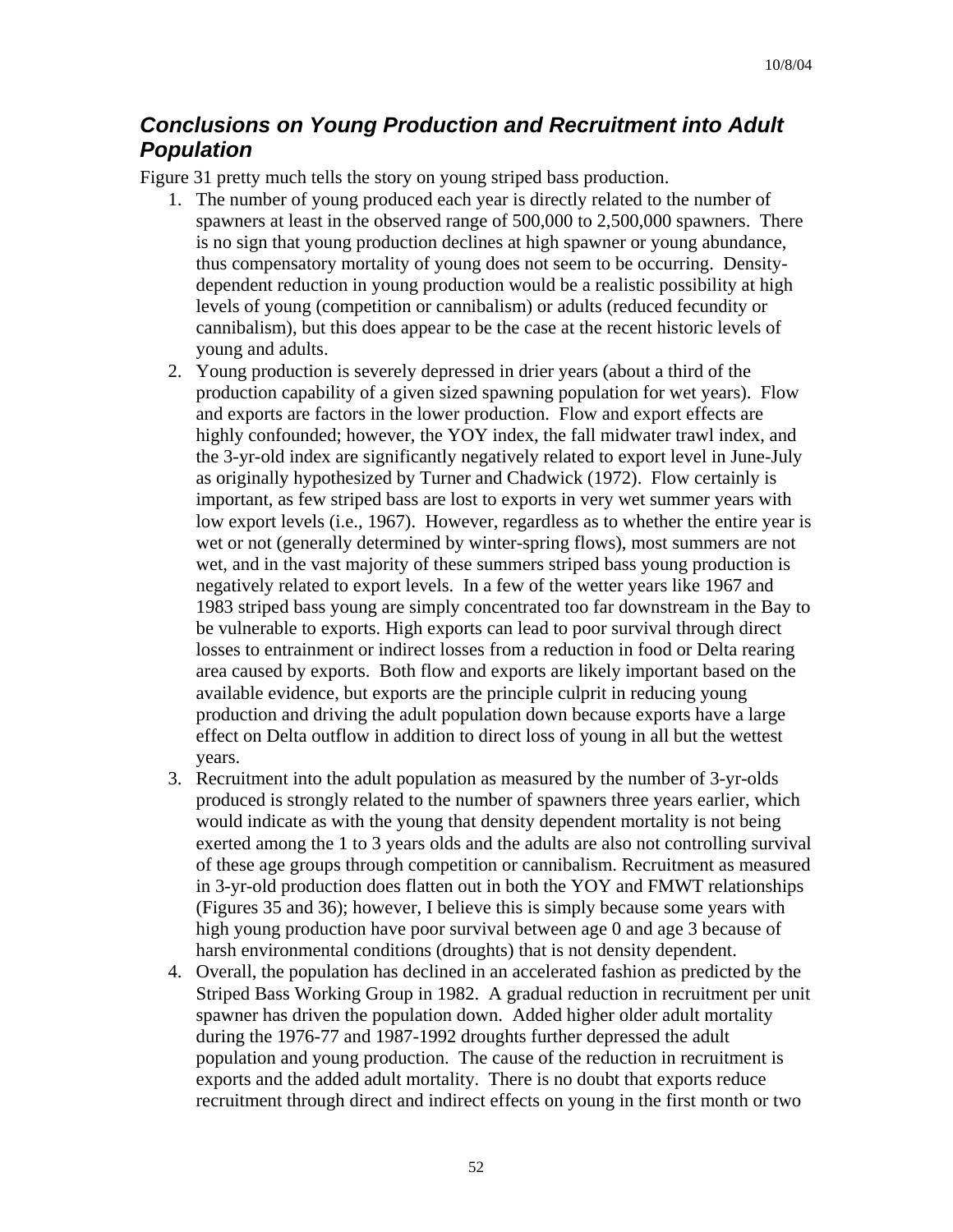of life (prior to or during the summer). Lost production of young from exports is compounded by the further lost production of the next generation of young from fewer spawners. Exports impacts on young production are compounded like interest – a five percent loss in any year continues to affect the population in subsequent years because of fewer adults in the spawning population. With the higher mortality of adults during droughts, the three factors have driven the population down sharply over the past three decades.

- 5. There have been no signs in the population that compensatory mechanisms are acting to increase survival or reproduction at the low young and adult population levels. Compensatory mechanisms are most likely to occur when young or adults are very abundant and they reach the capacity of the estuary to support them (their density is too high per unit area and they compete with one another or directly depress their food supply). Compensatory mechanisms or density-dependent survival would likely occur through several processes:
	- o Increased mortality of adults at high population levels or increased survival at low levels of the population.
	- o Decreased fecundity of adults at high population levels or increased fecundity at low population levels.
	- o Increased mortality of young and subadults at high adult levels brought on by competition or cannibalism.
	- o Increased mortality of young at high young levels, or increased survival at low levels.

No convincing evidence of any of these density-dependent phenomenon has ever been found in the striped bass population. A concerted effort to find such evidence was made in the last four years by members of the CALFED Science Program. A summary of their findings is presented later.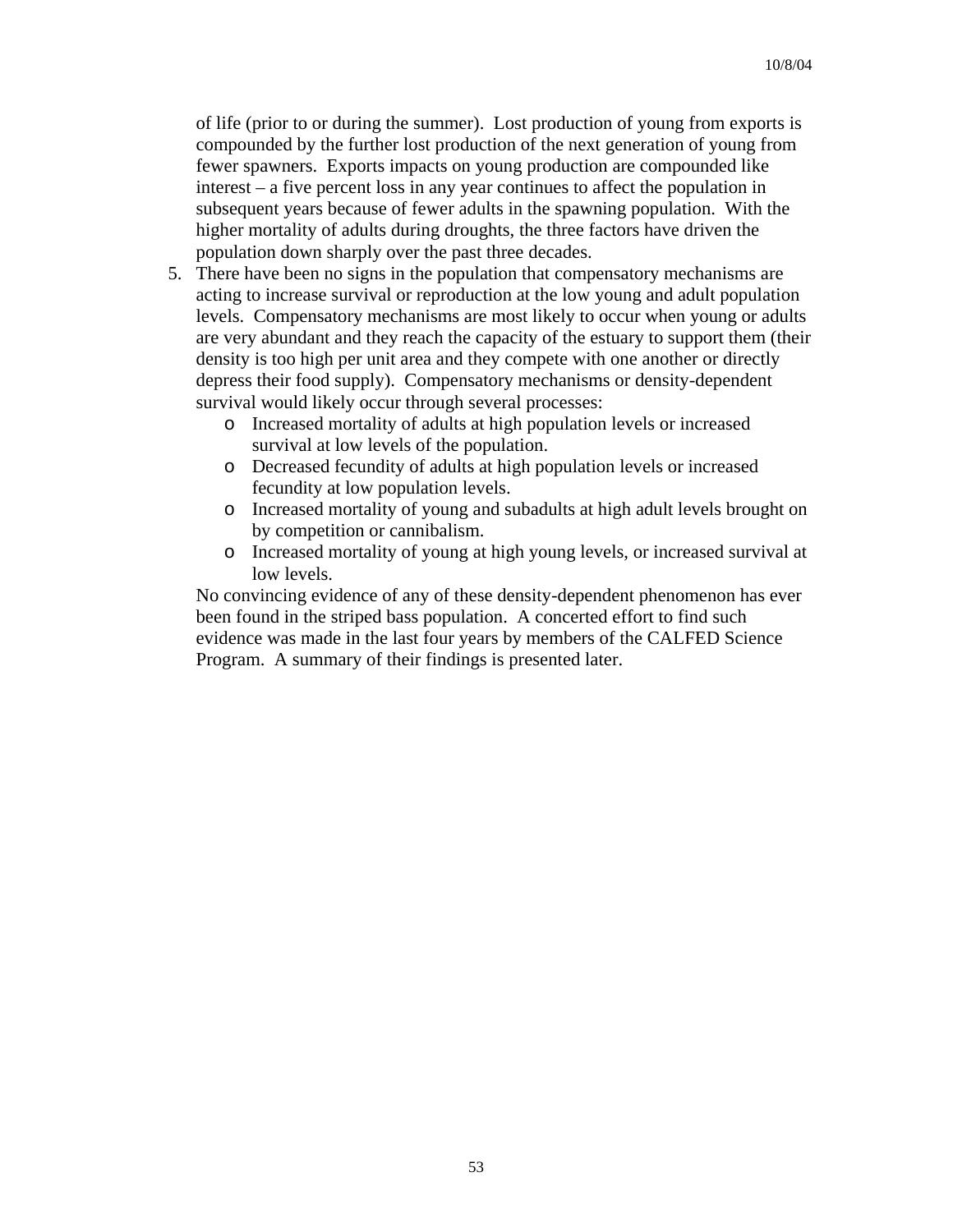#### *Effects on Delta Smelt*

I conducted a similar analysis of the effects of exports on the delta smelt population. Delta smelt have replaced striped bass as the estuary's canary. Being an endangered species they are provided the protection of the Endangered Species Act. Because delta smelt generally only live one year and then spawn and die, indices of abundance in the summer and fall have been used to characterize the population and recruitment of young and pre-adults into the population. The population has declined from the levels of the 1960's and 1970's, and despite improving in the 1990's has again declined in 2002-2003 (Figures 39 and 40). The number salvaged at the south Delta pumping plant fish facilities has also generally declined, but has begun increasing in recent years (Figures 41 and 42). Salvage is a misnomer because most if not all delta smelt die in the salvage process. Furthermore, the fish facilities have a low efficiency of 'screening out'



**Figure 39. Delta smelt Summer Townet Survey abundance index.** 



**Figure 40. Delta smelt Fall Midwater Trawl Survey abundance index.** 

delta smelt because of the small size of the smelt. Therefore, salvage represents only the 'tip-of-the-iceberg' for delta smelt losses at the pumps.

Delta smelt salvage generally begins in mid May and continues through June (Figure 43), about 2 t o 4 weeks before striped bass.



**Figure 43. Delta smelt salvage patterns from 1993 and 1996.** 54



**Figure 41. Total fall-winter (Oct-Mar) delta smelt salvage by water year (Oct-Sep).** 



**Figure 42. Total spring-summer (Apr-Sep) delta smelt salvage by water year.**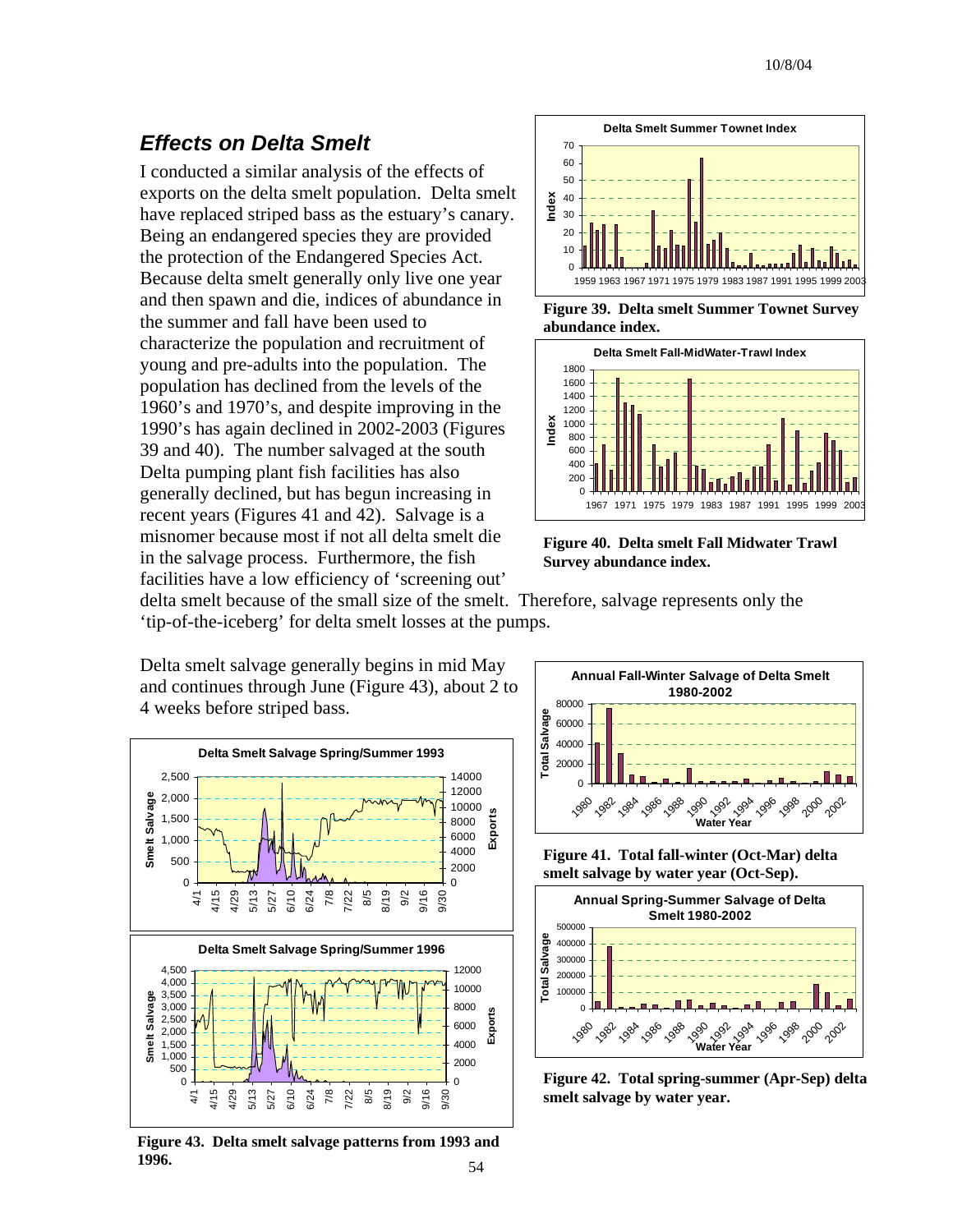To evaluate the effect of salvage losses on the delta smelt population, I related total annual salvage to the changes in the FMWT and STN indices and to residuals in the stock-recruitment relationships. The change in the STN Index from one summer to the next was significantly negatively related to the salvage between the two indices (r-square 0.33; P=0.003) (Figure 44). The relationship between the change in the FMWT Index and the previous year's salvage was not significant  $(P=0.06)$ . However, some of the outliers (low salvage and large negative change) were flood years and two were drought years: 1992 and 1994. Leaving out the flood years the relationships were significant. The relationships for the flood years alone were also significantly negative.



Figure 44. Change in STN Index (A) and FMWT Index (B) between one year and next year versus the logarithm of salvage for the year. Red dots indicate flood years.

I tested two stock recruitment relationships. First I tested if recruitment into the adult population were related to young production by regressing the summer young index against the subsequent pre-adult fall index. A significant positive relationship was apparent (Figure 45). The pattern of low indices in drought and flood years is also apparent. The significant positive relationship indicates the number of fall smelt is related to the number present in the summer.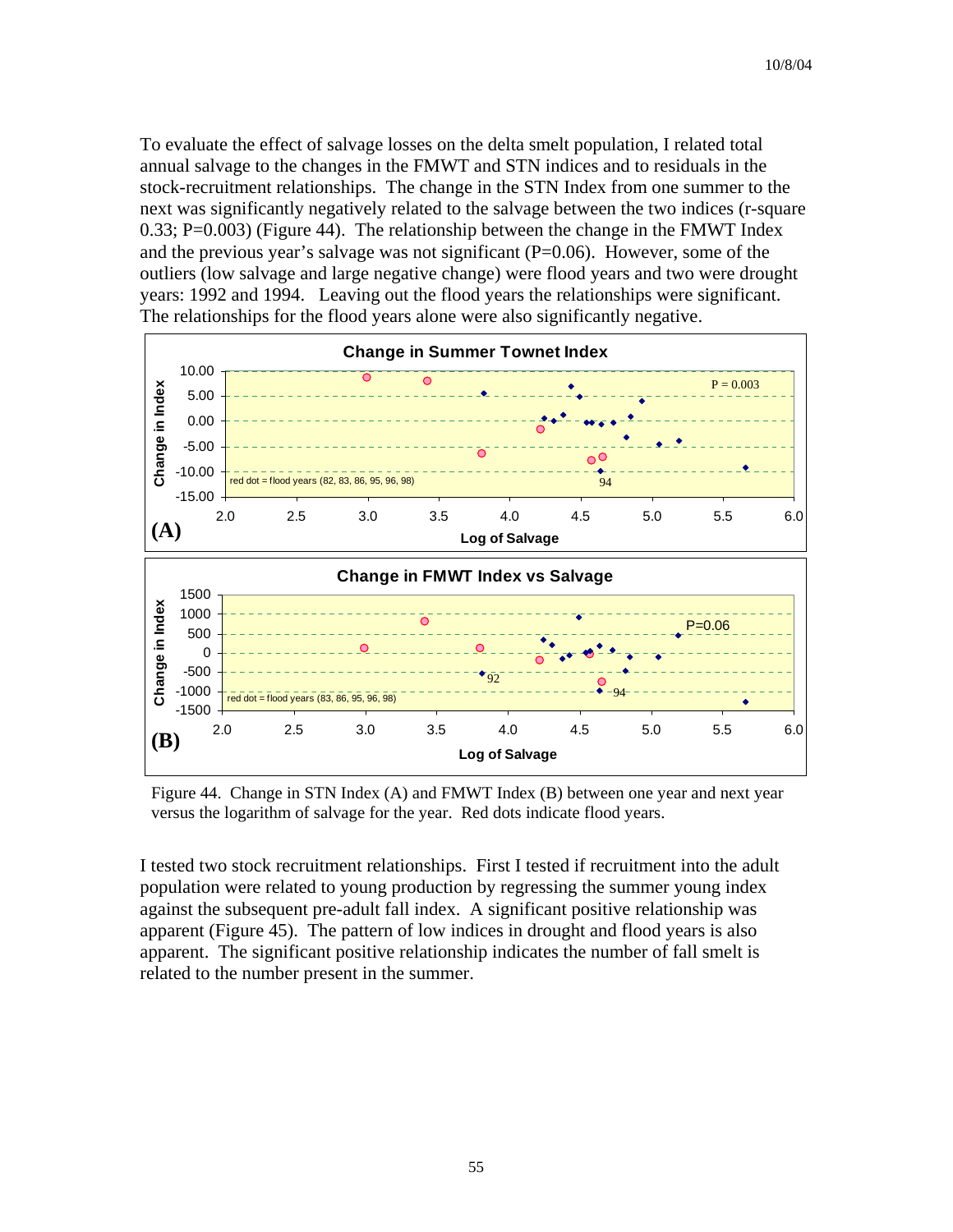

**Figure 45. Log of delta smelt fall midwater trawl index versus log of summer townet index – 1969-2003. Drought and flood years tend to have lower indices for both surveys, and where the fall midwater trawl index is lower than expected those years tend to be drought or flood years.** 

To test to see if the summer and fall indices were related to exports I regressed the indices against June-July exports and June-September exports respectively, but without the flood and drought years. June-July exports have increased (see Figure 22) as the Summer Index has declined (see Figure 39). Summer exports have increased (Figure 46), while the Fall Index has declined (see Figure 40).



**Figure 46. Summer (June-September) average daily exports (cfs) from 1969 to 2003. Blue dots are high summer outflow years and red dots are drought years. Red dotted line is trend or regression line, which is significantly positive.**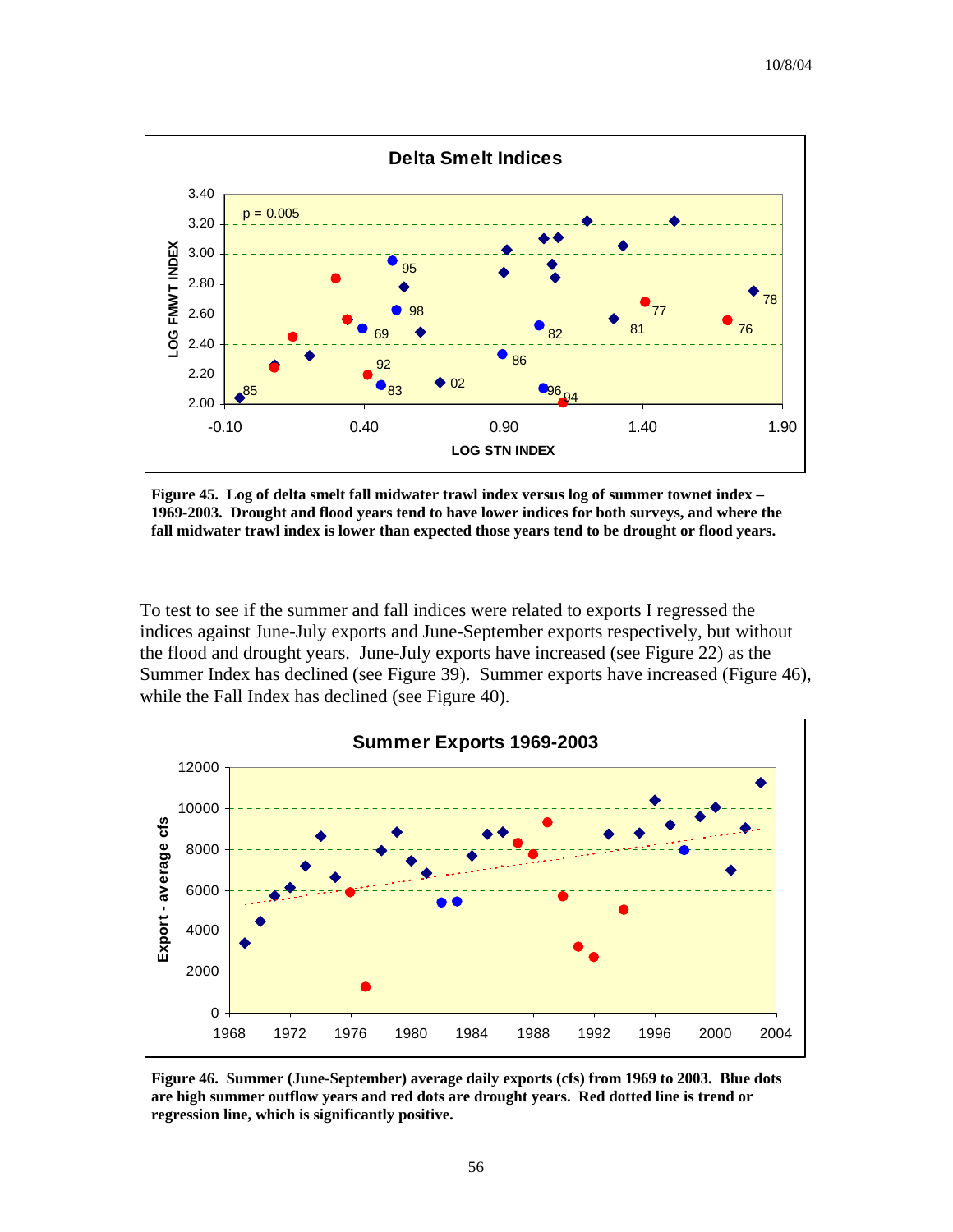The Summer Index has a significant negative relationship with June-July average export rate (Figure 47). The Fall Index has a significant negative relationship with the average June-September export rate (Figure 48). Both relationships are significant without the wet-summer and drought years included. The relationships indicate that production is cut by about half by high summer exports  $(> 8,000 \text{ cfs})$ , except in wet summers when the delta smelt are downstream in the Bay. In drought years production is cut by low flows through the spring and summer in combination with h igh summer exports early in the drought period s (1976, 1987-1989; see figure 46).

The delta smelt summer index is also significantly related to the previous fall midwater trawl index (Figure 49). This indicates production of young varies positively with the number of spawners in the population. As for the striped bass population, export losses are compounded by the subsequent loss of production from a reduced spawning population.



**Figure 47. Delta smelt Summer Index versus average June-July export rate. Drought years and years with wet summers are not included.** 



**Figure 48. Delta smelt Fall Index versus average June-September export rate. Drought years and years with wet summers are not included.** 



**Figure 49. Log of delta smelt summer townet index versus log of fall midwater trawl index the prior year – 1969-2003. Drought years shown with red dots. Drought years 1987-1992 tended to have lower production of young per size of population the previous fall.**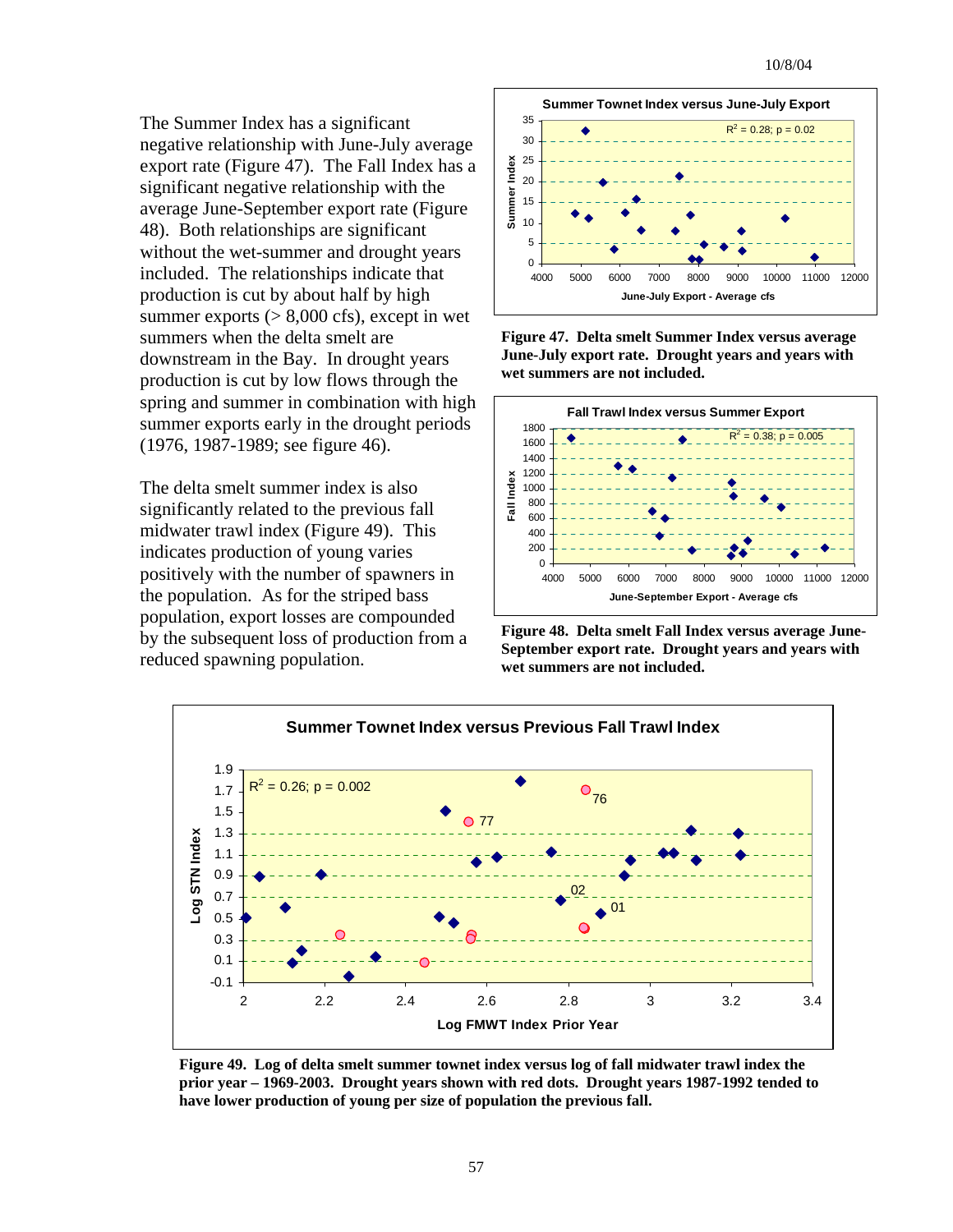## **Effects on the San Joaquin Salmon Population**

Like the striped bass and delta smelt, the San Joaquin River tributaries salmon population is at risk to CVP and SWP exports. I also conducted an analysis of the potential effect of exports on the San Joaquin salmon population using spawning escapement for the period 1958-2003. The analysis indicates that recruitment into the population is primarily controlled by San Joaquin Delta inflow and the size of the spawning population. Multiple regression analysis of the spawner – recruit relationship indicates that flow in the spring two years prior (spring of the year when the young of 3-yr-olds were migrating to the ocean) explains 46 percent of the variation in the population (Figure 50), while flow one year prior (representing the spring outmigration flow for young of two-year old salmon in the run) explained an additional 18 percent of the variation. The number of spawners two years prior explained six percent of the variation. Overall 70 percent of the variation in the population abundance was explained by these factors. Exports in spring and spawner abundance three years earlier were not significant.



**Figure 50. San Joaquin tributary spawner escapement from 1958-2003 and April-May Delta inflow two-years prior (the flow when three year old salmon would have been migrating a young through the Delta to the ocean).** 

Escapement two to three years after high runoff springs often reach 10,000-35,000 adult salmon, while two to three years after low runoff drought periods escapement was generally less than 5,000 adult salmon (Figure 50). The flow relationship is shown directly in Figure 51. The spawner-escapement relationship is shown in Figure 52.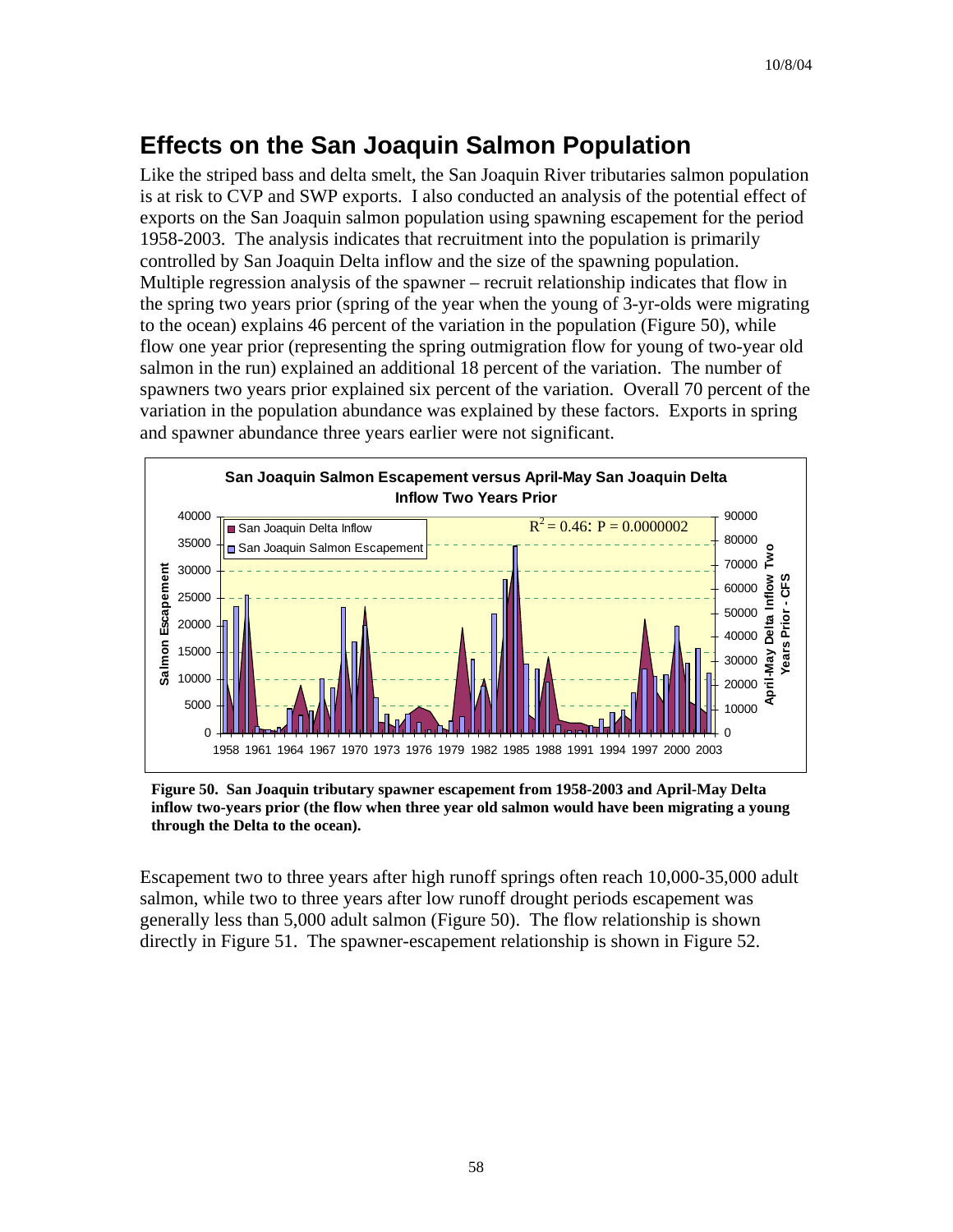

**Figure 51. Log of salmon escapement versus log of flow in spring two years earlier.** 

I then attempted to determine the cause of the poor escapement after low flow springs. Although exports were not significantly related to escapement in the multiple regression analysis, I plotted exports two-years earlier (during the period when outflows were significant) against the residuals of the multiple regression between escapement, flows, and prior escapement and found the relationship was not significant. I then left out the wet years when exports had less potential effect (Figure 53). Despite two apparent outliers, the relationship was significantly negative. Without the two outliers the relationship was highly significant. The higher than expected escapement of the outliers, 1972 and 1986,



**Figure 52. Log of salmon escapement versus log of escapement two years earlier.** 



**Figure 53. Residuals of regression of escapement, flow, and escapement two years earlier versus export level in April-May two years earlier for only low flow years. The relationship is marginally significant with 1972 and 1986, and highly significant without these years.** 

can be explained: both years followed several years of very high escapement. Furthermore, the high fall flows in 1986 may have contributed to the higher than expected escapement that year. Regardless, I took the negative relationship between the residual and exports to indicate that low smolt survival in drier years contributed to poor escapement two years later. Other factors that may contribute to poor smolt survival in these dry years include poor conditions in the rivers (e.g., low flows, higher temperatures, and higher predation).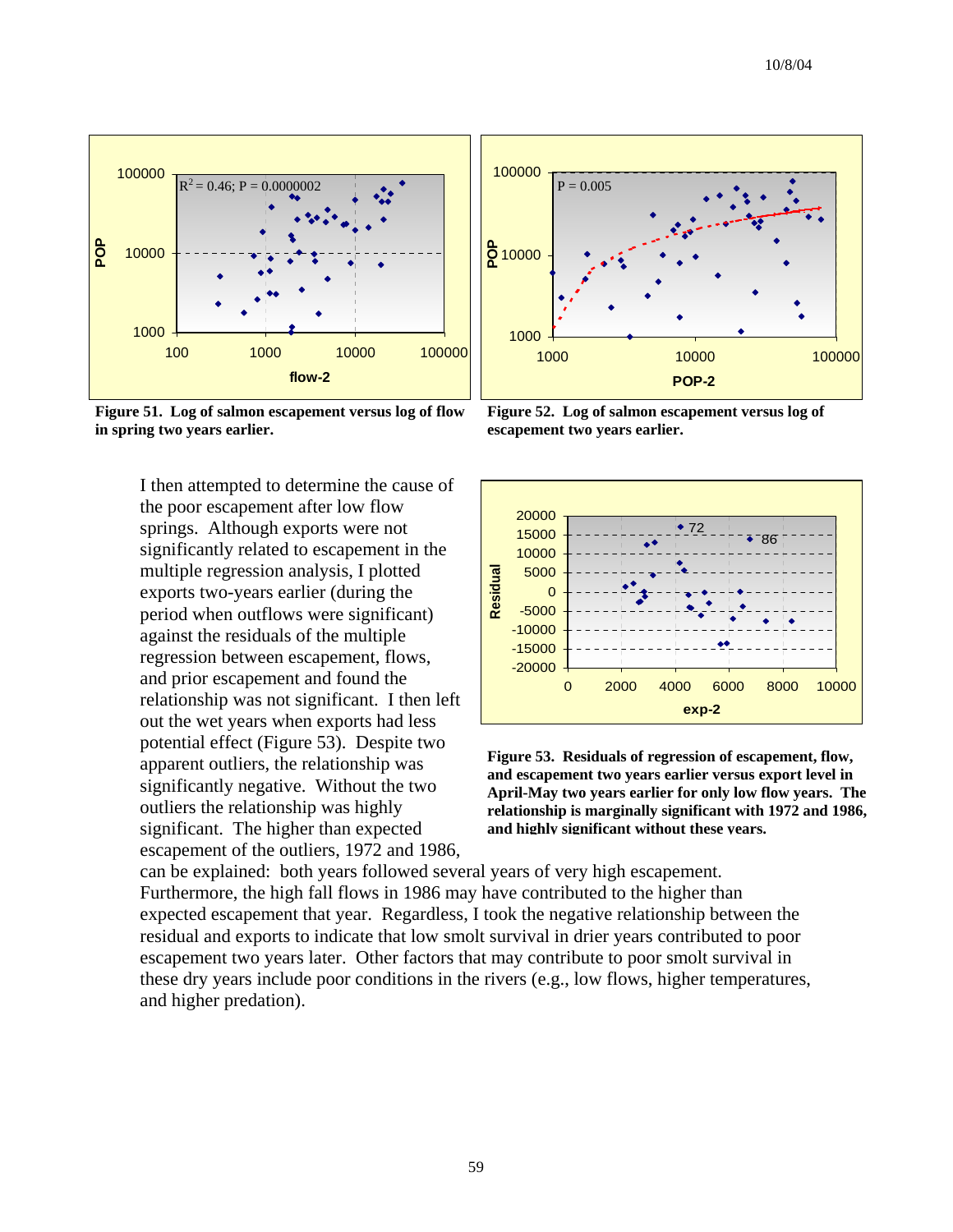## **CALFED Science Papers on Striped Bass**

CALFED Independent Scientists published several papers on the striped bass and export issue in recent years. The authors included William Kimmerer, James Cowan Jr., and Kenneth Rose from the CALFED Science Program and Lee Miller from DFG.

#### *Kimmerer et al. 2000*

Kimmerer et al. 2000 conducted an analysis of the striped bass data and concluded that production of 3-yr-old striped bass was limited by the carrying capacity of the Delta based on a flattening out of the young to 3-yr-old relationship (see Figures 30 and 31). They fit the relationship to a standard Beverton-Holt function and determined that a limiting 3-yr-old production at higher young abundance levels indicated density dependent survival. I do not concur with these conclusions because the relationship appears more linear and I could explain the few outliers being caused by high densityindependent mortality factors (i.e., drought). Furthermore, the spawner – recruit relationship (Figure 32) did not indicate any curvilinear structure, and there has been no evidence of density dependent mortality or fecundity in the population. Even if their conclusion is correct, the production of young since the mid 1980's has been below the level that would exhibit density dependent mortality between age 0 and age 3.

Rather than 'carrying capacity', production is limited by production capacity, which changes depending on the water year type (Figure 54). Production is limited in dry by poor density independent mortality factors such as export losses. Yes, the capacity of the estuary to produce striped bass is reduced in drier years, but not by density dependent factors.



**Figure 54. Version of Figure 31 showing spawner to first-summer recruit relationship for different water year types (blue = wet year; green = moderate year; and red = dry year).**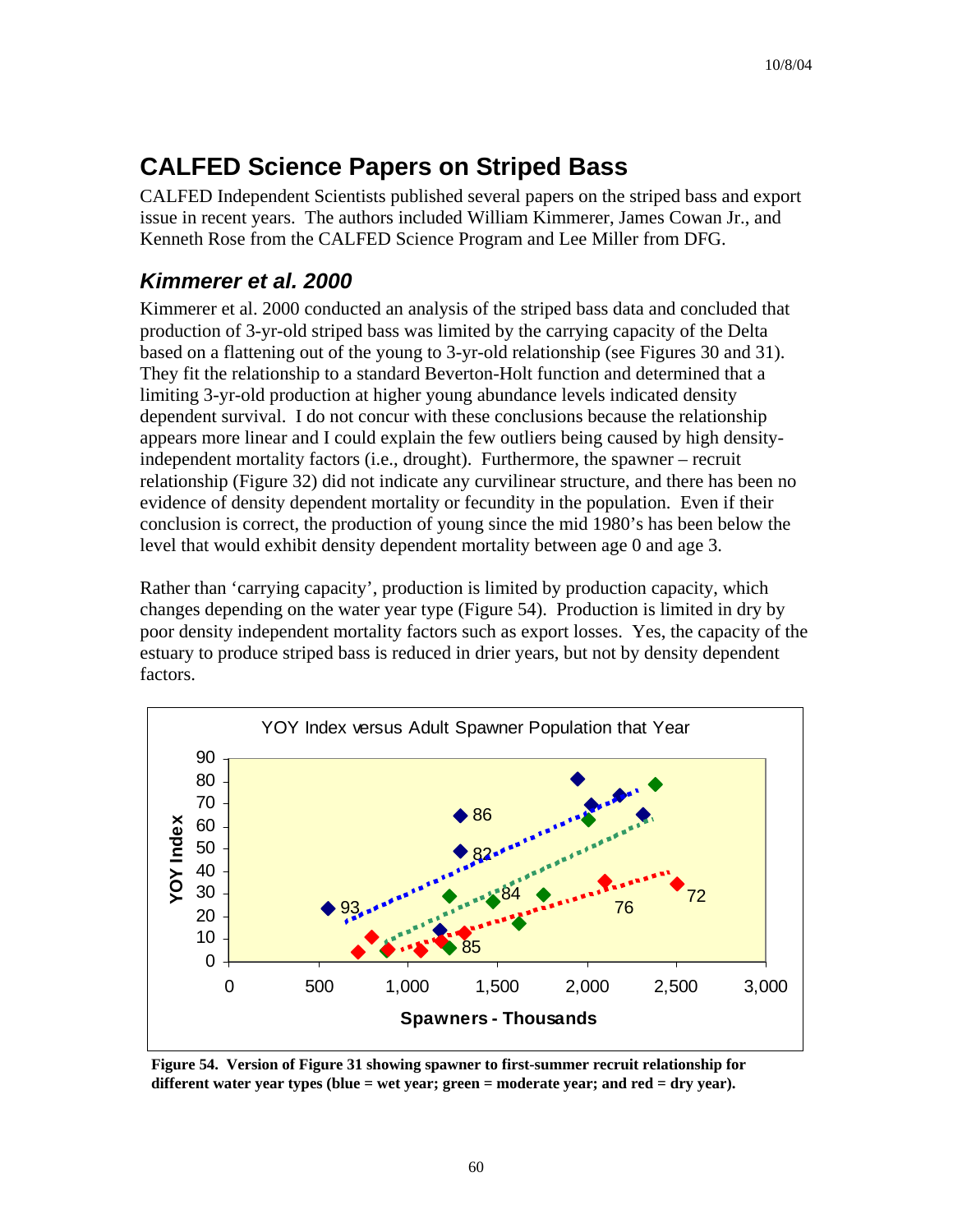#### Kimmerer et al. further add:

- *"Year-to-year variability in early survival is affected by flow conditions, so abundance in the summer YOY stage is largely a function of egg production (which has declined and flow or*  $X_2$ *, which has no trend.*" I agree that the summer index is positively related to egg production (number of spawners) and flow, as is evident from Figure 54 above, but the flow affect is manifested at least in part by exports (Figures 18 and 19). Furthermore,  $X_2$  is a very crude parameter for flow being an average for April-June that does not take into account July flows that are an important determinant of risk to the striped bass population.
- *"We suggest that a decline in carrying capacity of the system has indeed occurred and has acted over time to reduce the potential for production of strong striped bass year-classes".* Carrying capacity implies that striped bass densities are reaching a level that reduces survival, which is not the case. As stated above, the density independent production capacity is reducing striped bass yearclasses. I contend based on the analysis in this paper that production could again be high if exports can be controlled and reverse flows brought on by closure of the DCC at low Delta inflows are not allowed. The USBR experiment in 1985 made it clear that the system can be manipulated and estuary productivity can be restored in short order. Carrying capacity has not declined – what has changed is the density independent factors that control survival (e.g., exports have risen sharply).
- *"The decline in the striped bass population in the San Francisco Estuary appears to have resulted from a combination of two factors: the decline in carrying capacity resulting in lower recruitment and the decline in older adults due to higher mortality and episodic drips in abundance possibly due to climate."* While I generally agree with the decline in older adults as a factor in the decline, as stated above it is not a decline in carrying capacity, but density independent production capacity. I would further add that lower recruitment is being caused by the compounding effects of export effects on young production, and the qualification on the higher adult mortality occurring in droughts that is likely exacerbated by high exports early in droughts (76, 87-89) that would reduce the food supply for adult striped bass.
- *"In this population the YOY index appears to be less predictive of recruitment than has been reported for other striped bass populations."* I disagree because the relationship between the YOY summer index, the fall MWT index, the 3-yr-old estimate, and the total spawning population estimates are all positive, linear, and significant. The stock-recruitment relationship in Figure 54 appears to portray well the population dynamics of the population. In drier years with high export losses, production of striped bass is lower.
- *"The existence of density dependent and decreasing carrying capacity after the YOY index is set, evidence of higher adult mortality and possible climate effects, and the*  lack of time trend in early survival or its predictors suggest that management and *research efforts should be broadened to consider the juvenile and adult segments of the life cycle."* Certainly causes of abnormally high adult mortality should be looked into whether it is from toxins or poor food supply (of which both would be affected by exports). However, the implication is that we should look away from effects on young and particularly exports, which is simply the wrong thing to do. The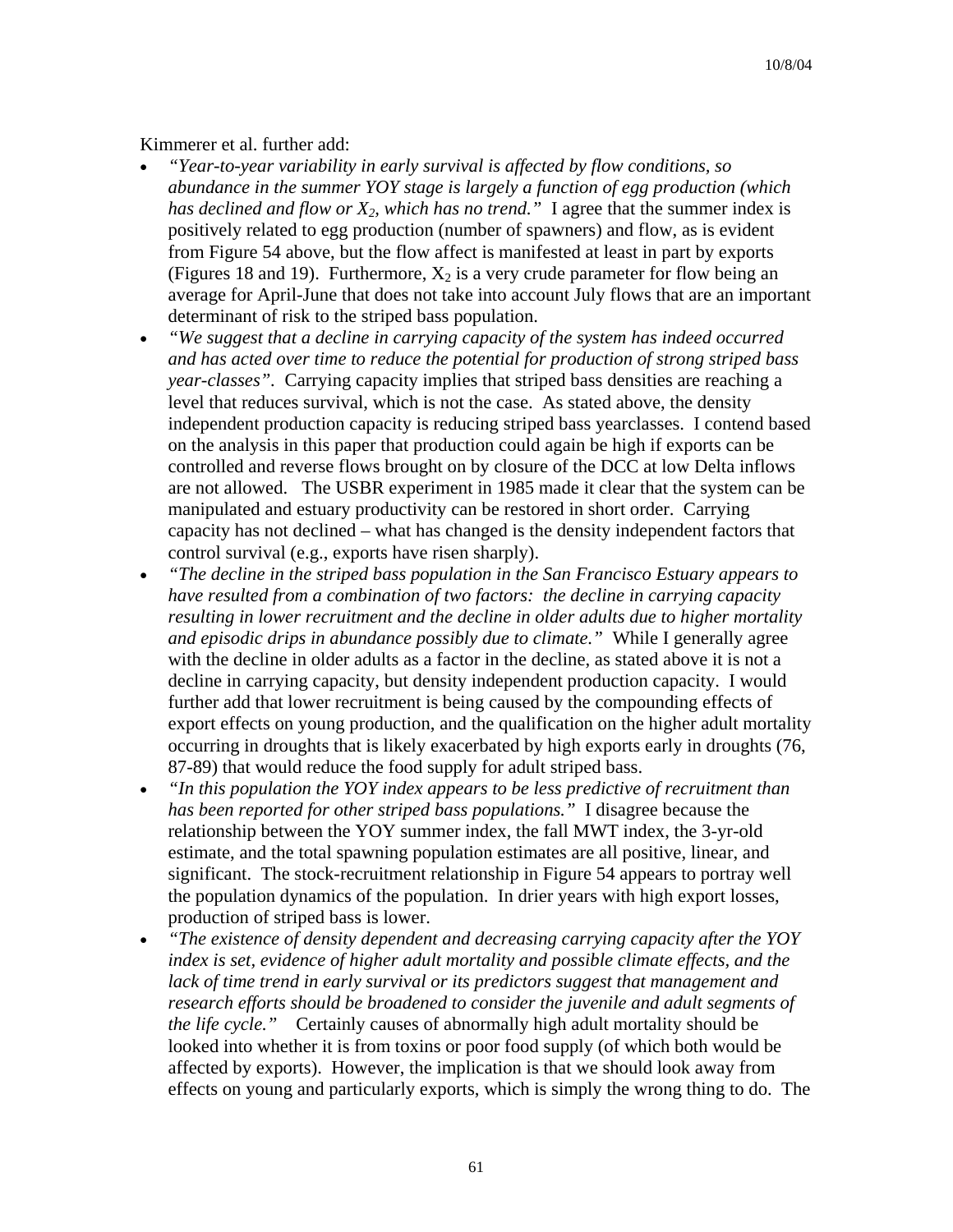impact of exports on young production has very serious ramifications because of not only the direct effect of reducing recruitment but also the compound affect of reducing subsequent egg production because of the lack of density dependent survival. Density dependent survival is always there to control the population when it reaches the limits of its resources or carrying capacity, but it usually is not a factor at low population levels. Generally, a population can sustain some additional mortality (e.g., harvest) when it is near its carrying capacity and its mortality rates are likely a little higher and fecundity is a little lower. The population responds to the added mortality by increasing survival and fecundity to make up for the extra or new resource capacity. However, at depressed levels, added mortality has the compounding effect of not only affecting the existing yearclass but future yearclasses. This was the conclusion of the Striped Bass Working Group in 1982 and the data presented in this paper indicate this is so.

#### *Kimmerer et al. 2001*

In a follow-up paper Kimmerer et al. (2001) carry their earlier conclusions a step further and directly address the subject of effects of exports:

- *"Recruitment at age 3 yr, previously shown to depend on freshwater flow during the first spring (Stevens 1977), had no relationship with flow in the more recent data."*  Even with explained outliers, I found Stevens (1977) relationships with flow/export still significant (see Figure 38).
- *"Abundance of young in the summer townet survey and fall midwater trawl survey showed the influence of reduced potential egg production after 1976-1977."* I also found this to be the case, but the relationship probably existed prior to 1976 (see Figures 31 and 34).
- *"Results presented here and in a previous paper (Kimmerer et al. 2000) show that little of the substantial flow related variability in YOY propagates into variability in recruitment.*" Analyses above indicate that the YOY index is significantly related to 3-yr-old recruitment estimate (Figure 35), and that the YOY index is significantly related to exports and 3-yr-old abundance is significantly related to exports, thus the export effect on young propagates into recruitment at age 3.
- *"This does not mean that losses to the export facilities are not important sources of mortality, but that variation in export losses does not contribute to variation in recruitment."* I found that export losses did contribute to variation in recruitment.
- *"Variability in total mortality, and possibly also in the success of the salvage operations, may have obscured any effects of exports on subsequent recruitment of striped bass."* I found exports were negatively related to recruitment (Figure 38). One reason is that I (and Turner and Chadwick 1972) used June and July exports, which is the time period when young bass would be affected, whereas Kimmerer et al. used April-June.
- *"Alternatively, the fish remaining in the tidal freshwater region of the estuary may not contribute significantly to recruitment in most years irrespective of the export pumping effects."* The authors imply that these fish will die from one source or another, which if true would certainly be due at least in part to exports. However, I found this not to be the case because of the strong negative relationship between the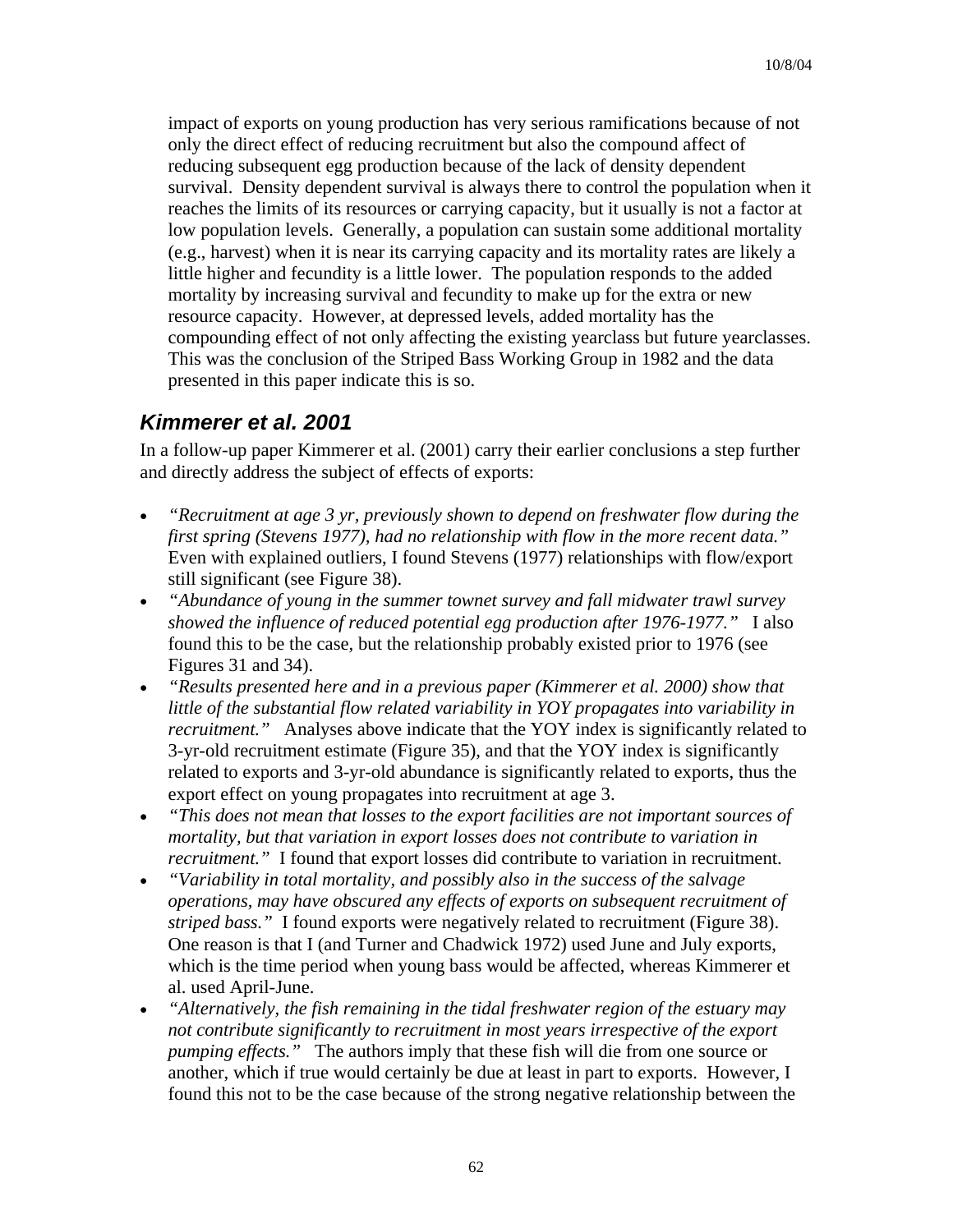Delta portion of the Summer Index of young striped bass and exports (see Figure 19), and the fact that the Summer Index is positively related to the Fall Index and the population estimates of 3-yr-olds.

- *"High mortality due to pumping losses may be partially offset by density-dependent effects occurring during and after the YOY stage (Kimmerer et a. 2000)."* I found no evidence that this was occurring at the existing low adult and young population levels. The reduction in young and adult recruitment is most likely caused by direct export losses in combination with poor survival of young and adults during droughts, all density independent factors.
- *"Individual based modeling studies show that exports alone are unable to explain the observed decline, despite apparent negative effects of removal of tens of millions of young striped bass."* The analyses I performed clearly indicate that exports losses could cause the decline because of the compounding effect of young losses at low adult population levels on not only recruitment of 3-yr-olds, but subsequent young production.
- *"We interpret these results to mean that the decline in striped bass was more likely related to events happening later in life, and further seaward, than previously thought."* My analyses confirm much of the early conclusions of DFG that export effects early in the striped bass life cycle indeed are the primary cause of the decline.

#### *Kimmerer 2002*

Kimmerer (2002) in further describing effects of exports from the Delta stated:

- *" Total annual export volume from the two major and one minor water export facilities increased up to the mid-1970s, after which annual export volume remained roughly steady, with a median of about 5.7 km3 or 29% of inflow since 1974.* " This statement is clearly inconsistent with the data (Figures 21 and 22), which indicate export levels have increased by 50% from about 4 million AF in 1974 to 6 million AF by 2001.
- *"The diversion of a substantial amount of water from the tidal freshwater reach appears to be a peculiar feature of the San Francisco Estuary. During low-flow periods as much as 70% of the freshwater entering the estuary is subsequently exported, and although the daily export flow is only about 2–3% of the volume of the Delta, its cumulative effect could be substantial. "* These are remarkable feats for such a large watershed. The 2-3% daily figure includes all the Delta volume, but the real effect where most of the delta smelt and striped bass occur is more like 5-10%, which compounded daily results in most of the freshwater pool in the Central Delta being exported in a time frame of days rather than weeks or months. Some scientists will say that tides are far more dominant; however, those who have spent a lot of time in the Delta and with data from the Delta know that blocks of water maintain their signatures and move with the net flows of the estuary, and they can move upstream to the export pumps. Furthermore, the further upstream they get the quicker they move to the pumps, especially once they reach the zone of "No Return". In the CBDA 2003 Report, scientists related their surprise at the high rate of entrainment of young salmon from the Sacramento River into Georgianna Slough when the DCC was closed; well it was because the pump demand had to pull water from somewhere.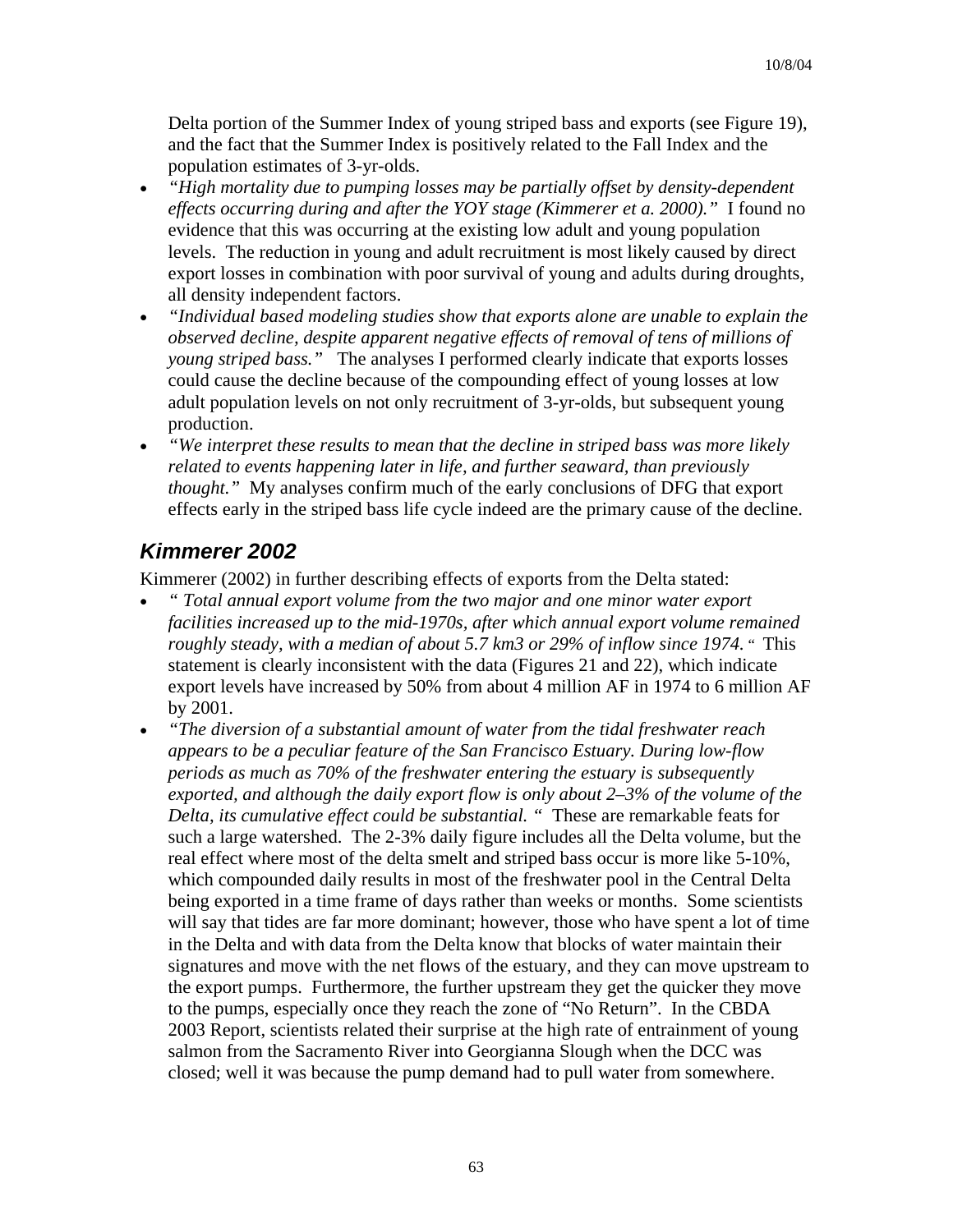- *"Despite concern about the effects of these diversion facilities, and the likelihood that a substantial fraction of some fish populations may be entrained there (Stevens et al. 1985), few studies have attempted to document population-level effects."* This statement is clearly in conflict with studies by DFG and others over the past three decades that indicate the striped bass population has declined from export losses. Figure 25 shows that DFG interpreted there were population effects of the SWP as early as 1977. Furthermore, DFG also had records of sport-caught striped bass catcheffort that clearly indicated population-level effects.
- *"Although striped bass are entrained in large numbers during larval and juvenile stages, the effect of this entrainment on recruitment to the adult population appears to be negligible (Kimmerer et al. 2001)."* The arguments presented in DFG reports, papers, and testimony summarized in this white paper clearly contradict this conclusion.
- *"Mark-recapture experiments with salmon smolts released in the Sacramento River revealed little effect of export pumping rates (Rice and Newman 1997)."* While the statement relative to the Sacramento River populations may be true, it is certainly not true for San Joaquin River salmon populations.
- *"In contrast to the salinity standard, which is based on clear relationships to population parameters, restrictions on export flow are based mainly on observations that large numbers of fish are entrained in export pumping facilities (Brown et al. 1996), and equivocal results of mark-recapture experiments using hatchery-reared juvenile salmon (Rice and Newman 1997; Brandes and McLain 2001)."* No population level relationships with the salinity standard have been determined for salmon, striped bass, delta smelt, or splittail, whereas the magnitude of export levels have been related to their populations in the Delta.
- *"There is little clear evidence of effects of export flows on abundance or survival of species resident in or migrating through the Delta."* Clear evidence for striped bass, delta smelt, and San Joaquin salmon is presented in this paper.
- *"I do not suggest that the lack of evidence of export effects should be construed as evidence of no effect. Much of the difficulty with determining effects of export pumping is the low abundance of the species of greatest concern, resulting in low signal-to-noise ratio in the analyses and poor constraints on statistical estimates of population parameters. Monitoring is already intense, particularly in the Delta, with expenditures of several million dollars annually. There is little prospect that increased monitoring will substantially improve the estimates of export effects. Experimental manipulations, with export pumping alternated between high and low levels, may be the only way that these effects can be teased out of the noisy data."*  The effect of exports on the striped bass population are clearly seen in the available data, which is not to say that the relationships found significant should not be tested with further experimental manipulations. However, there have been nearly 30 years of manipulation followed by experiments such as VAMP that provide a reasonable clear view of factors controlling fish survival in the Delta. Additional monitoring would greatly help in verifying the patterns and conclusions that I (and many others prior to me) have been able to ascertain from the existing data.
- *"The current state of knowledge about flow effects does not provide adequate support to decision making."* The information summarized in this paper clearly supports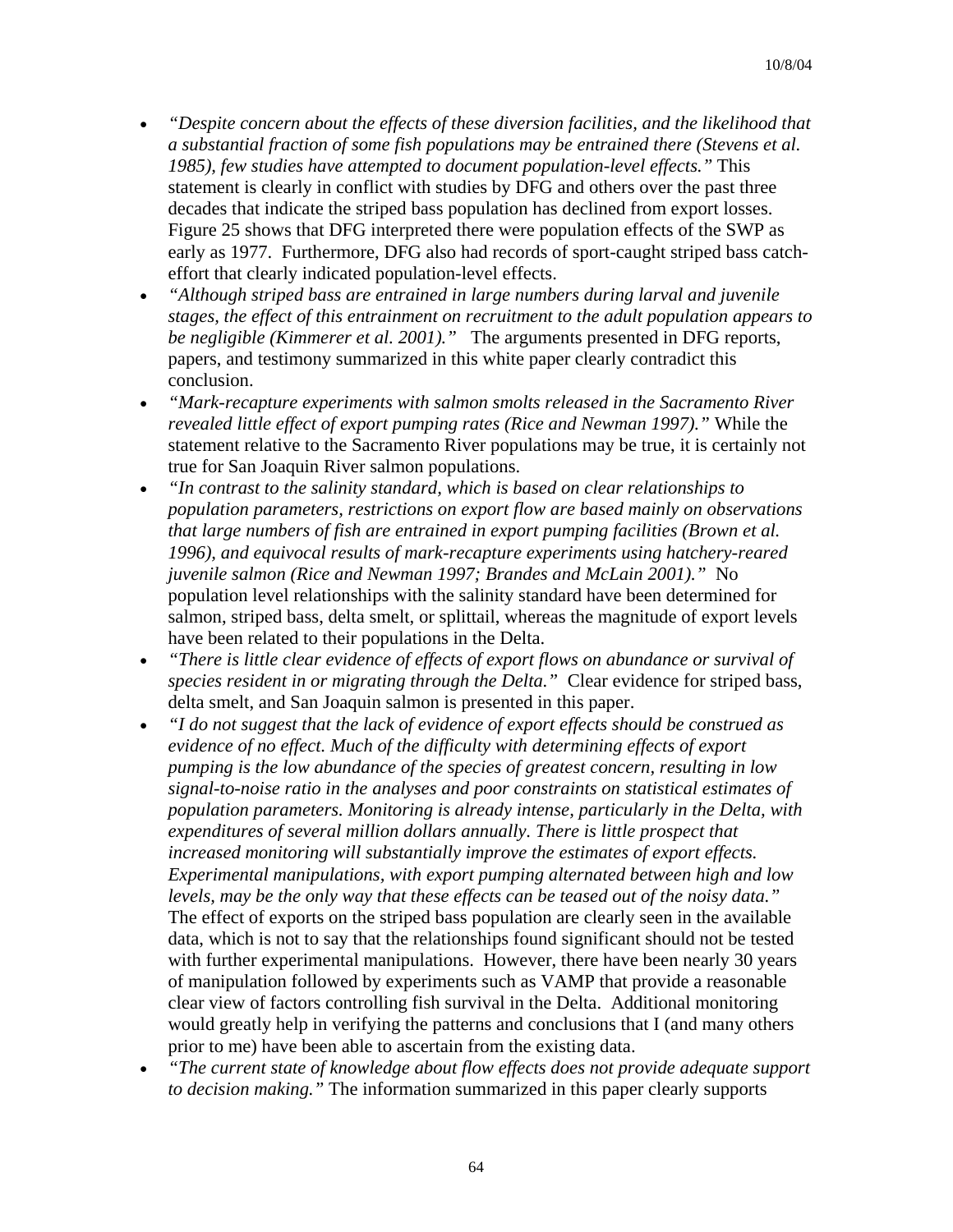decision-making as it did in the past. DFG's arguments in the 1982 Two-Agency Agreement still apply to this day.

- *"Reductions in export flow are inadequately supported by evidence, and there is little understanding of population-level effects of entrainment in export pumping facilities. The effectiveness of export reductions using environmental water has not been put in a population-level context or compared with alternative actions in the watersheds."*  Reductions in exports are clearly supported by the available information for striped bass, San Joaquin salmon, and delta smelt. As a minimum, further analyses, monitoring, and experimental manipulation of flows, exports, and DCC should be undertaken by the two water projects and the CBDA, IEP, and CVPIA programs. Until proven otherwise, control of exports should remain as the primary focus for restoring fish populations in the Delta.
- *"All of these problems are shortfalls of knowledge that can be addressed through a program of research coupled with experimental manipulation of some aspects of freshwater flow."* We have had three decades of manipulations where exports have doubled, then doubled again, and then doubled again. How much more than 70% of the Delta inflow needs to be exported before CBDA scientists like those that contributed to these three papers can acknowledge that there is an effect on the fish populations that depend on the Delta estuary.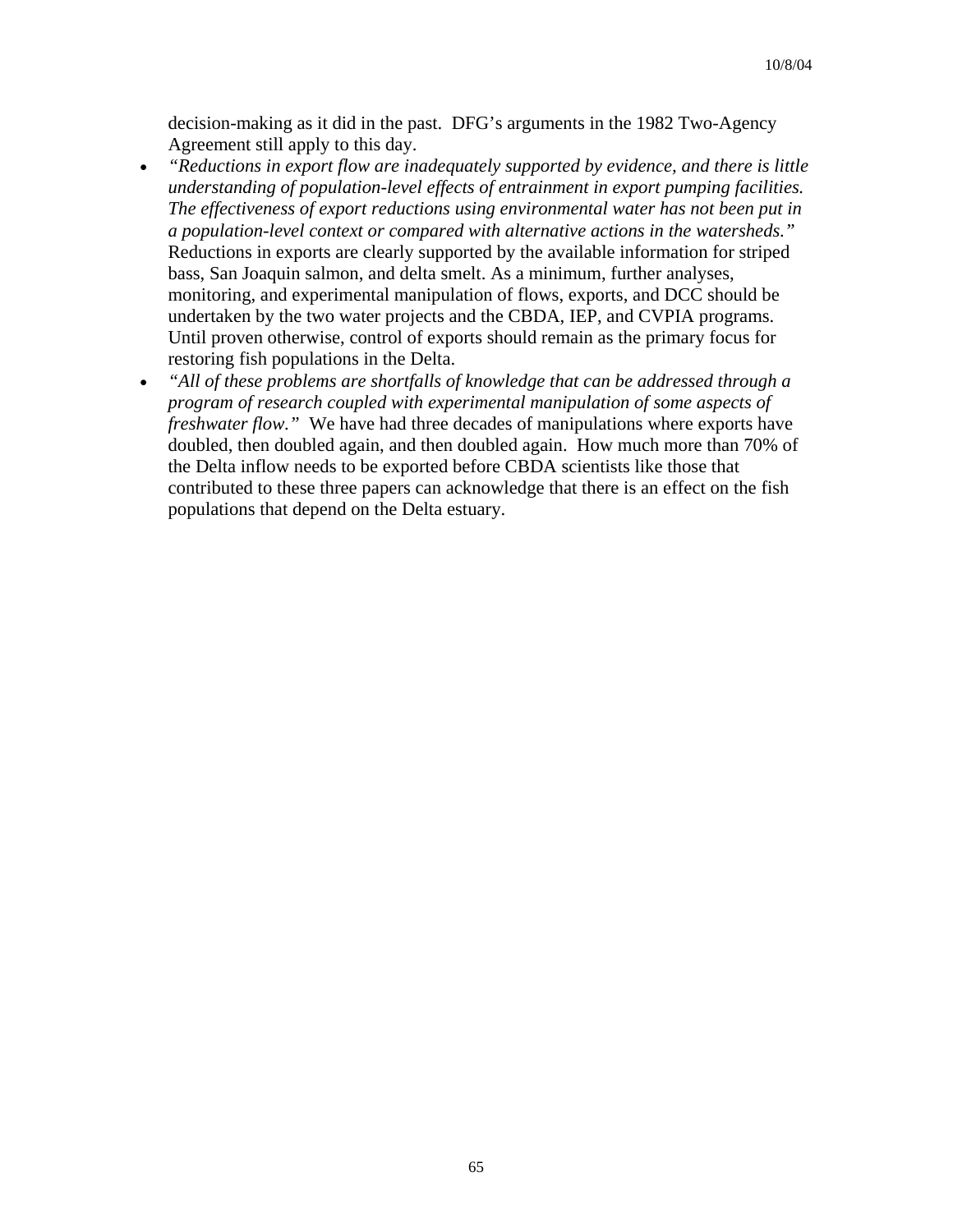## **Conclusions and Recommendations**

The above review and analysis indicate that the place to start to further improve conditions in the Delta for fish populations and their supporting environment is with proposals presented by DFG in the past (i.e., 1982 Two-Agency Agreement) that were not implemented despite considerable supporting documentation. The following sections outline some of these recommendations.

## *Limit Reverse or Negative Net Flows in Lower San Joaquin*

One common thread of advise over the past 30 plus years is to not allow negative or reverse flows in the lower San Joaquin River at any time except perhaps late summer and early fall. In 1971, D-1379 included the intention to not allow reverse flows prior to construction of a Delta transfer facility. One way to help ensure reverse flows do not occur is to limit exports and not to close the DCC when inflow is low (at least below 12,000 cfs). Most certainly the conditions in early April 1991 (Figure 55) under the monthly average criteria of D-1485 should never be allowed. Outflow should not have been allowed to fall that quickly, certainly not under maximum exports. These circumstances virtually allowed the entire Delta freshwater nursery to be exported over a period of several weeks. The 1995 WQCP standards would have provided some protection (35% export limit) in early April and the VAMP restrictions from mid April to mid May. Further restrictions were then necessary from mid May through July. Reverse or negative flows should not be allowed except possibly in August and September.



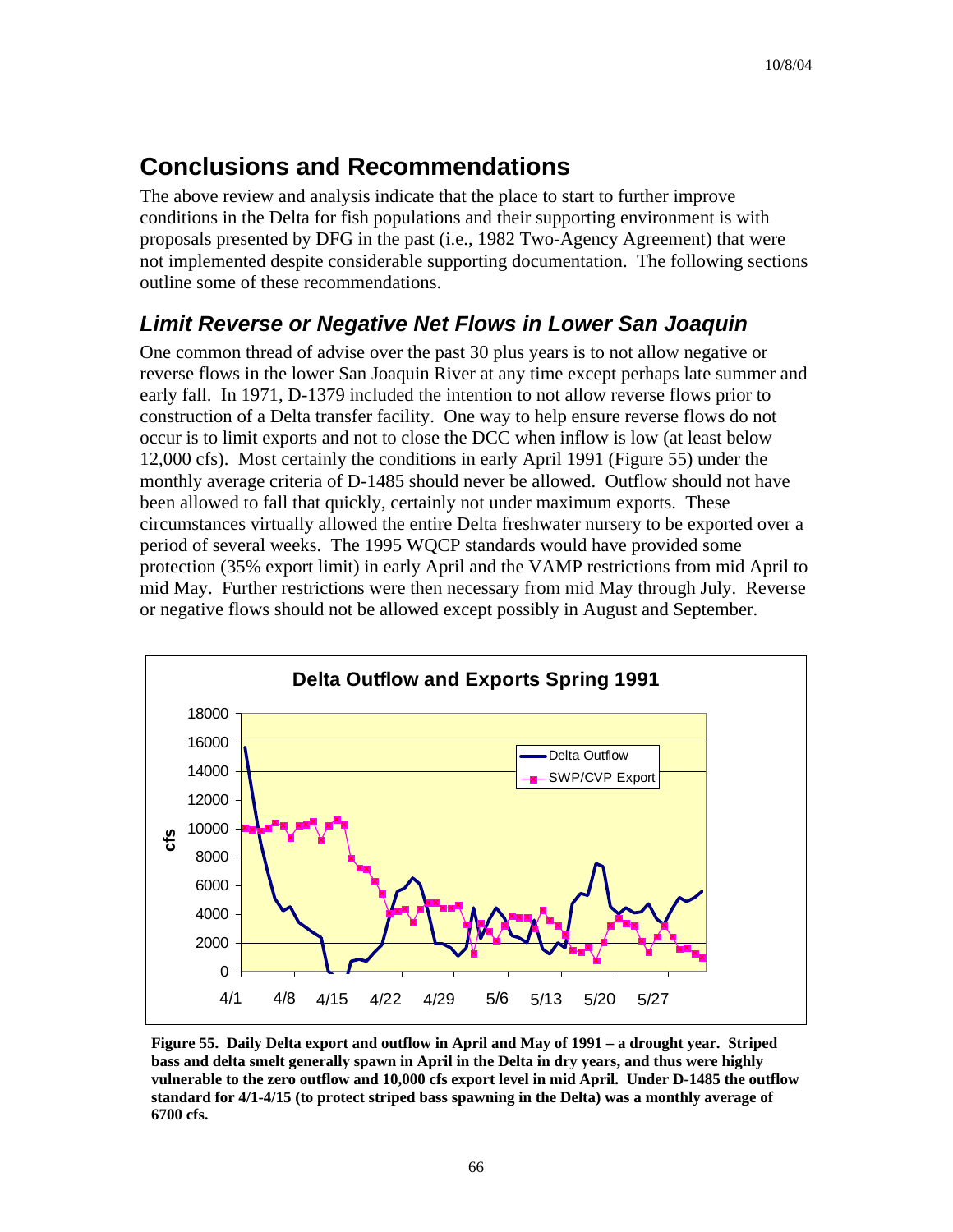### *Limit Exports in Spring and Early Summer*

Original water quality standards had protections in early spring and early summer that should be reinstated to protect striped bass and other estuarine organisms. Exports should be restricted to protect striped bass and delta smelt larvae early in spring and then juveniles late in spring or early summer. In dry years exports should be restricted earlier in spring (late March and early April), while in wet years this could be late May through July. Usually by late July most of the striped bass and delta smelt that have not been exported have reached the low salinity zone downstream of the influence of the pumps or have taken up residence in shallow habitats. High export rates after that point may have less impact. Increasing exports with the additional SWP four pumps to 8,500 cfs or 10,300 cfs should not be allowed unless there are high inflows and fish are not vulnerable. Allowing 8,500 cfs at less than high inflows with proposed south Delta barriers would further increase losses of striped bass and other Delta fishes. Exports over 8,000 cfs should be considered high and a significant risk to Delta fish populations even with new fish screening facilities. A combination of new fish facilities and a Through Delta Facility may provide sufficient protections to allow higher exports in wetter years.

### *Isolating the Old River Channel and TDF*

Isolating the Old River Channel between its mouth on the lower San Joaquin River and CCF in combination with a Through Delta Facility should reduce the effects of exports.

### *Build New Fish Facilities in the South or Central Delta*

Plans should proceed to build the newly designed intake and fish facilities at a northern entrance to Clifton Court Forebay and divert water from both the CVP and SWP plants from the Forebay. Another option would be construction of fish protection facilities at the mouth of an isolated Old River Channel.

## *Improve Trucking and Release Survival of Salvaged Fish*

For two years the Striped Bass Stamp Committee and California Striped Bass Association have recommended immediate implementation of a new transport and release process. Based on UC Davis laboratory experiments trucking salvaged fish in brackish water to brackish water would greatly reduce mortality of salvaged young striped bass and other fishes. Antioch and Pittsburg locations offer significant potential improvement over the Sherman Island release sites. These improvements are required by present legislation and allowed under OCAP biological opinions.

## *Improve Delta Habitat*

Improving Delta habitat will increase the productive capacity of the Delta, which will increase the intrinsic rate of natural increase in Delta fish populations if they again approach capacity. Improving habitat may also increase density-independent survival by simply providing more food and less rigorous conditions. The fact that striped bass and delta smelt young become less vulnerable to export in mid summer may be an indication that they are seeking shallow water habitats outside the flow to the pumping plants. Improving such habitat may further reduce export losses.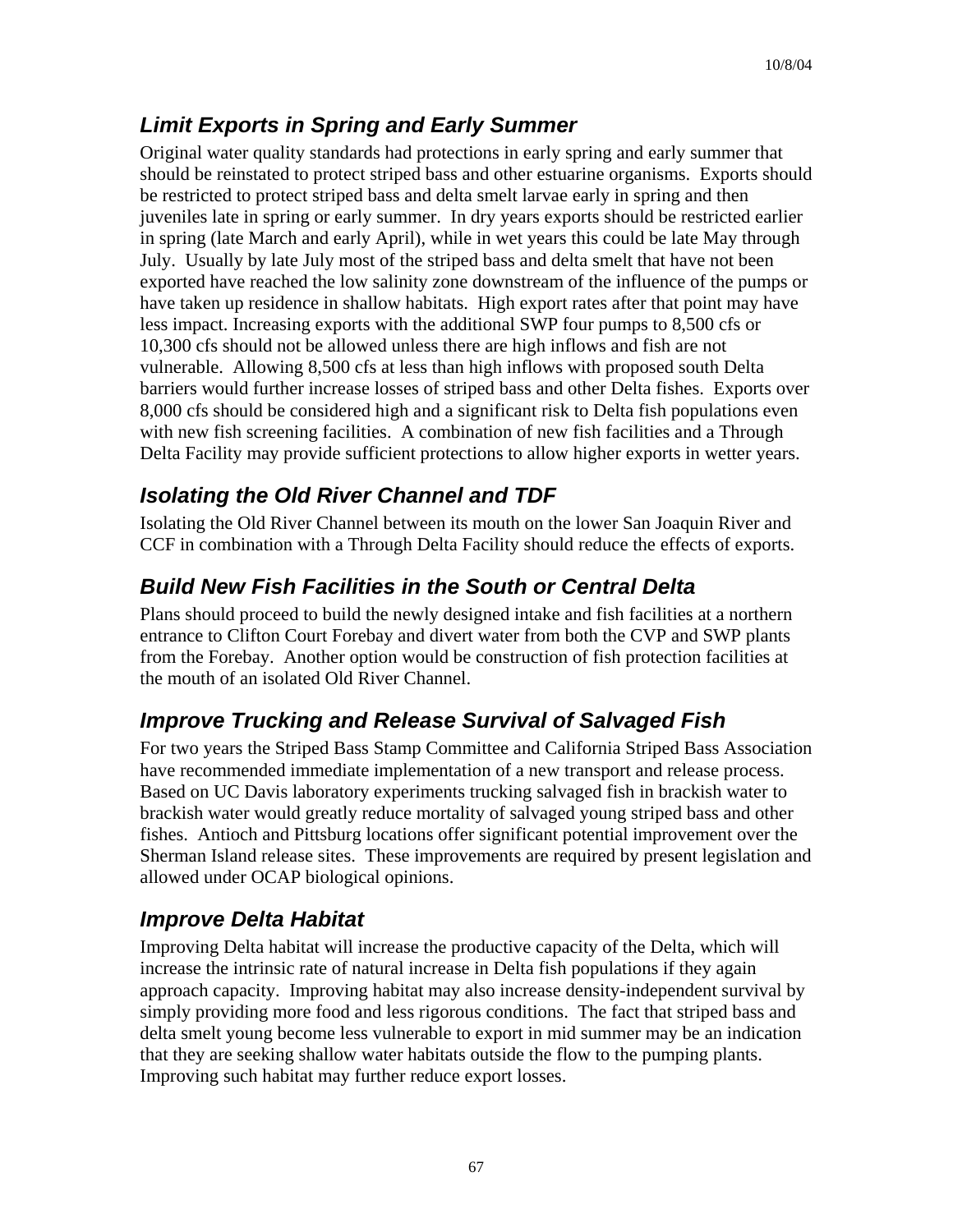### *Striped Bass Stamp Program*

The Striped Bass Stamp Program began in 1983 as a means of improving the striped bass population primarily through stocking programs. The program ceased stocking striped bass in 2001 when there a highly questionable increase in the striped bass population estimate above a limit allowed in the federal permit for the stocking program was apparent in the survey data. The program, which has raised approximately one million dollars per year from fishing license stamp fees, was suspended in 2002, although the advisory committee and DFG continue to fund projects with the remaining approximately two million dollars in the fund. Most of the money from the fund has been used to fund Bay-Delta DFG enforcement programs. For the past two years the advisory committee has recommended that DFG study possible further improvements in the salvage program, especially improvements in trucking and release survival, which are allowed (actually they are prescribed) in the OCAP Biological Opinions. The advisory committee and CSBA believe this is the only viable measure available to help reduce existing impacts on the striped bass population from the south Delta pumping plants.

### *Bay-Delta Stamp Program*

The Striped Bass Stamp Program has been replaced by the new Bay-Delta Stamp required for fishing in the Bay-Delta and Central Valley rivers. Projects will be initiated beginning in 2005 to support Bay-Delta and river fisheries. This program should focus improvements in Bay-Delta habitat, and should not be used to (1) purchase water or improve fish facilities at project facilities, or fund DFG enforcement programs.

### *California Bay Delta Authority – Ecosystem Restoration Program*

Like the stamp programs, the ERP funds should focus on habitat improvements in the Bay-Delta watershed. After several years these programs, which are the mainstays of the biological opinions mitigation for the water projects, as yet are under-funded and lack focus on protecting Bay-Delta threatened and endangered fish and their habitats that are to be protected by these biological opinions.

### *CBDA/CVPIA – Environmental Water Programs*

These programs can provide an important insurance account for protecting Bay-Delta fishes throughout the year. However, there is a tendency to purchase water that was previously "unregulated flow".

### *CBDA/CVPIA – Science Programs*

Greater support for monitoring programs should be provided in the various science and mitigation programs. Egg and larvae surveys were cut in the past decade. Despite requiring PG&E to monitor entrainment at their Delta power plants for decades, no entrainment monitoring has been prescribed at either south Delta pumping plant. Millions if not billions of egg, larvae, and juvenile fish are pumped down the state and federal canals without any accounting. Crude salvage monitoring begun in the 1950's continues to this day.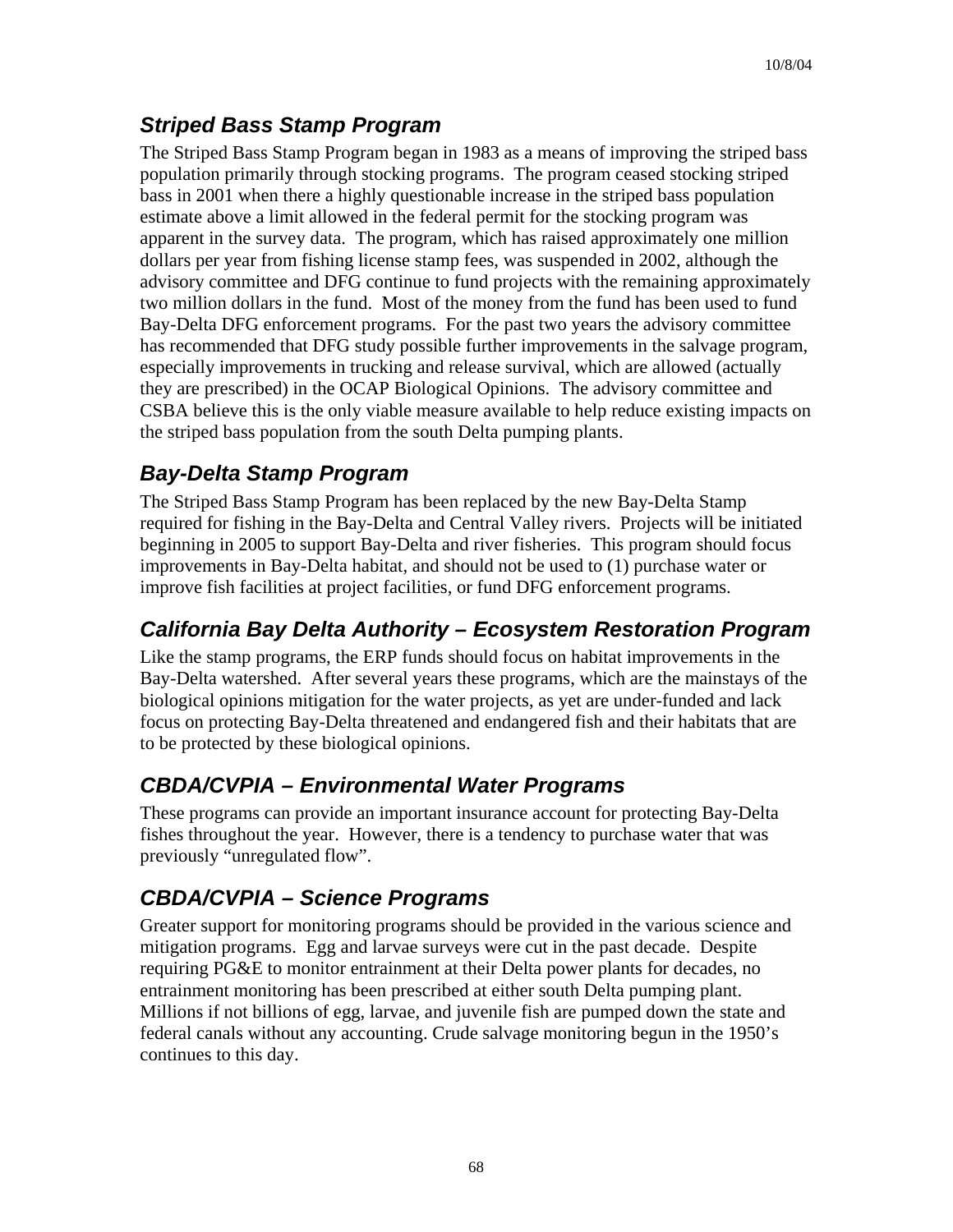More large scale adaptive management experiments should be conducted like that in 1985 and the more recent VAMP experiment.

## *CALFED – Record of Decision*

The ROD requires a thorough evaluation of a Through Delta Water Transfer Facility (TDF) in Stage 1 (first seven years) of the CALFED program. Nearly four years have gone by with little progress on this evaluation. A TDF would help greatly to reduce reverse flows in the lower San Joaquin River and the negative effects of closing the Delta Cross Channel under low Delta inflows. If the TDF cannot accomplish the ROD objectives, the ROD calls for evaluation and implementation of an Isolated Delta Transfer Facility (Peripheral Canal).

### *New Two-Agency Agreement*

A new Two-Agency Agreement would serve to provide necessary protections to the Bay-Delta fish populations. The Two-Agency Agreement would control operation and development of the SWP, which is the feature that changes most in the Delta. Most importantly the Two-Agency Agreement should deal directly with SWP exports, especially the potential available from the four new pumps that expand capacity from 6,400 cfs to 10,300 cfs. Provisions in the 1982 Agreement should be reconsidered.

### *Four Pumps and Tracy Mitigation Agreements*

A natural extension of the Two-Agency Agreement is a complete reevaluation of the Four Pumps and Tracy Mitigation Agreements between DFG and the water projects. These two mitigation programs have yet to prove cost-effective. Striped bass, delta smelt, and San Joaquin salmon continue declining despite millions of mitigation dollars being spent on a wide array of projects.

### *SWP and CVP Fish Protection Programs*

Operations of both water projects should be reevaluated to provide better protection for fish. The DFG and SWRCB in 1982 felt the export level should be kept at no more than 4 million acre-ft until facilities are improved to protect the Bay-Delta ecosystem.

### *Monitoring Programs*

Within a dynamic system like the Sacramento-San Joaquin Delta with so much variability from year to year, season to season, and day to day that can influence fish distribution and abundance and ecological processes there is no substitute for a comprehensive monitoring program that addresses these time scales. In this review I found the Egg and Larvae Survey, the Summer Townet Survey, Midwater Trawl Survey, and Beach Seine Survey most valuable in providing coverage in time and space scales for young fish of the targeted species. I also found the Zooplankton Survey excellent for depicting time and space scale difference for the major juvenile fish food species. Walters and Collie (1988) stated that in Canadian estuaries and rivers "*better understanding and predictive models are badly needed, but that these needs can be met more cheaply by improved monitoring programs in most management situations".* In their review they noted: *Various resource agencies have undertaken substantial oceanographic and limnological*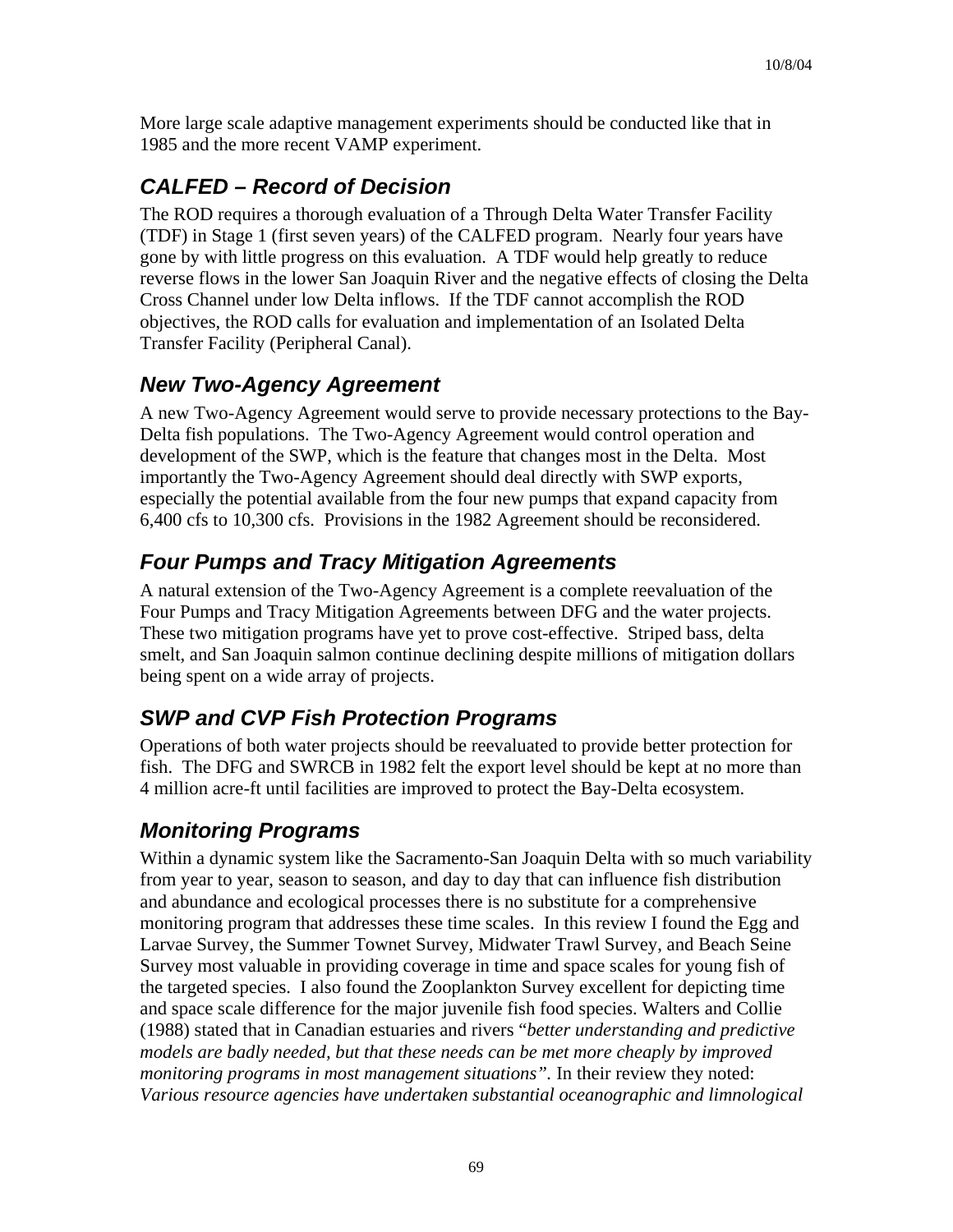*studies of particular areas (sometimes mislabeled "experiments") to investigate the effect of environmental factors on fish populations. These studies are producing fascinating insights into how fish respond to small-scale environmental variation. Such studies generally do not cover the full spatial distribution or life span of a species under study, but it is presumed that variability on those larger scales involves localized "critical events," the effects of which can be measured and will persist on the larger scales.* In the case of the Bay-Delta estuary, we have been looking at population responses on "large scales" via annual population indices from the surveys and season hydrology (e.g, X2), when in fact the small-scale events that have been the driving factors for the populations have become obscured. This review has attempted to bring out the small-scale features in the monitoring data that are related to how the fish and zooplankton may respond to a feature such as the TDF. A continuation of these monitoring programs will provide for historical comparisons on a small-scale and allow us to view new events at the same small scale.

Monitoring of the adult population has received less attention over the past decade by DFG from lack of funding and other resources. Data are only available through 1993, whereas other survey data are provided on DFG's website through 2003. Tagging and recovery efforts have been conducted every other year instead of obtaining yearly recruitment estimates as in the past. The number of tags applied and the numbers of adult striped bass recovered are insufficient to provide quality population estimates. The adult tagging and recovery program elements should be fully funded and staffed to provide accurate estimates of adult population abundance, mortality rates, and harvest rates. Elements of the adult population residing in the ocean, Bay, Delta, and Valley rivers should all be included in the population survey.

### *Controlled Experiments*

While the various monitoring program surveys provided a comprehensive picture of the responses of key organisms to the varied hydrology and hydraulics offered by the Bay-Delta system over the past several decades there is no substitute for experiments that control key variables. Controlled experiments are necessary if we are to test the hypotheses that we have developed from detailed analysis and interpretations of monitoring data. With so many important variables acting at the same time in antagonistic and synergistic ways it remains difficult to separate out cause and effect and to determine effective solutions. Experiments that control variables will allow us to separate effects and get a clearer picture of cause and effect mechanisms.

Experiments should be devised that cover variability in all time and space scales as needed. For example the VAMP experiment is designed to view responses of San Joaquin salmon smolts to various yearly outflow patterns. Last fall's salmon smolt release experiments near the DCC were designed to determine the migration direction response of salmon smolts in relation to daily changes in DCC operations. In both of these examples the experiments require their own specific monitoring program to provide data to test the experimental hypotheses. We need more experiments that manipulate the large-scale hydrologic and hydraulic characteristics of the Delta where we can observe effects in the general monitoring program.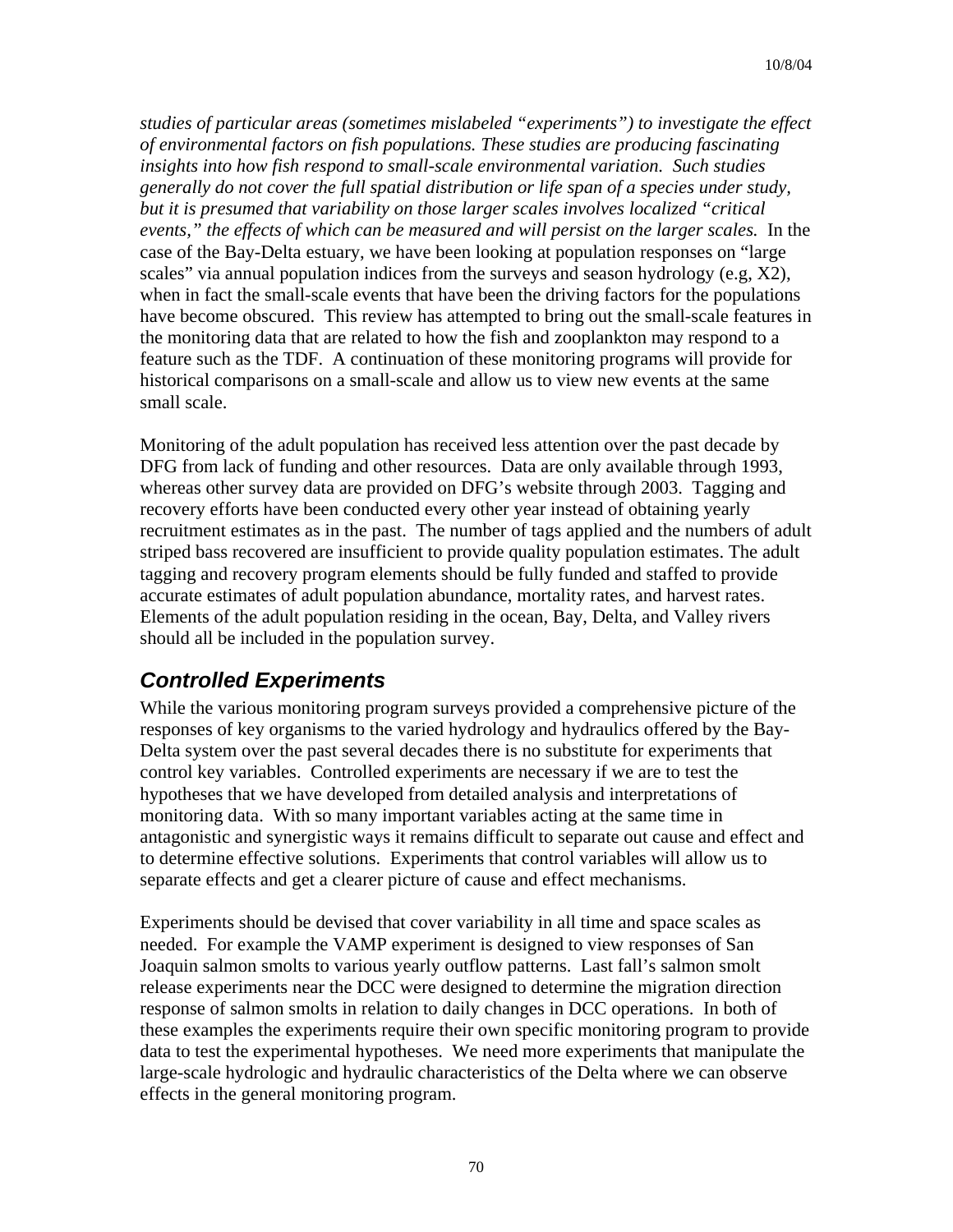## **Bibliography**

CALFED. 2001. Strategic Plan for the ERP. CALFED Bay Delta Program. Sacramento CA.

Cannon, T. C. 1982a. The importance of the Sacramento-San Joaquin Estuary as a nursery area of young chinook salmon, striped bass, and other fishes. Prepared for National Marine Fishery Service, Southwest Region, Terminal Island, CA.

Cannon, T. C. 1982b. Factors related to the number of striped bass in the Sacramento-San Joaquin Estuary. In San Francisco Bay: Use and Protection. Pages 201-213. Pacific Division of AAAS.

Davis, C. 1981. The SF Bay Ecosystem – A summary of our present knowledge of the physical, chemical, and biological systems operating in the Bay and man's interactions with those systems. SFSU Tiburon Center Rrp for USFWS Bay Institute

Hanson, C. 1987. Delta outflow and the fishery resources of SF Bay. Report to SWC.

Kelley. D.W. 1982. Report of the striped bass working group to SWRCB. SWRCB, Sacramento, CA.

Kimmerer, W.J. 2002. Physical, Biological, and Management Responses to Variable Freshwater Flow into the San Francisco Estuary Estuaries Vol. 25(6B): 1275–1290.

Kimmerer, W.J., J.H.Cowan, Jr., L.W. Miller, and K.A. Rose. 2000. Analysis of an estuarine striped bass (Morone saxatilis) population: influence of density-dependent mortality between metamorphosis and recruitment. CJFAS 57:478-486.

Kimmerer, W.J., J.H.Cowan, Jr., L.W. Miller, and K.A. Rose. 2001. Analysis of an estuarine striped bass population: effects of environmental conditions during early life. Estuaries. Vol. 24(4): 557-575.

Kjelson, MA, P.F. Raquel, and FW Fisher. 1980 Influences of freshwater inlfow on chinook salmon (Onchorhynchus tshawytscha) in the Sacramento-San Joaquin Estuary. California Department of Fish and Game Stockton CA.

Department of Water Resources and Department of Fish and Game (DWR/DFG). 1982. Final Environmental Impact Report and Proposed Agreement to Manage Fish & Wildlife Resources Sacramento – San Joaquin Estuary. State of California Resources Agency, Department of Water Resources and Department of Fish and Game. September 1982.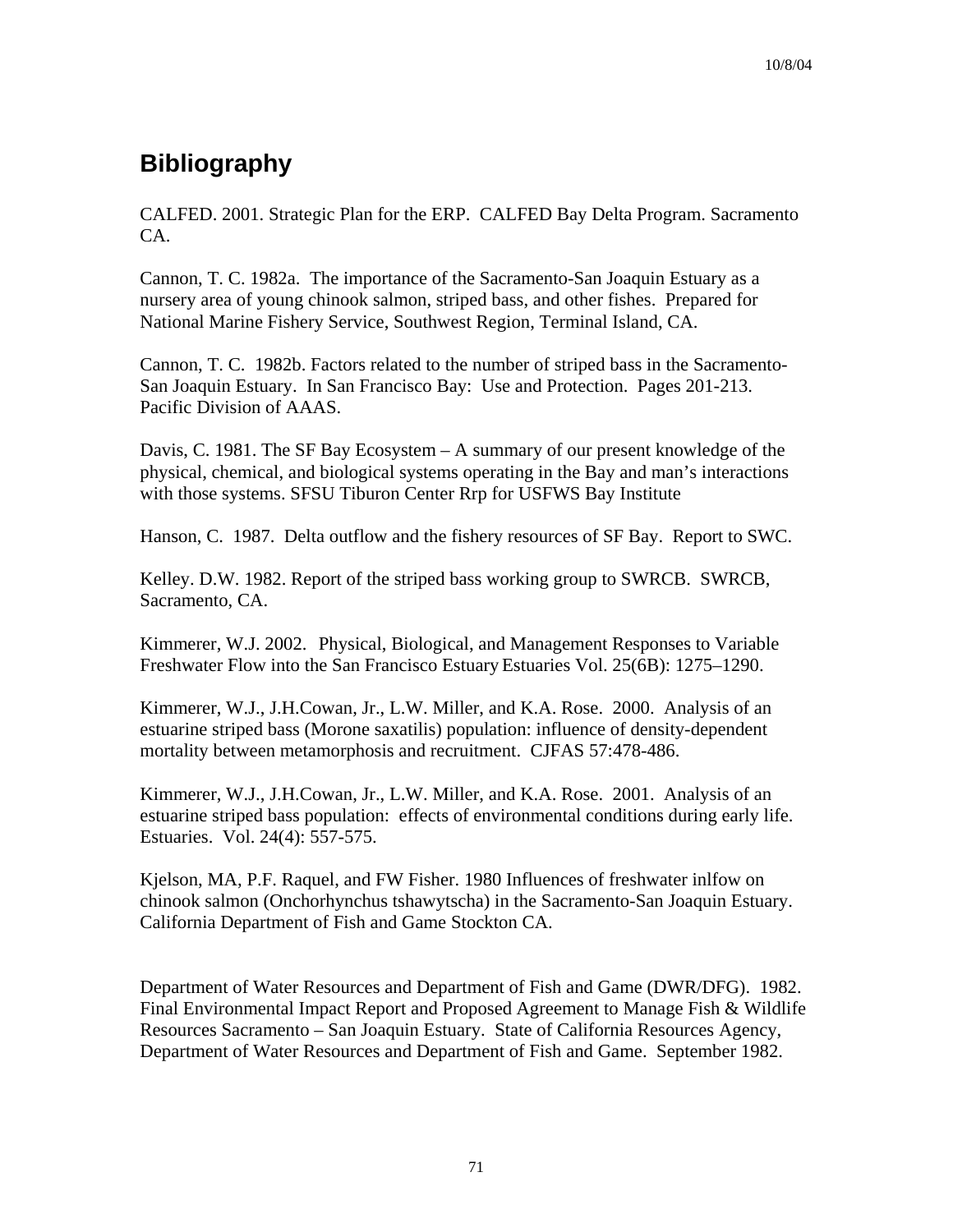National Marine Fisheries Service (NMFS). 1981. Letter from Southwest Region (Gary Smith, Acting Regional Director) to the California Department of Water Resources (R. Kretsinger, Chief of Delta Branch). June 10, 1981.

Odenweller, D.B. and R.L. Brown. 1982. Delta Fish Protection Facilities Program Resport through June 30, 1982. Tech Rpt 6, IEP.

Orsi, J. J., and W.L. Mecum. 1986. Zooplankton distribution and abundance in the Sacramento-San Joaquin Delta in relation to certain environmental factors. Estuaries 9(4): 326-339.

Smith, S.E. and S. Kato. 1979. The fisheries of San Francisco Bay: past, present, and future. P. 445-468. in T.J. Conomos ed. San Francisco Bay; The Urbanized Estuary. Pac Div Amer Assoc. Adv. Sci. San Francisco California.

Stevens, DE, and LM Miller 1980. Effects of flow on abundance of young chinook salmon, American shad, longfin smelt, and delta smelt in the Sacramento-San Joaquin River system. DFG Stockton Bay Delta Fishery Project.

Stevens, D.E., D.W. Kohlhorst, L.W. Miller, and D.W. Kelley. 1985. The decline of striped bass in the Sacramento-San Joaquin Estuary, California. Trans. Amer. Fish. Soc. 114:12-30.

Turner, J.L. 1986. Effects of geographic distribution of larval striped bass in determining year class size of striped bass in the Sacramento – San Joaquin Estuary. Testimony of Jerry Turner for the US Bureau of Reclamation, Sacramento, CA.

Turner, J.L. 1986. The feeding environment of 6 and 7 mm larval striped bass in the Sacramento/San Joaquin Estuary in 1984 and 1985. Testimony of the California Department of Fish and Game, Stockton, CA.

Turner, J.L. and H.K. Chadwick. 1972. Distribution and abundance of young-of-the-year striped bass, Morone saxatilis, in relation to river flow in the Sacramento-San Joaquin Estuary. Trans. Amer. Fish. Society. 101:442-452.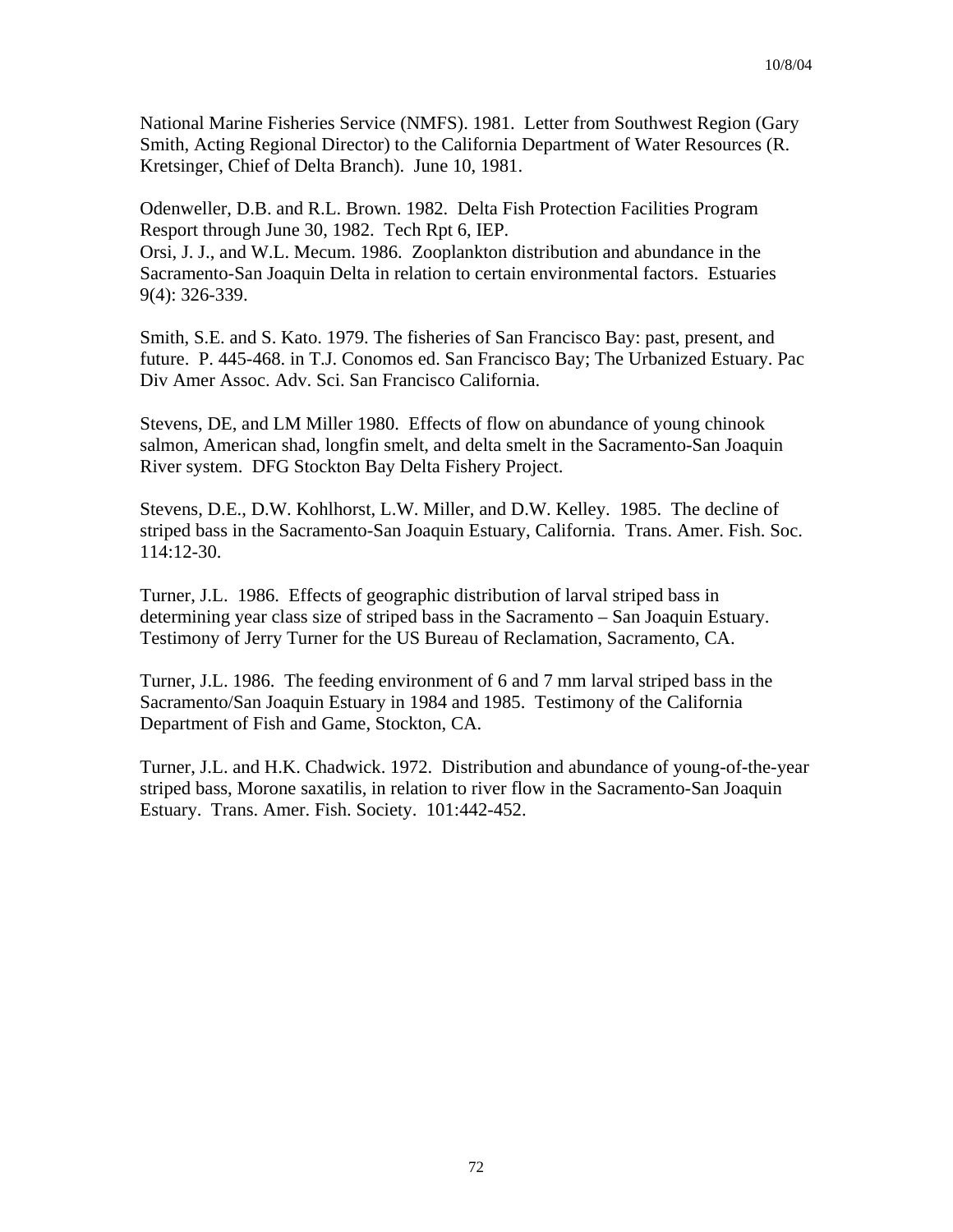## **Appendix Figures**



Figure A-1. Delta hydrology in spring of 1981. Outflow and inflow (Rio Vista) were very high from 1- 15 April with the Delta Cross Channel (DCC) closed. Exports increased to near maximum with average EC and 6700 cfs outflow controlling. Lower San Joaquin River net flows fell until they were near –6,000 cfs during the second week of April. With the DCC closed export pumps were pulling water from the western Delta up the San Joaquin River. The opening of the DCC on April 16<sup>th</sup> immediately helped to reduce reverse flows. Only Rio Vista flows and Delta EC standards applied from April 15 to May 5, and because these were average condition standards for the period, outflow was again allowed to fall to zero under maximum exports late in the period. After May  $6<sup>th</sup>$  Delta outflow and export limit standards applied, leading to more stable and realistic conditions. I hypothesize that the extreme conditions affected the striped bass spawn and led to the unexpected low striped bass production index for 1981. These conditions also contributed to the record spring salvage losses of delta smelt and poor delta smelt production in 1981. Closure of the DCC from April 1-15 and May 8-13, a D-1485 standard to protect striped bass larvae in the Sacramento River from crossing into the central Delta, exacerbated problems for the striped bass (and delta smelt) already in the Delta by causing reverse flows in the lower San Joaquin River channel.